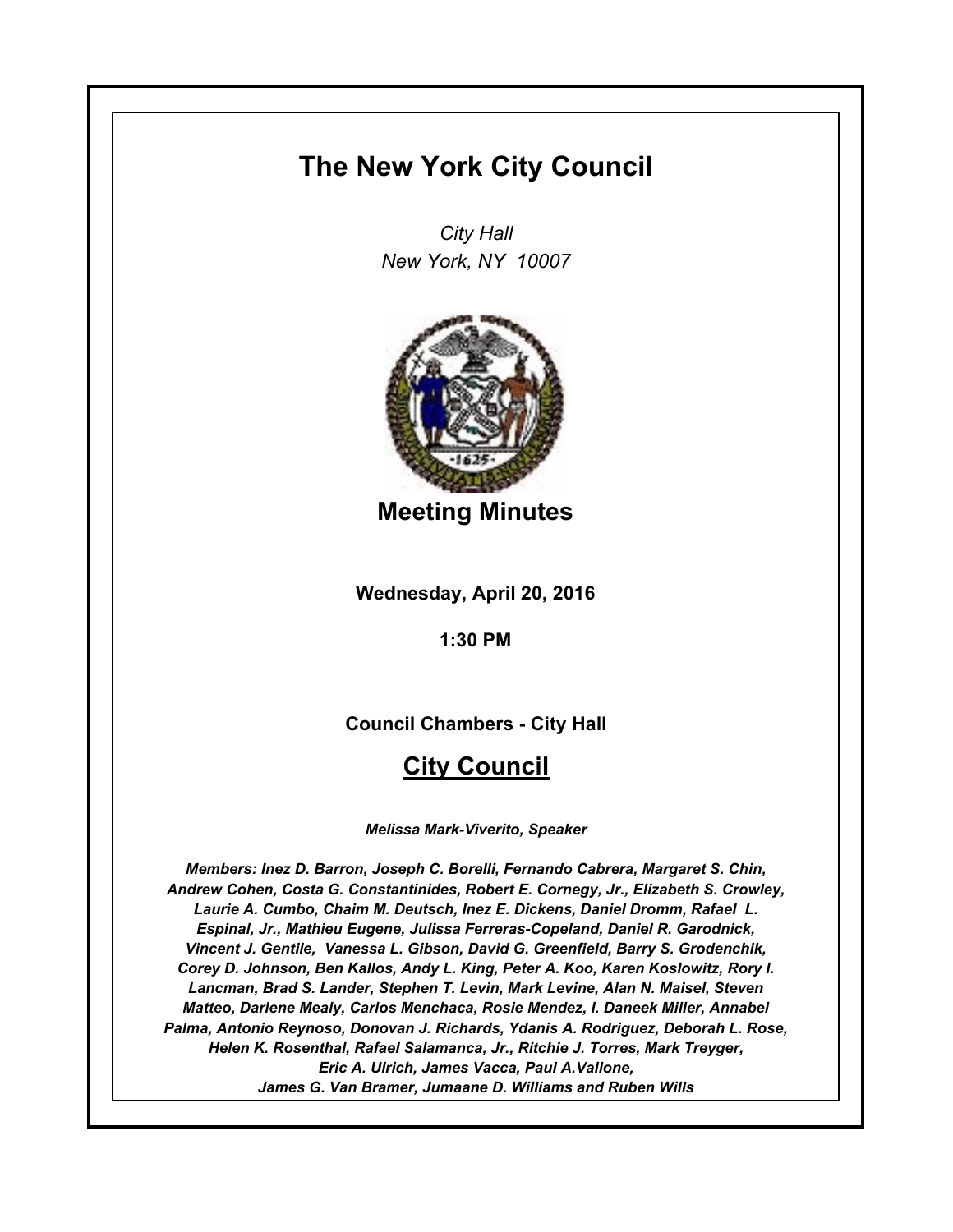*The Public Advocate (Ms. James)*

#### 1. Roll Call

Present: Speaker Mark-Viverito, Barron, Borelli, Chin, Cohen, Constantinides, Cornegy Jr., Crowley, Cumbo, Deutsch, Dickens, Dromm, Espinal Jr., Eugene, Ferreras-Copeland, Garodnick, Gentile, Gibson, Greenfield, Grodenchik, Johnson, Kallos, Koslowitz, Lancman, Lander, Levin, Levine, Maisel, Matteo, Mealy, Menchaca, Mendez, Miller, Palma, Reynoso, Richards, Rodriguez, Rose, Rosenthal, Salamanca Jr., Torres, Treyger, Ulrich, Vacca, Vallone and Williams

**Absent:** Cabrera, King, Koo and Van Bramer

## **Medical:** Wills

*The presence of a quorum was announced by The Public Advocate (Ms. James).*

## 2. Invocation

*The Invocation was delivered by:Rabbi Haskel Lookstein, Rabbi Emeritus, Congregation Kehilath Jeshurun, 125 East 85 Strret., New York, N.Y. 10028.*

*Council Member Garodnick moved to spread the Invocation in full upon the Record.*

## 3. Adoption of Minutes

*Council Member Barron moved that the Minutes of the Stated Meeting of March 22, 2016 be adopted as printed.*

## 4. Messages & Papers from the Mayor

- **Communication from the Mayor Submitting the name of Manuel Miranda to the Council for its advice and consent regarding his appointment as a member of the New York City Art Commission, pursuant to Sections 31 and 851 of the New York City Charter. M 0392-2016**
	- *Attachments:* Mayor's Appointment Letter, Committee Report 4/18/16, Hearing Testimony 4/18/16, Hearing Transcript 4/18/16, Committee Report 4/20/16, Hearing Transcript 4/20/16, Resolution, April 20, 2016 - Stated Meeting Agenda with Links to Files, Hearing Transcript - Stated Meeting 4-20-16, Minutes of the Stated Meeting - April 20, 2016

## **This Mayor's Message was Referred to Comm by Council to the Committee on Rules, Privileges and Elections**

## 5. Communications from City, County & Borough Offices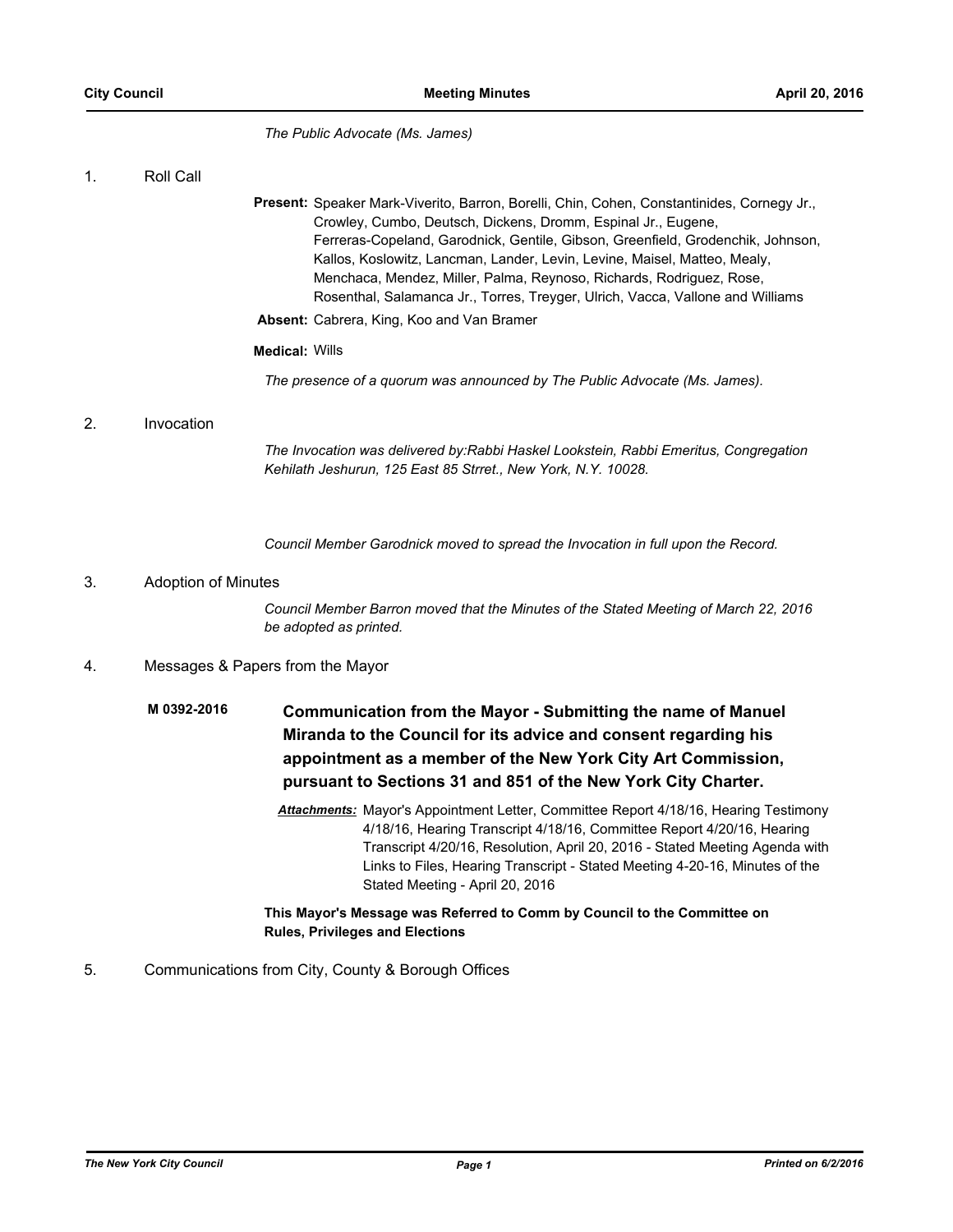## **Joseph A. Puma, candidate for re-designation by the Council to the New York City Civilian Complaint Review Board. M 0394-2016** *Attachments:* Committee Report 4/18/16, Hearing Testimony 4/18/16, Hearing Transcript 4/18/16, Committee Report 4/20/16, Heairng Transcript 4/20/16, Resolution, April 20, 2016 - Stated Meeting Agenda with Links to Files, Hearing Transcript - Stated Meeting 4-20-16, Minutes of the Stated Meeting - April 20, 2016 **This Communication was Referred to Comm by Council to the Committee on Rules, Privileges and Elections**

6. Petitions and Communications

*None*

## 7. Land Use Call-Ups

*The Public Advocate (Ms. James) put the question whether the Council would agree with and adopt such motion which was decided in the affirmative by the following vote:*

## **By Council Member Van Bramer: Pursuant to Rule 11.20.b of the Council and Section 197-d (b)(3) of the New York City Charter, the Council hereby resolves that the action of the City Planning Commission on Uniform Land Use Review Procedure Application No. C 050319 MMQ shall be subject to Council review. M 0393-2016**

*Attachments:* April 20, 2016 - Stated Meeting Agenda with Links to Files, Hearing Transcript - Stated Meeting 4-20-16, Minutes of the Stated Meeting - April 20, 2016

## **A motion was made that this Land Use Call-Up be Approved, by Council approved by Roll Call.**

- Affirmative: 46 Speaker Mark-Viverito, Barron, Borelli, Chin, Cohen, Constantinides, Cornegy Jr., Crowley, Cumbo, Deutsch, Dickens, Dromm, Espinal Jr., Eugene, Ferreras-Copeland, Garodnick, Gentile, Gibson, Greenfield, Grodenchik, Johnson, Kallos, Koslowitz, Lancman, Lander, Levin, Levine, Maisel, Matteo, Mealy, Menchaca, Mendez, Miller, Palma, Reynoso, Richards, Rodriguez, Rose, Rosenthal, Salamanca Jr., Torres, Treyger, Ulrich, Vacca, Vallone and Williams
	- **Absent:** 4 Cabrera, King, Koo and Van Bramer
	- **Medical:** 1 Wills

*At this point, the Public Advocate (Ms. James) declared that the aforementioned items were adopted and referred to the Committee on Land Use and to the appropriate Land Use Subcommittee.*

- 8. Communication from the Speaker
- 9. Discussion of General Orders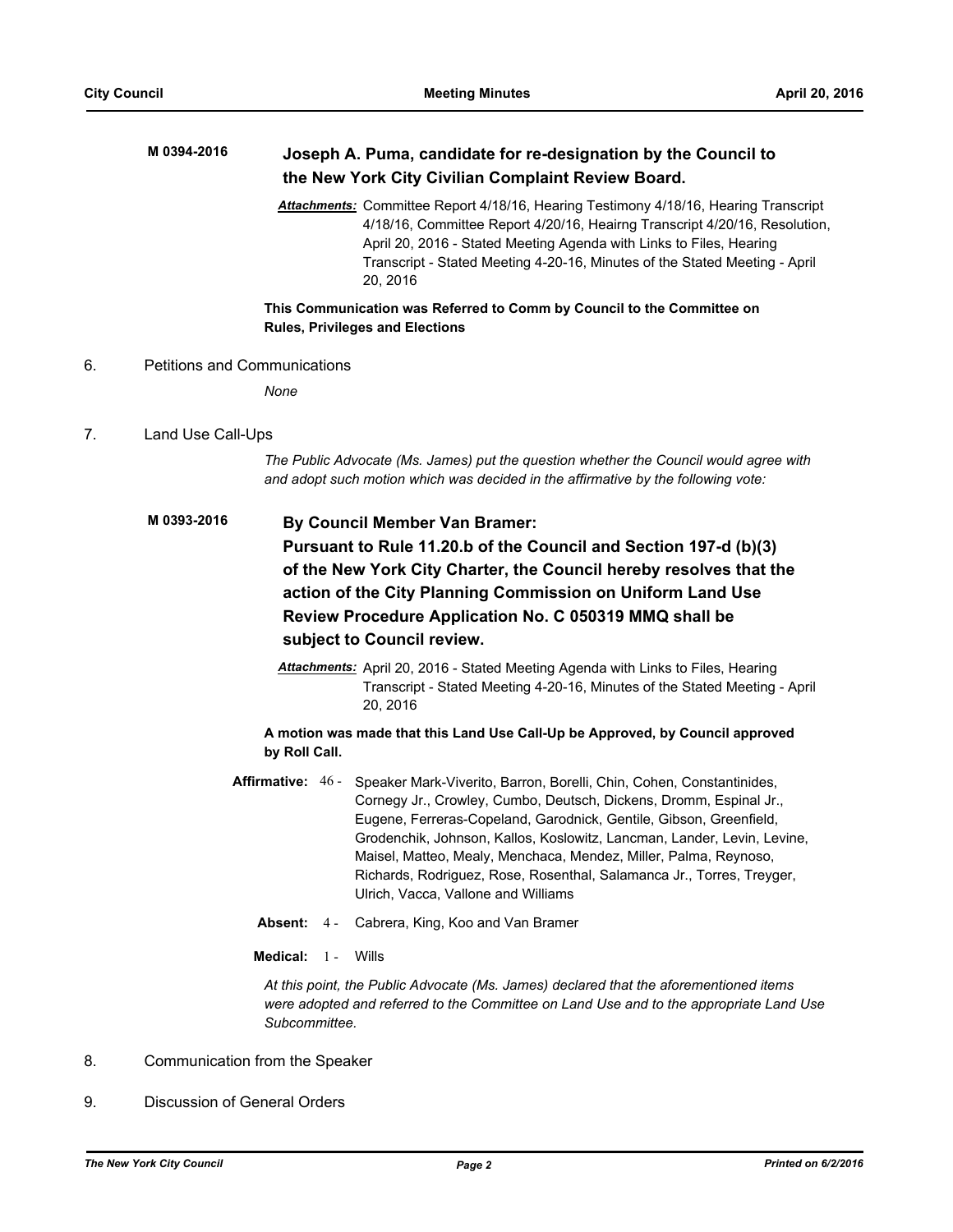## 10. Reports of Special Committees

*None*

11. Reports of Standing Committees

Report of the Committee on Civil Service and Labor

#### **A Local Law to repeal section 22-505 of the administrative code of the city of New York, relating to displaced building service workers and to re-enact such section Int 1004-2015-A**

*Attachments:* Legislative History Report, Summary of Int. No. 1004, Int. No. 1004 - 11/24/15, Committee Report 11/23/15, Hearing Testimony 11/23/15, Hearing Transcript 11/23/15, November 24, 2015 - Stated Meeting Agenda with Links to Files, Committee Report 4/19/16, Hearing Transcript 4/19/16, April 20, 2016 - Stated Meeting Agenda with Links to Files, Fiscal Impact Statement, Int. No. 1004-A - FINAL, Mayor's Letter, Hearing Transcript - Stated Meeting 4-20-16, Minutes of the Stated Meeting - April 20, 2016

## **A motion was made that this Introduction be Approved by Council approved by Roll Call.**

- Affirmative: 44 Speaker Mark-Viverito, Barron, Chin, Cohen, Constantinides, Cornegy Jr., Crowley, Cumbo, Deutsch, Dickens, Dromm, Espinal Jr., Eugene, Ferreras-Copeland, Garodnick, Gentile, Gibson, Greenfield, Grodenchik, Johnson, Kallos, Koslowitz, Lancman, Lander, Levin, Levine, Maisel, Mealy, Menchaca, Mendez, Miller, Palma, Reynoso, Richards, Rodriguez, Rose, Rosenthal, Salamanca Jr., Torres, Treyger, Ulrich, Vacca, Vallone and Williams
	- **Negative:** 2 Borelli and Matteo
		- **Absent:** 4 Cabrera, King, Koo and Van Bramer
	- **Medical:** 1 Wills

**Enactment No:** 2016/058

Report of the Committee on Finance

#### **Resolution approving the new designation and changes in the designation of certain organizations to receive funding in the Expense Budget Res 1040-2016**

*Attachments:* Committee Report, Charts for Resolution, Heairng Transcript, April 20, 2016 - Stated Meeting Agenda with Links to Files, Hearing Transcript - Stated Meeting 4-20-16, Minutes of the Stated Meeting - April 20, 2016

#### **A motion was made that this Resolution be Approved, by Council approved by consent Roll Call.**

Report of the Committee on Health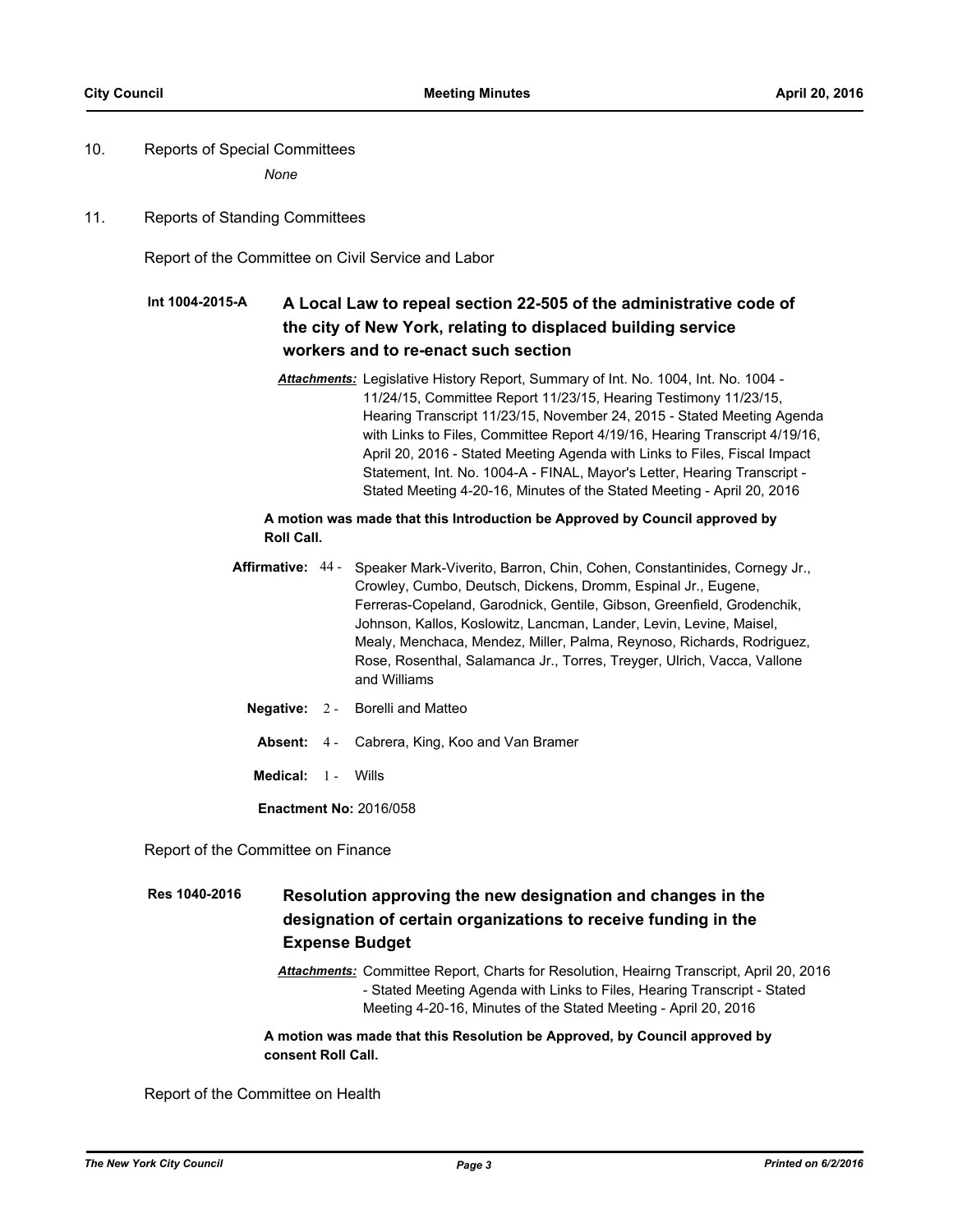#### **A Local Law to amend the administrative code of the city of New York, in relation to requiring defibrillators at baseball fields where youth leagues play Int 0902-2015-A**

*Attachments:* Legislative History Report, Summary of Int. No. 902-A, Summary of Int. No. 902, Int. No. 902 - 9/17/15, September 17, 2015 - Stated Meeting Agenda with Links to Files, Committee Report 10/13/15, Hearing Testimony 10/13/15, Hearing Transcript 10/13/15, Committee Report 4/19/16, Hearing Transcript 4/19/16, April 20, 2016 - Stated Meeting Agenda with Links to Files, Fiscal Impact Statement, Int. No. 902-A - FINAL, Mayor's Letter, Hearing Transcript - Stated Meeting 4-20-16, Minutes of the Stated Meeting - April 20, 2016

**A motion was made that this Introduction be Approved by Council approved by consent Roll Call.**

**Enactment No:** 2016/057

Report of the Committee on Housing and Buildings

#### **A Local Law to amend the administrative code of the city of New York, in relation to permit filing fees for new buildings and alterations Int 0831-2015-A**

*Attachments:* Legislative History Report, Summary of Int. No. 831, Int. No. 831 - 6/10/15, June 10, 2015 - Stated Meeting Agenda with Links to Files, Committee Report 9/16/15, Hearing Testimony 9/16/15, Hearing Transcript 9/16/15, Committee Report 4/18/16, Hearing Transcript 4/18/16, April 20, 2016 - Stated Meeting Agenda with Links to Files, Fiscal Impact Statement, Int. No. 831-A - FINAL, Mayor's Letter, Hearing Transcript - Stated Meeting 4-20-16, Minutes of the Stated Meeting - April 20, 2016

**A motion was made that this Introduction be Approved by Council approved by consent Roll Call.**

**Enactment No:** 2016/056

#### **A Local Law to amend the administrative code of the city of New York, in relation to exemption from taxation of alterations and improvements to multiple dwellings Int 1118-2016**

*Attachments:* Legislative History Report, Summary of Int. No. 1118, March 9, 2016 - Stated Meeting Agenda with Links to Files, Committee Report 3/31/16, Hearing Testimony 3/31/16, Hearing Transcript 3/31/16, Committee Report 4/18/16, Hearing Transcript 4/18/16, April 20, 2016 - Stated Meeting Agenda with Links to Files, Fiscal Impact Statement, Mayor's Letter, Hearing Transcript - Stated Meeting 4-20-16, Minutes of the Stated Meeting - April 20, 2016

#### **A motion was made that this Introduction be Approved by Council approved by consent Roll Call.**

**Enactment No:** 2016/060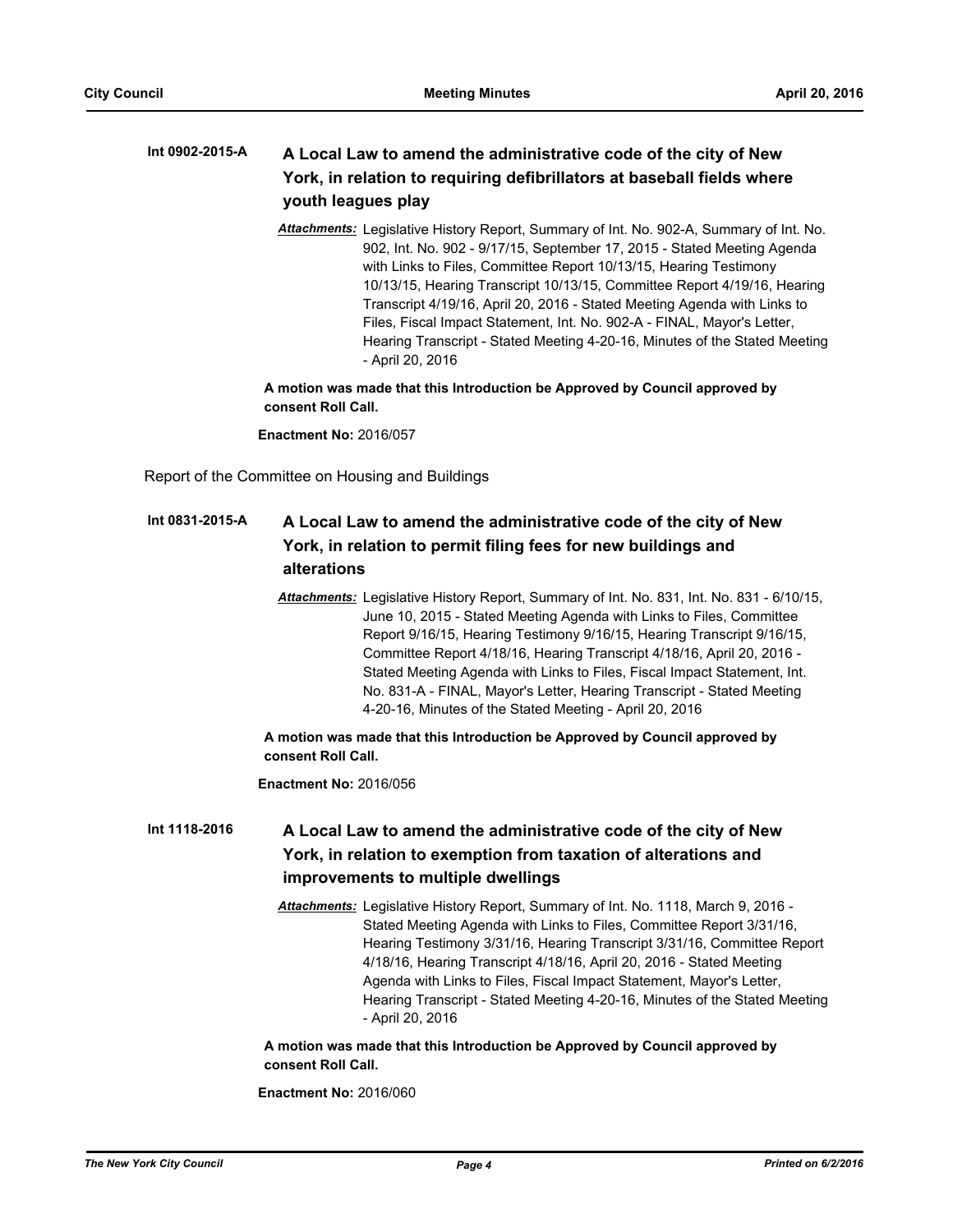## **A Local Law to amend the administrative code of the city of New York, in relation to tax exemption and abatement for certain rehabilitated buildings as authorized by section 488-a of the real property tax law Int 1119-2016**

*Attachments:* Legislative History Report, Summary of Int. No. 1119, March 9, 2016 - Stated Meeting Agenda with Links to Files, Committee Report 3/31/16, Hearing Testimony 3/31/16, Hearing Transcript 3/31/16, Committee Report 4/18/16, Hearing Transcript 4/18/16, April 20, 2016 - Stated Meeting Agenda with Links to Files, Fiscal Impact Statement, Mayor's Letter, Hearing Transcript - Stated Meeting 4-20-16, Minutes of the Stated Meeting - April 20, 2016

**A motion was made that this Introduction be Approved by Council approved by consent Roll Call.**

**Enactment No:** 2016/061

Report of the Committee on Land Use

- **Application No. C 160035 ZMK submitted by the New York City Department of City Planning pursuant to Sections 197-c and 201 of the New York City Charter for an amendment of the Zoning Map, Section Nos. 17c and 17d, Borough of Brooklyn, Community Boards 5 and 16, Council Districts 37 and 42. LU 0341-2016**
	- *Attachments:* Land Use Calendar Week of March 7, 2016 March 11, 2016, March 9, 2016 - Stated Meeting Agenda with Links to Files, Hearing Transcript - Zoning 3/7/16, Hearing Testimony - Zoning 3-7-16, Additional Meetings of the Land Use Committee and the Subcommittee on Zoning & Franchises, Land Use Calendar - Week of April 11, 2016 - April 15, 2016, Hearing Transcript - Zoning 4/14/16, Land Use Calendar - April 14, Hearing Transcript - Land Use 4/14/16, City Planning Commission's East New York Modification Response Letter, April 20, 2016 - Stated Meeting Agenda with Links to Files, Committee Report, Resolution, Hearing Transcript - Stated Meeting 4-20-16, Minutes of the Stated Meeting - April 20, 2016

**This Land Use Application was Approved with Modifications and Referred to the City Planning Commission pursuant to Rule 11.70(b) of the Rules of the Council and Section 197-(d) of the New York City Charter. to the City Planning Commission**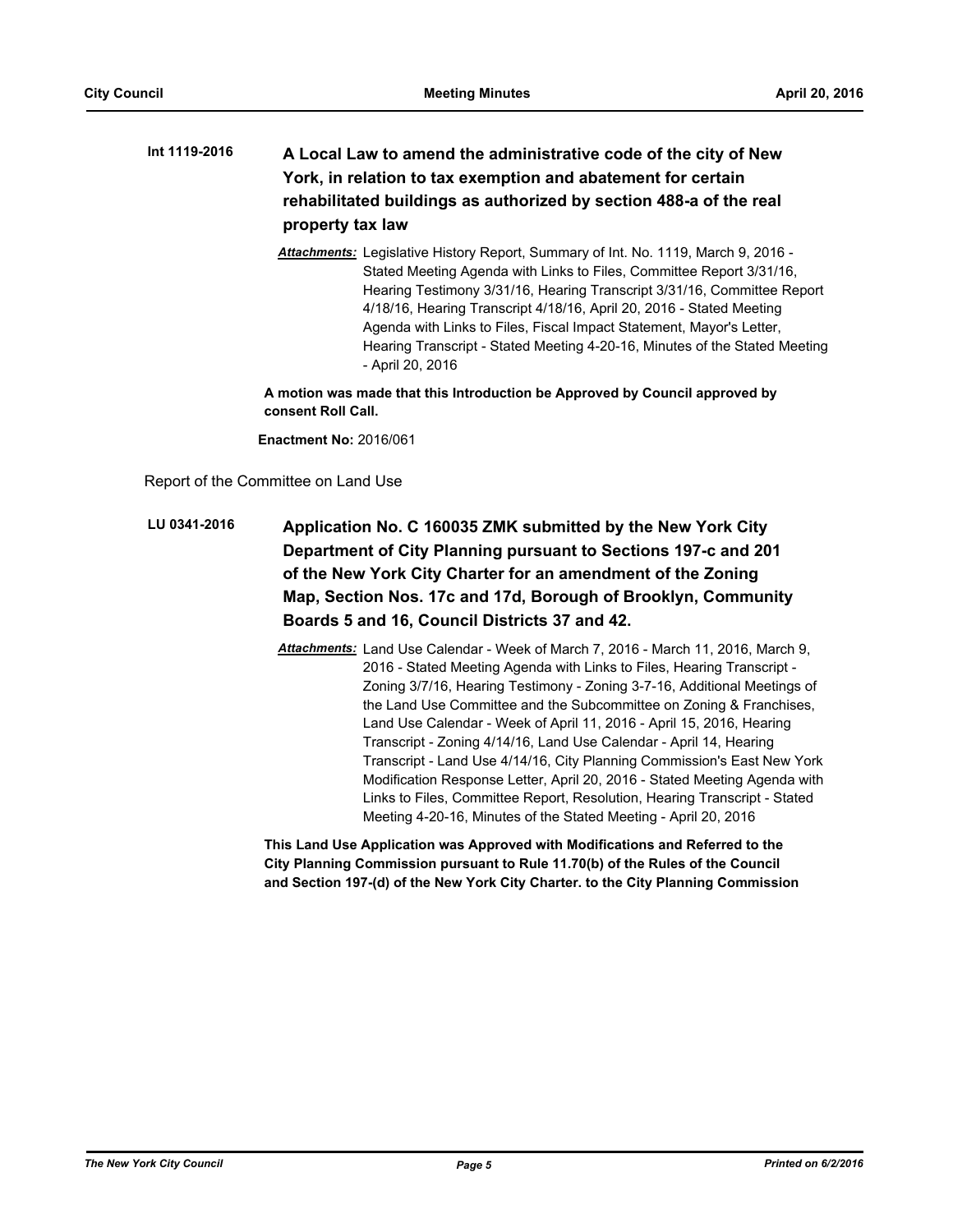**Application No. C 160037 HUK submitted by the New York City Department of Housing Preservation and Development pursuant to Section 505 of Article 15 of the General Municipal (Urban Renewal) Law of New York State and Section 197-c of the New York City Charter for an amendment to the Dinsmore-Chestnut Urban Renewal Plan for the Dinsmore-Chestnut Urban Renewal Area, Borough of Brooklyn, Community Boards 5, Council Districts 37. LU 0342-2016**

> *Attachments:* Land Use Calendar - Week of March 7, 2016 - March 11, 2016, March 9, 2016 - Stated Meeting Agenda with Links to Files, Hearing Transcript - Zoning 3/7/16, Hearing Testimony - Zoning 3-7-16, Additional Meetings of the Land Use Committee and the Subcommittee on Zoning & Franchises, Land Use Calendar - Week of April 11, 2016 - April 15, 2016, Hearing Transcript - Zoning 4/14/16, Land Use Calendar - April 14, Hearing Transcript - Land Use 4/14/16, City Planning Commission's East New York Modification Response Letter, April 20, 2016 - Stated Meeting Agenda with Links to Files, Committee Report, Resolution, Hearing Transcript - Stated Meeting 4-20-16, Minutes of the Stated Meeting - April 20, 2016

**This Land Use Application was Approved with Modifications and Referred to the City Planning Commission pursuant to Rule 11.70(b) of the Rules of the Council and Section 197-(d) of the New York City Charter. to the City Planning Commission**

**Application No. C 160042 HDK submitted by the New York City Department of Housing Preservation and Development pursuant to Section 197-c of the New York City Charter, for the disposition of City-owned property comprising Site A (Block 4142, Lot 32), within the Dinsmore-Chestnut Urban Renewal Area, Borough of Brooklyn, Community Board 5, Council Districts 37. LU 0343-2016**

> *Attachments:* Land Use Calendar - Week of March 7, 2016 - March 11, 2016, March 9, 2016 - Stated Meeting Agenda with Links to Files, Hearing Transcript - Zoning 3/7/16, Hearing Testimony - Zoning 3-7-16, Additional Meetings of the Land Use Committee and the Subcommittee on Zoning & Franchises, Land Use Calendar - Week of April 11, 2016 - April 15, 2016, Hearing Transcript - Zoning 4/14/16, Land Use Calendar - April 14, Hearing Transcript - Land Use 4/14/16, City Planning Commission's East New York Modification Response Letter, April 20, 2016 - Stated Meeting Agenda with Links to Files, Committee Report, Resolution, Hearing Transcript - Stated Meeting 4-20-16, Minutes of the Stated Meeting - April 20, 2016

**This Land Use Application was Approved with Modifications and Referred to the City Planning Commission pursuant to Rule 11.70(b) of the Rules of the Council and Section 197-(d) of the New York City Charter. to the City Planning Commission**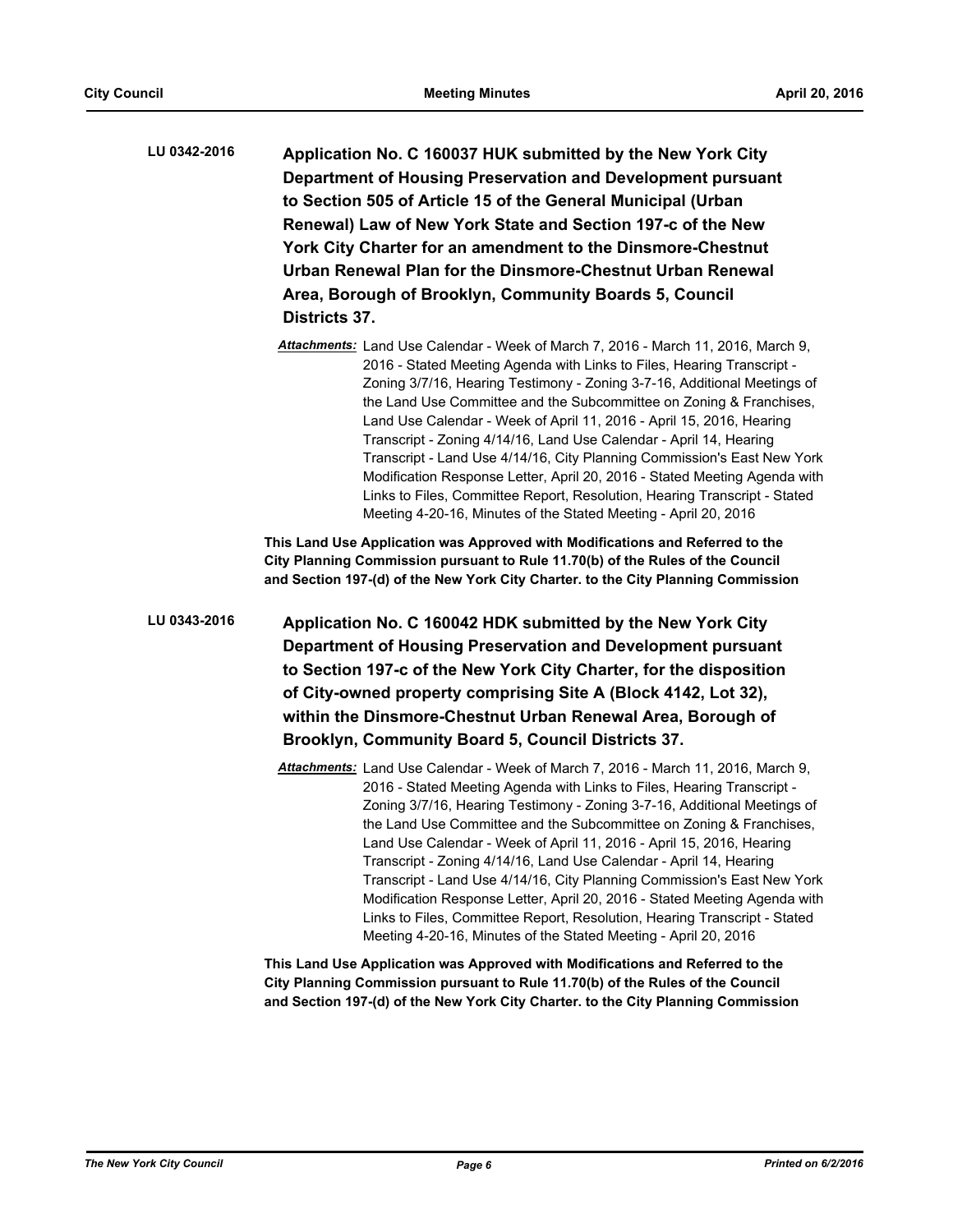- **Application No. N 160050 ZRK submitted by the New York City Department of City Planning pursuant to Section 201 of the New York City Charter, for an amendment of the Zoning Resolution of the City of New York, for the purpose of establishing Special Mixed Use District 16, establishing Special Enhanced Commercial Districts, and establishing a Mandatory Inclusionary Housing Area, Borough of Brooklyn, Community Boards 5 and 16, Council Districts 37 and 42. LU 0344-2016**
	- *Attachments:* Land Use Calendar Week of March 7, 2016 March 11, 2016, March 9, 2016 - Stated Meeting Agenda with Links to Files, Hearing Transcript - Zoning 3/7/16, Hearing Testimony - Zoning 3-7-16, Additional Meetings of the Land Use Committee and the Subcommittee on Zoning & Franchises, Land Use Calendar - Week of April 11, 2016 - April 15, 2016, Hearing Transcript - Zoning 4/14/16, Land Use Calendar - April 14, Hearing Transcript - Land Use 4/14/16, City Planning Commission's East New York Modification Response Letter, April 20, 2016 - Stated Meeting Agenda with Links to Files, Committee Report, Resolution, Hearing Transcript - Stated Meeting 4-20-16, Minutes of the Stated Meeting - April 20, 2016

**This Land Use Application was Approved with Modifications and Referred to the City Planning Commission pursuant to Rule 11.70(b) of the Rules of the Council and Section 197-(d) of the New York City Charter. to the City Planning Commission**

**Application No. C 160097 PPQ submitted by the Department of Small Business Services, pursuant to Section 197-c of the New York City Charter, for the disposition of a lease to Flight Center Hotel, LLC, located at Building 60 at JFK International Airport, Block 14260, p/o Lot 1, pursuant to zoning, Borough of Queens, Community Districts 10, 12 and 13, Council District 28. This application is subject to review and action by the Land Use Committee only if appealed to the Council pursuant to Charter Section 197-d(b)(2) or called up by vote of the Council pursuant to Charter Section 197-d(b)(3). LU 0348-2016**

> *Attachments:* March 22, 2016 - Stated Meeting Agenda with Links to Files, Land Use Calendar - Week of April 4, 2016 - April 8, 2016, Hearing Testimony - Planning 4-4-16, Hearing Transcript - Planning 4/4/16, Land Use Calendar - Week of April 18, 2016 - April 22, 2016, Hearing Testimony - Planning 4-18-16, Hearing Transcript - Planning 4/18/16, Land Use Calendar - April 19, Committee Report, Resolution, Hearing Transcript - Land Use 4-19-16, Hearing Transcript - Stated Meeting 4-20-16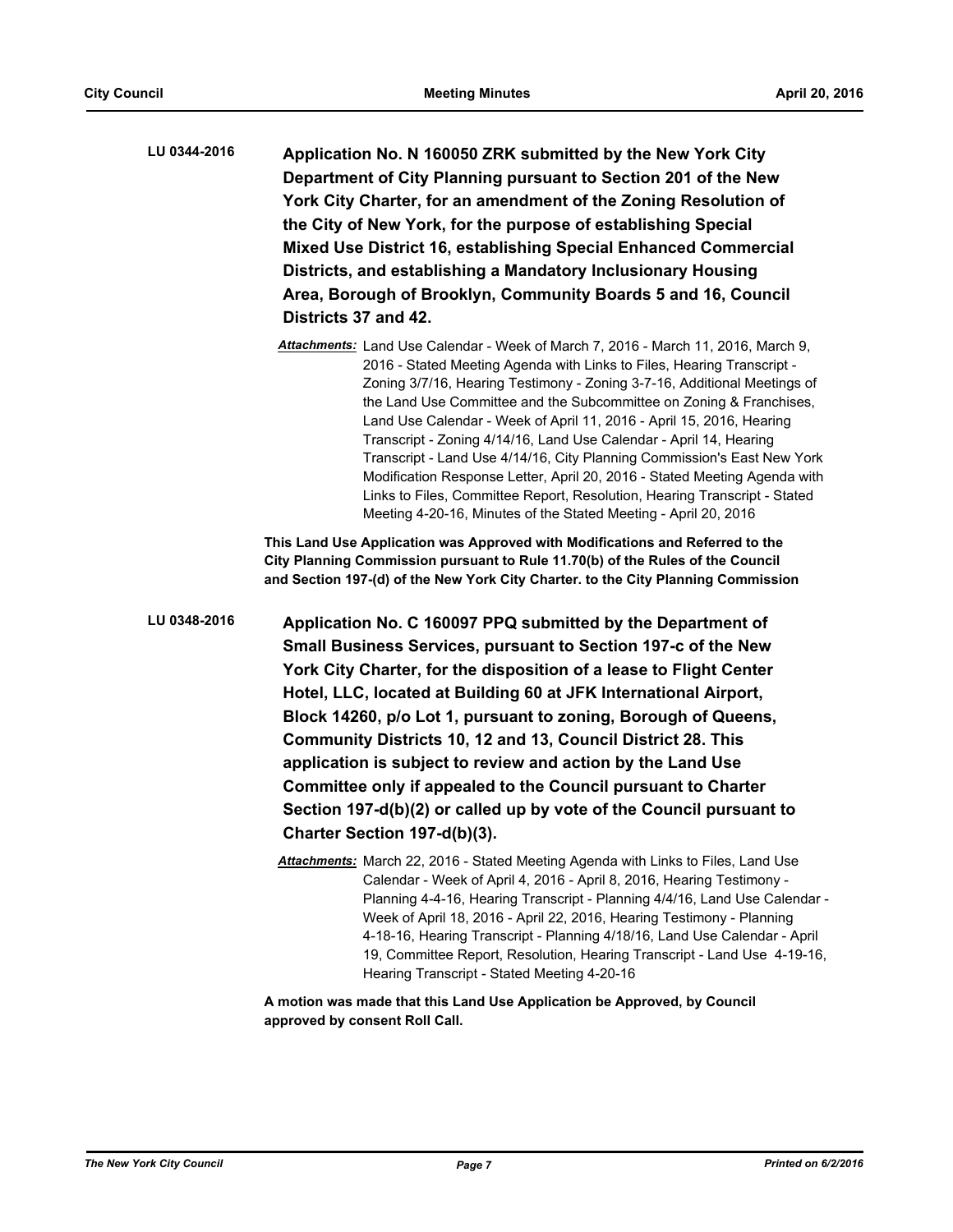| Res 1043-2016 | Resolution approving the decision of the City Planning               |
|---------------|----------------------------------------------------------------------|
|               | Commission on ULURP No. C 160097 PPQ, for the disposition of         |
|               | a lease to Flight Center Hotel, LLC, of property located at Building |
|               | 60 at JFK International Airport (Block 14260, p/o Lot 1),            |
|               | Community Districts 10, 12 and 13, Borough of Queens (L.U. No.       |
|               | 348).                                                                |

*Attachments:* March 22, 2016 - Stated Meeting Agenda with Links to Files, Land Use Calendar - Week of April 4, 2016 - April 8, 2016, Hearing Testimony - Planning 4-4-16, Land Use Calendar - Week of April 18, 2016 - April 22, 2016, Land Use Calendar - April 19, April 20, 2016 - Stated Meeting Agenda with Links to Files, Committee Report, Hearing Transcript - Stated Meeting 4-20-16, Minutes of the Stated Meeting - April 20, 2016

**A motion was made that this Resolution be Approved, by Council approved by consent Roll Call.**

- **Application No. 20165422 HAX submitted by New York City Department of Housing Preservation and Development pursuant to Section 114, 122(l), 123, and 125 of the Private Housing Finance Law for approval of a new tax exemption, project summary, voluntary dissolution of the current owner, and conveyance from the current owner to a new owner of properties located at Block 2603, Lots 67, 73, 78, Borough of the Bronx, Community Board 2, Council District 8. LU 0349-2016**
	- *Attachments:* March 22, 2016 Stated Meeting Agenda with Links to Files, Land Use Calendar - Week of April 4, 2016 - April 8, 2016, Hearing Testimony - Planning 4-4-16, Hearing Transcript - Planning 4/4/16, Land Use Calendar - Week of April 18, 2016 - April 22, 2016, Hearing Testimony - Planning 4-18-16, Hearing Transcript - Planning 4/18/16, Land Use Calendar - April 19, Committee Report, Resolution, Hearing Transcript - Land Use 4-19-16, Hearing Transcript - Stated Meeting 4-20-16, Minutes of the Stated Meeting - April 20, 2016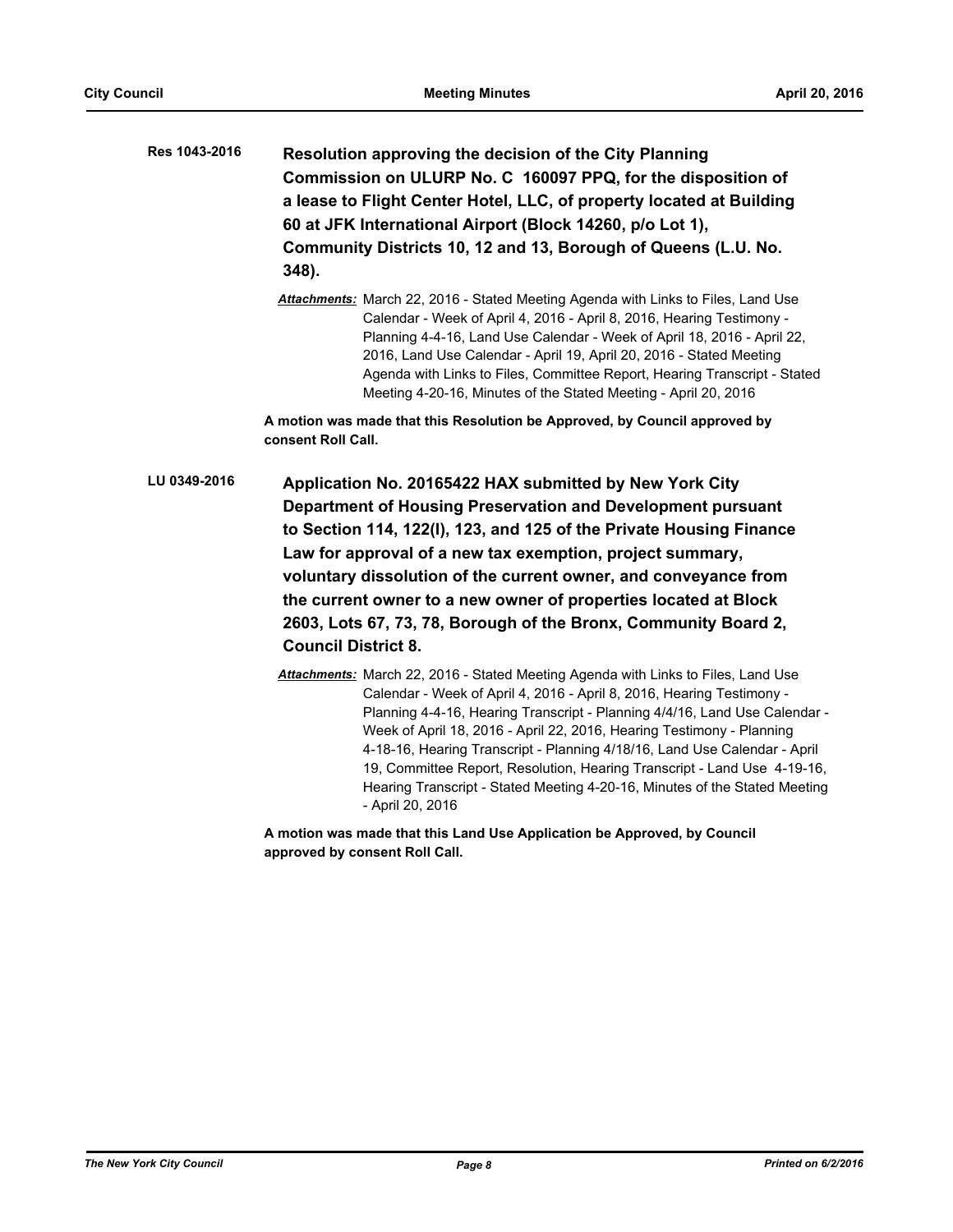**Resolution to approve a real property tax exemption pursuant to Section 125 of the Private Housing Finance Law (PHFL), for the Exemption Area located on Block 2603, Lots 67, 73 and 78; approve pursuant to Sections 114, 122(l), 123(4), and 125 of the Private Housing Finance Law for the conformity of a project summary, voluntary dissolution of the current owner, conveyance from the current owner to the new owner, and termination of a partial tax exemption, for property identified as Block 2603, Lots: 67, 73 and 78, Borough of the Bronx, Community District 2 (L.U. No. 349; 20165422 HAX). Res 1044-2016**

**A motion was made that this Resolution be Approved, by Council approved by consent Roll Call.**

**Application No. 20165426 HAX submitted by New York City Department of Housing Preservation and Development pursuant to Section 577 of the Private Housing Finance Law for an amendment to a previously approved real property tax exemption for property located at Block 2934, Lots 23, 26, 29 and 31; Block 2662, Lot 10; Block 2668, Lots 30 and 33; Block 2669, Lots 6 and 47; Block 2685, Lot 48; Block 2799, Lot 18; Block 2869, Lot 142; Block 2877, Lot 268; Block 2879, Lots 68 and 69; Block 2890, Lot 17; Block 2892, Lot 38; Block 2903, Lots 3, 41, 43 and 44; Block 2971, Lots 10, 12 and 14; and Block 3776, Lot 44; Borough of the Bronx; Community Districts 2, 3, 5, and 9; Council Districts 14, 15, 16, 17, and 18. LU 0353-2016**

> *Attachments:* March 22, 2016 - Stated Meeting Agenda with Links to Files, Land Use Calendar - Week of April 4, 2016 - April 8, 2016, Hearing Testimony - Planning 4-4-16, Hearing Transcript - Planning 4/4/16, Land Use Calendar - April 19, Committee Report, Resolution, Hearing Transcript - Land Use 4-19-16, Hearing Transcript - Stated Meeting 4-20-16, Minutes of the Stated Meeting - April 20, 2016

*Attachments:* March 22, 2016 - Stated Meeting Agenda with Links to Files, Land Use Calendar - Week of April 4, 2016 - April 8, 2016, Hearing Testimony - Planning 4-4-16, Land Use Calendar - Week of April 18, 2016 - April 22, 2016, Land Use Calendar - April 19, April 20, 2016 - Stated Meeting Agenda with Links to Files, Committee Report, Hearing Transcript - Stated Meeting 4-20-16, Minutes of the Stated Meeting - April 20, 2016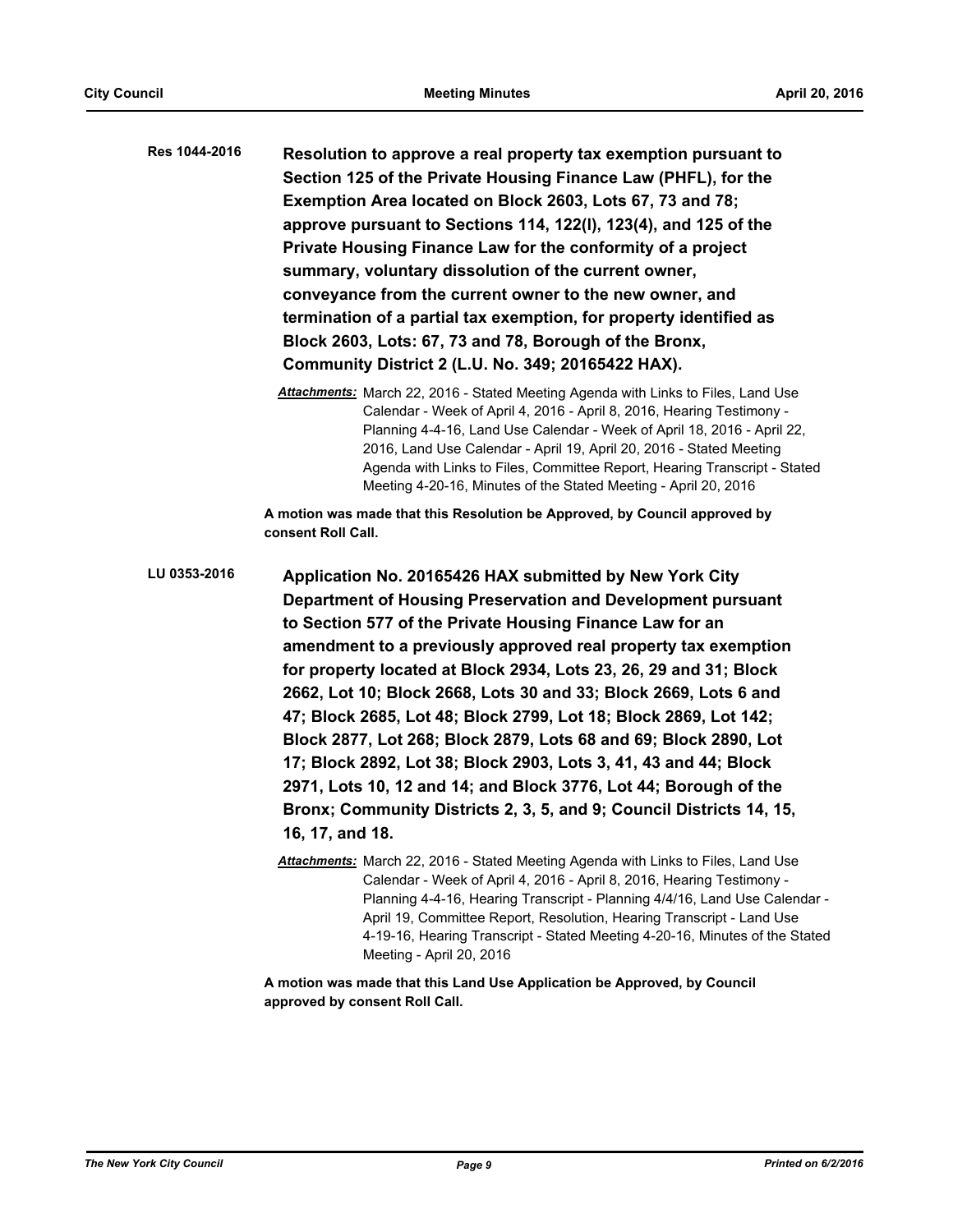**Resolution to approve an amendment to a previously approved urban development action area project located at Block 2662, Lot 10; Block 2668, Lots 30 and 33; Block 2669, Lots 6 and 47; Block 2685, Lot 48; Block 2799, Lot 18; Block 2869, Lot 142; Block 2877, Lot 268; Block 2879, Lots 68 and 69; Block 2890, Lot 17; Block 2892, Lot 38; Block 2903, Lots 3, 41, 43 and 44; Block 2934, Lots 23, 26, 29 and 31, Block 2971, Lots 10, 12 and 14; and Block 3776, Lot 44, Borough of the Bronx (L.U. No. 353; 20165426 HAX). Res 1045-2016**

> *Attachments:* March 22, 2016 - Stated Meeting Agenda with Links to Files, Land Use Calendar - Week of April 4, 2016 - April 8, 2016, Hearing Testimony - Planning 4-4-16, Land Use Calendar - April 19, April 20, 2016 - Stated Meeting Agenda with Links to Files, Committee Report, Hearing Transcript - Stated Meeting 4-20-16, Minutes of the Stated Meeting - April 20, 2016

**A motion was made that this Resolution be Approved, by Council approved by consent Roll Call.**

**Application No. 20165357 TCM pursuant to Section 20-226 of the Administrative Code of the City of New York, concerning the petition of 289 Bleecker Restaurant LLC, for a revocable consent to establish, maintain and operate an unenclosed sidewalk café located at 289 Bleecker Street, Borough of Manhattan, Community Board 2, Council District 3. This application is subject to review and action by the Land Use Committee only if called-up by vote of the Council pursuant to Rule 11.20b of the Council and Section 20-226 of the New York City Administrative Code. LU 0354-2016**

> *Attachments:* April 7, 2016 - Stated Meeting Agenda with Links to Files, Land Use Calendar - Week of April 18, 2016 - April 22, 2016, Hearing Transcript - Zoning 4/18/16, Land Use Calendar - April 19, Committee Report, Resolution, Hearing Transcript - Land Use 4-19-16, Hearing Transcript - Stated Meeting 4-20-16, Minutes of the Stated Meeting - April 20, 2016

**A motion was made that this Land Use Application be Approved, by Council approved by consent Roll Call.**

- **Resolution approving the petition for a revocable consent for an unenclosed sidewalk café located at 289 Bleecker Street, Borough of Manhattan (20165357 TCM; L.U. No. 354). Res 1046-2016**
	- *Attachments:* April 7, 2016 Stated Meeting Agenda with Links to Files, Land Use Calendar - Week of April 18, 2016 - April 22, 2016, Land Use Calendar - April 19, April 20, 2016 - Stated Meeting Agenda with Links to Files, Committee Report, Hearing Transcript - Stated Meeting 4-20-16, Minutes of the Stated Meeting - April 20, 2016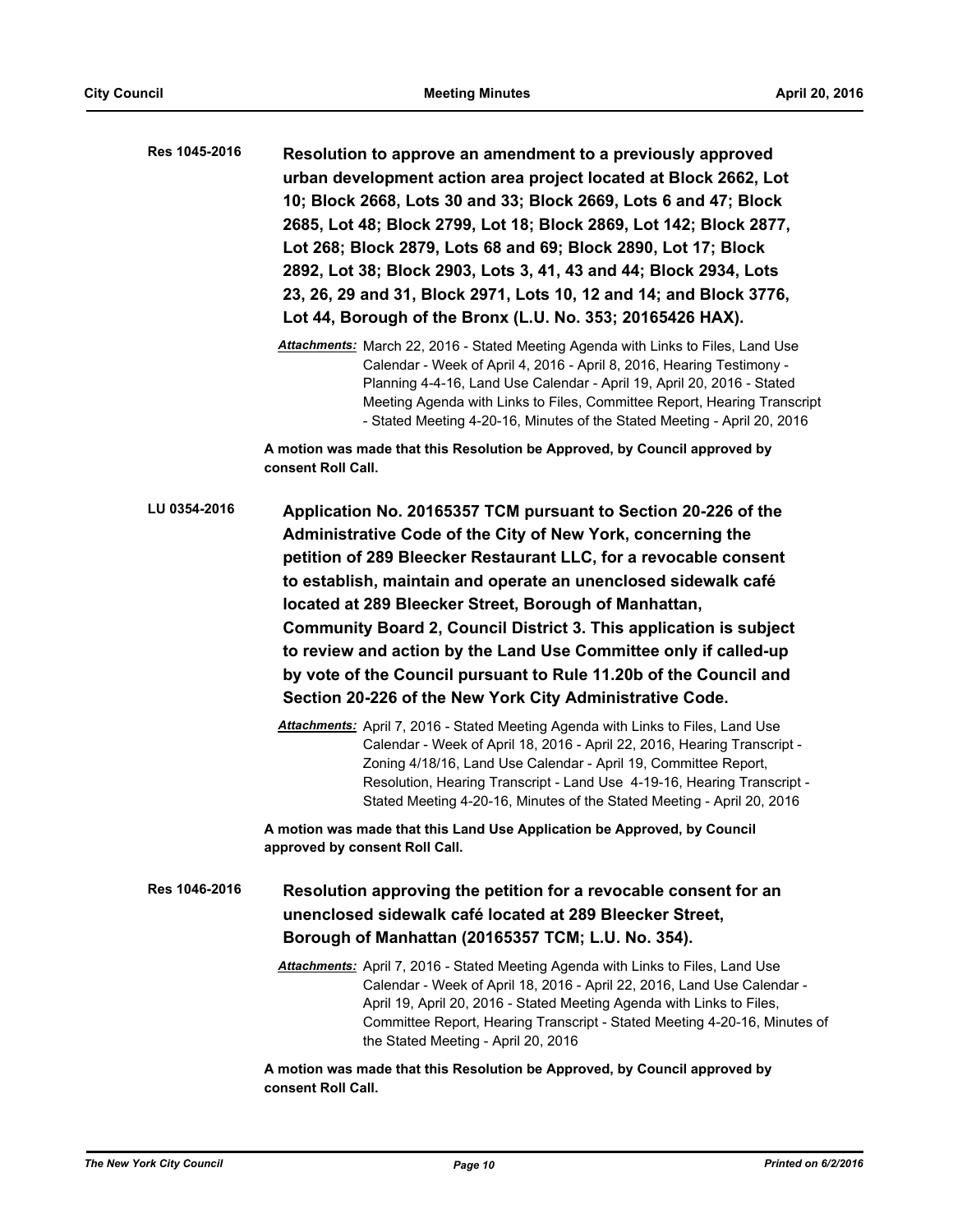| LU 0355-2016  | Application No. C 160065 ZMX submitted by the New York City<br>Department of City Planning pursuant to Sections 197-s and 201<br>of the New York City for an amendment of the Zoning Map,<br>Section No. 2a, changing property from an R7A district to an R4A<br>district, Borough of the Bronx, Community Board 12, Council<br>District 12.                                                                                    |
|---------------|---------------------------------------------------------------------------------------------------------------------------------------------------------------------------------------------------------------------------------------------------------------------------------------------------------------------------------------------------------------------------------------------------------------------------------|
|               | Attachments: April 7, 2016 - Stated Meeting Agenda with Links to Files, Land Use<br>Calendar - Week of April 18, 2016 - April 22, 2016, Hearing Testimony -<br>Zoning 4-18-16, Hearing Transcript - Zoning 4/18/16, Land Use Calendar -<br>April 19, Committee Report, Resolution, Hearing Transcript - Land Use<br>4-19-16, Hearing Transcript - Stated Meeting 4-20-16, Minutes of the Stated<br>Meeting - April 20, 2016     |
|               | A motion was made that this Land Use Application be Approved, by Council<br>approved by consent Roll Call.                                                                                                                                                                                                                                                                                                                      |
| Res 1047-2016 | Resolution approving the decision of the City Planning<br>Commission on ULURP No. C 160065 ZMX, a Zoning Map<br>amendment (L.U. No. 355).                                                                                                                                                                                                                                                                                       |
|               | Attachments: April 7, 2016 - Stated Meeting Agenda with Links to Files, Land Use<br>Calendar - Week of April 18, 2016 - April 22, 2016, Land Use Calendar -<br>April 19, April 20, 2016 - Stated Meeting Agenda with Links to Files,<br>Committee Report, Hearing Transcript - Stated Meeting 4-20-16, Minutes of<br>the Stated Meeting - April 20, 2016                                                                        |
|               | A motion was made that this Resolution be Approved, by Council approved by<br>consent Roll Call.                                                                                                                                                                                                                                                                                                                                |
| LU 0356-2016  | Application No. 20165481 HAX submitted by New York City<br>Department of Housing Preservation and Development pursuant<br>to Section 577 of the Private Housing Finance Law and for an<br>amendment to a previously approved real property tax exemption<br>for property located at Block 2621, Lot 1 and Block 2632, Lot 1,<br>Borough of the Bronx, Community Board 3, Council District 16.                                   |
|               | Attachments: April 7, 2016 - Stated Meeting Agenda with Links to Files, Land Use<br>Calendar - Week of April 18, 2016 - April 22, 2016, Land Use Calendar -<br>April 19, Committee Report, Hearing Testimony - Planning 4-18-16, Hearing<br>Transcript - Planning 4/18/16, Resolution, Hearing Transcript - Land Use<br>4-19-16, Hearing Transcript - Stated Meeting 4-20-16, Minutes of the Stated<br>Meeting - April 20, 2016 |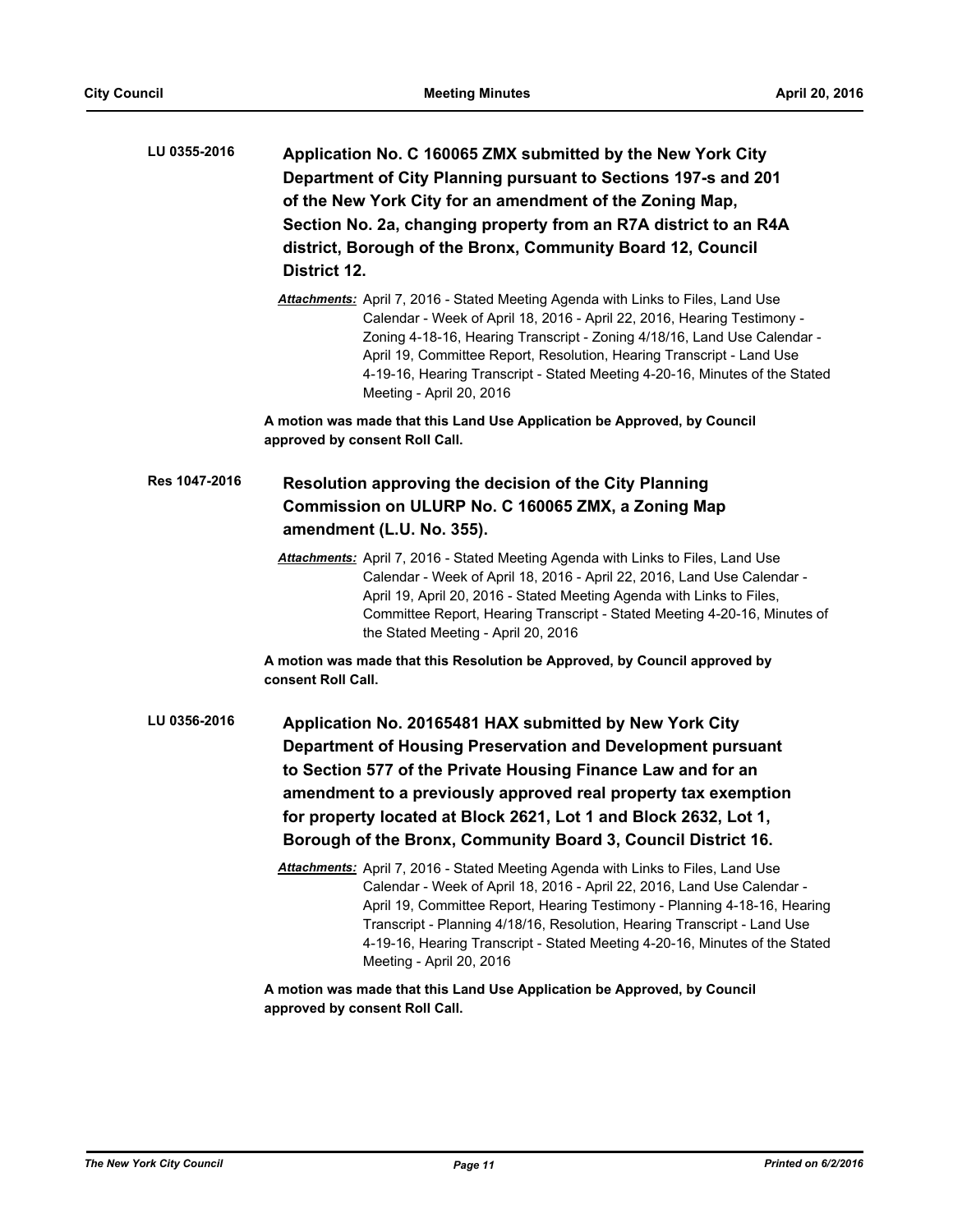- **Resolution to approve an amendment to a previously approved tax exemption under Section 577 of the Private Housing Finance Law consisting of the Exemption Area located at Block 2621, Lot 1 and Block 2632, Lot 1, Community District 3, Borough of the Bronx (L.U. No. 356; 20165481 HAX). Res 1048-2016**
	- *Attachments:* April 7, 2016 Stated Meeting Agenda with Links to Files, Land Use Calendar - Week of April 18, 2016 - April 22, 2016, Land Use Calendar - April 19, April 20, 2016 - Stated Meeting Agenda with Links to Files, Committee Report, Hearing Transcript - Stated Meeting 4-20-16, Minutes of the Stated Meeting - April 20, 2016

**A motion was made that this Resolution be Approved, by Council approved by consent Roll Call.**

Report of the Committee on Public Safety

#### **A Local Law to amend the administrative code of the city of New York, in relation to the coordination and targeted delivery of social services in priority areas Int 0809-2015-A**

*Attachments:* Legislative History Report, Summary of Int. No. 809-A, Summary of Int. No. 809, Int. No. 809 - 6/10/15, June 10, 2015 - Stated Meeting Agenda with Links to Files, Committee Report 6/29/15, Hearing Testimony 6/29/15, Hearing Transcript 6/29/15, April 20, 2016 - Stated Meeting Agenda with Links to Files, Committee Report 4/20/16, Hearing Transcript 4/20/16, Fiscal Impact Statements, Int. No. 809-A - FINAL, Mayor's Letter, Hearing Transcript - Stated Meeting 4-20-16, Minutes of the Stated Meeting - April 20, 2016

## **A motion was made that this Introduction be Approved by Council approved by consent Roll Call.**

**Enactment No:** 2016/055

Report of the Committee on Rules, Privileges, and Elections

- **Communication from the Mayor Submitting the name of Frank V. Carone to the City Council for its advice and consent concerning his reappointment to the New York City Taxi and Limousine Commission, Pursuant to Sections 31 and 2301 of the City Charter. M 0388-2016**
	- *Attachments:* Mayor's Appointment Letter, April 7, 2016 Stated Meeting Agenda with Links to Files, Hearing Transcript - Stated Meeting 4-7-16, Committee Report 4/18/16, Hearing Testimony 4/18/16, Hearing Transcript 4/18/16, Committee Report 4/20/16, Heairng Transcript 4/20/16, Resolution, Minutes of the Stated Meeting - April 7, 2016, Hearing Transcript - Stated Meeting 4-20-16, Minutes of the Stated Meeting - April 20, 2016

**A motion was made that this Mayor's Message be Approved, by Council approved by consent Roll Call.**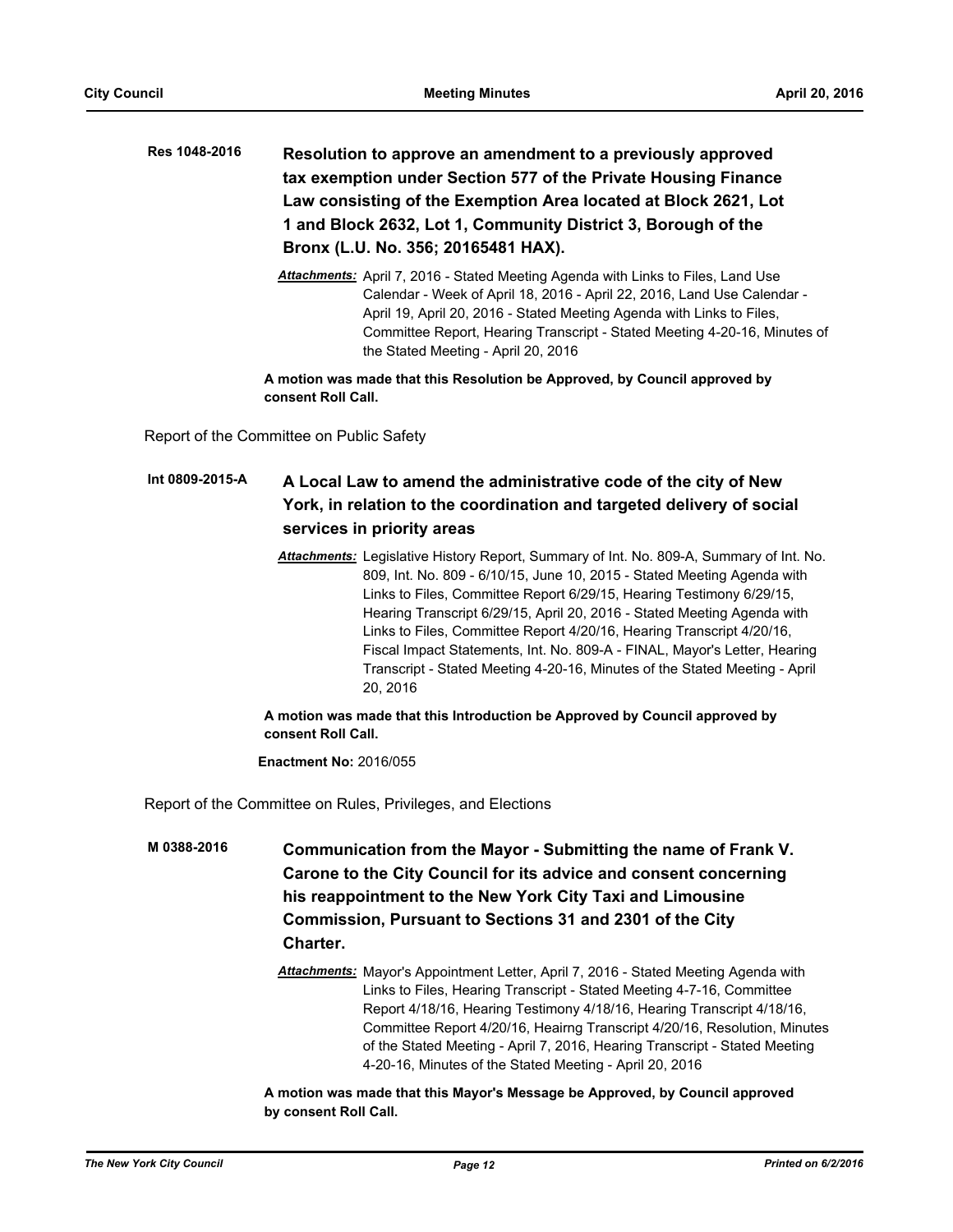#### **RESOLUTION APPROVING THE REAPPOINTMENT BY THE MAYOR OF FRANK V. CARONE AS A MEMBER OF THE NEW YORK CITY TAXI AND LIMOUSINE COMMISSION Res 1049-2016**

*Attachments:* Mayor's Appointment Letter, Committee Report 4/18/16, Committee Report 4/20/16, April 20, 2016 - Stated Meeting Agenda with Links to Files, Hearing Transcript - Stated Meeting 4-20-16, Minutes of the Stated Meeting - April 20, 2016

**A motion was made that this Resolution be Approved, by Council approved by consent Roll Call.**

**Communication from the Mayor - Submitting the name of Lauvienska Polanco to the City Council for its advice and consent concerning her appointment to the New York City Taxi and Limousine Commission, Pursuant to Sections 31 and 2301 of the City Charter. M 0389-2016**

> *Attachments:* Mayor's Appointment Letter, April 7, 2016 - Stated Meeting Agenda with Links to Files, Hearing Transcript - Stated Meeting 4-7-16, Committee Report 4/18/16, Hearing Testimony 4/18/16, Hearing Transcript 4/18/16, Committee Report 4/20/16, Heairng Transcript 4/20/16, Resolution, Minutes of the Stated Meeting - April 7, 2016, Hearing Transcript - Stated Meeting 4-20-16, Minutes of the Stated Meeting - April 20, 2016

**A motion was made that this Mayor's Message be Approved, by Council approved by consent Roll Call.**

## **RESOLUTION APPROVING THE REAPPOINTMENT BY THE MAYOR OF LAUVIENSKA POLANCO AS A MEMBER OF THE NEW YORK CITY TAXI AND LIMOUSINE COMMISSION Res 1050-2016**

*Attachments:* Mayor's Appointment Letter, Committee Report 4/18/16, Committee Report 4/20/16, April 20, 2016 - Stated Meeting Agenda with Links to Files, Hearing Transcript - Stated Meeting 4-20-16, Minutes of the Stated Meeting - April 20, 2016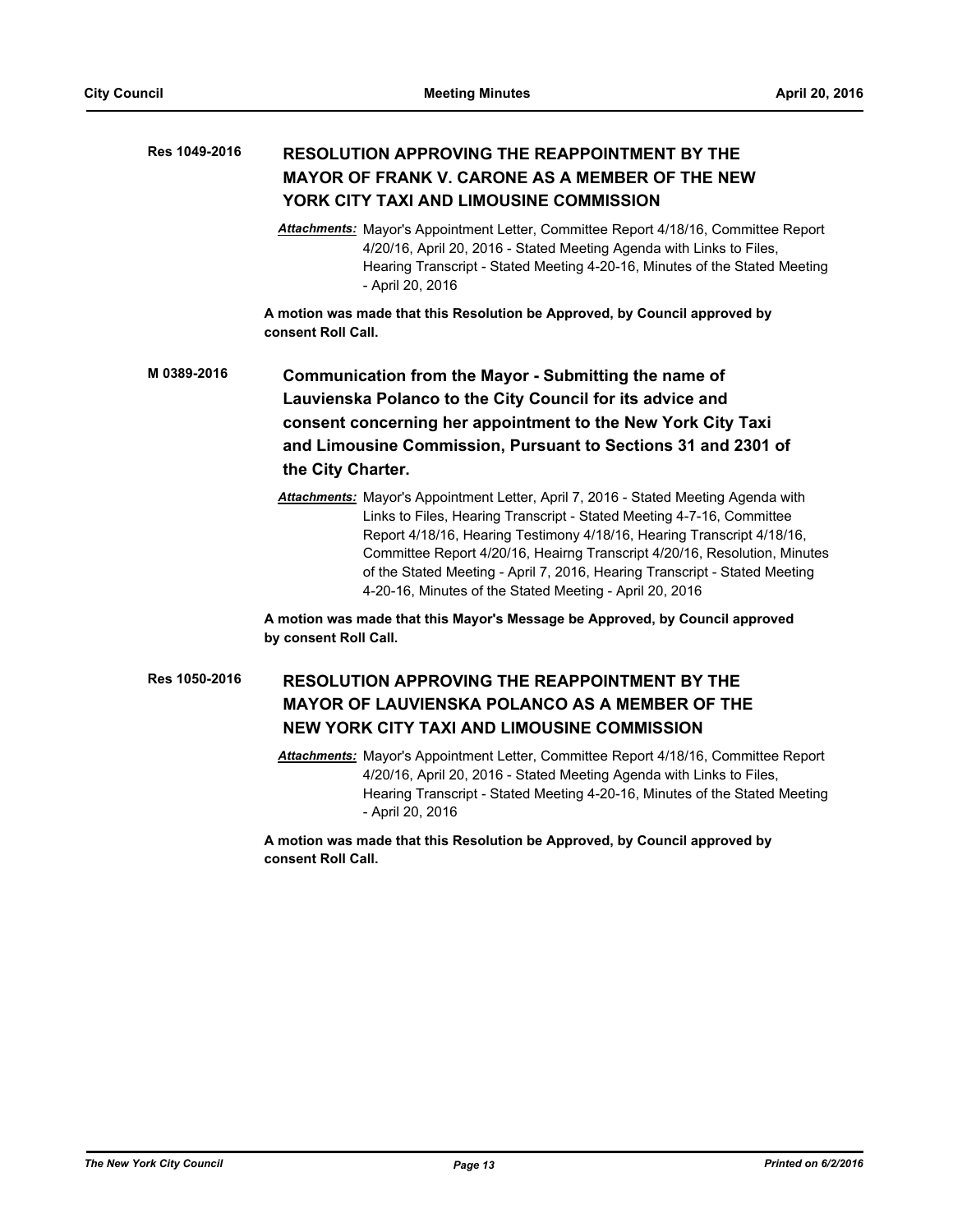## **Communication from the Mayor - Submitting the name of Jeanne Lutfy to the Council for its advice and consent in anticipation of her appointment to the Landmarks Preservation Commission, pursuant to Sections 31 and 3020 of the New York City Charter. M 0390-2016**

*Attachments:* Mayor's Appointment Letter, April 7, 2016 - Stated Meeting Agenda with Links to Files, Hearing Transcript - Stated Meeting 4-7-16, Committee Report 4/18/16, Hearing Testimony 4/18/16, Hearing Transcript 4/18/16, Committee Report 4/20/16, Heairng Transcript 4/20/16, Resolution, Minutes of the Stated Meeting - April 7, 2016, Hearing Transcript - Stated Meeting 4-20-16, Minutes of the Stated Meeting - April 20, 2016

**A motion was made that this Mayor's Message be Approved, by Council approved by consent Roll Call.**

#### **RESOLUTION APPROVING THE APPOINTMENT BY THE MAYOR OF JEANNE LUTFY AS A MEMBER OF THE NEW YORK CITY LANDMARKS PRESERVATION COMMISSION Res 1051-2016**

*Attachments:* Mayor's Appointment Letter, Committee Report 4/18/16, Committee Report 4/20/16, April 20, 2016 - Stated Meeting Agenda with Links to Files, Hearing Transcript - Stated Meeting 4-20-16, Minutes of the Stated Meeting - April 20, 2016

**A motion was made that this Resolution be Approved, by Council approved by consent Roll Call.**

- **Communication from the Mayor Submitting the name of Manuel Miranda to the Council for its advice and consent regarding his appointment as a member of the New York City Art Commission, pursuant to Sections 31 and 851 of the New York City Charter. M 0392-2016**
	- *Attachments:* Mayor's Appointment Letter, Committee Report 4/18/16, Hearing Testimony 4/18/16, Hearing Transcript 4/18/16, Committee Report 4/20/16, Hearing Transcript 4/20/16, Resolution, April 20, 2016 - Stated Meeting Agenda with Links to Files, Hearing Transcript - Stated Meeting 4-20-16, Minutes of the Stated Meeting - April 20, 2016

**A motion was made that this Mayor's Message be Approved, by Council approved by consent Roll Call.**

#### **RESOLUTION APPROVING THE APPOINTMENT BY THE MAYOR OF MANUEL MIRANDA AS A MEMBER OF THE NEW YORK CITY ART COMMISSION Res 1052-2016**

*Attachments:* Mayor's Appointment Letter, Committee Report 4/18/16, Committee Report 4/20/16, April 20, 2016 - Stated Meeting Agenda with Links to Files, Hearing Transcript - Stated Meeting 4-20-16, Minutes of the Stated Meeting - April 20, 2016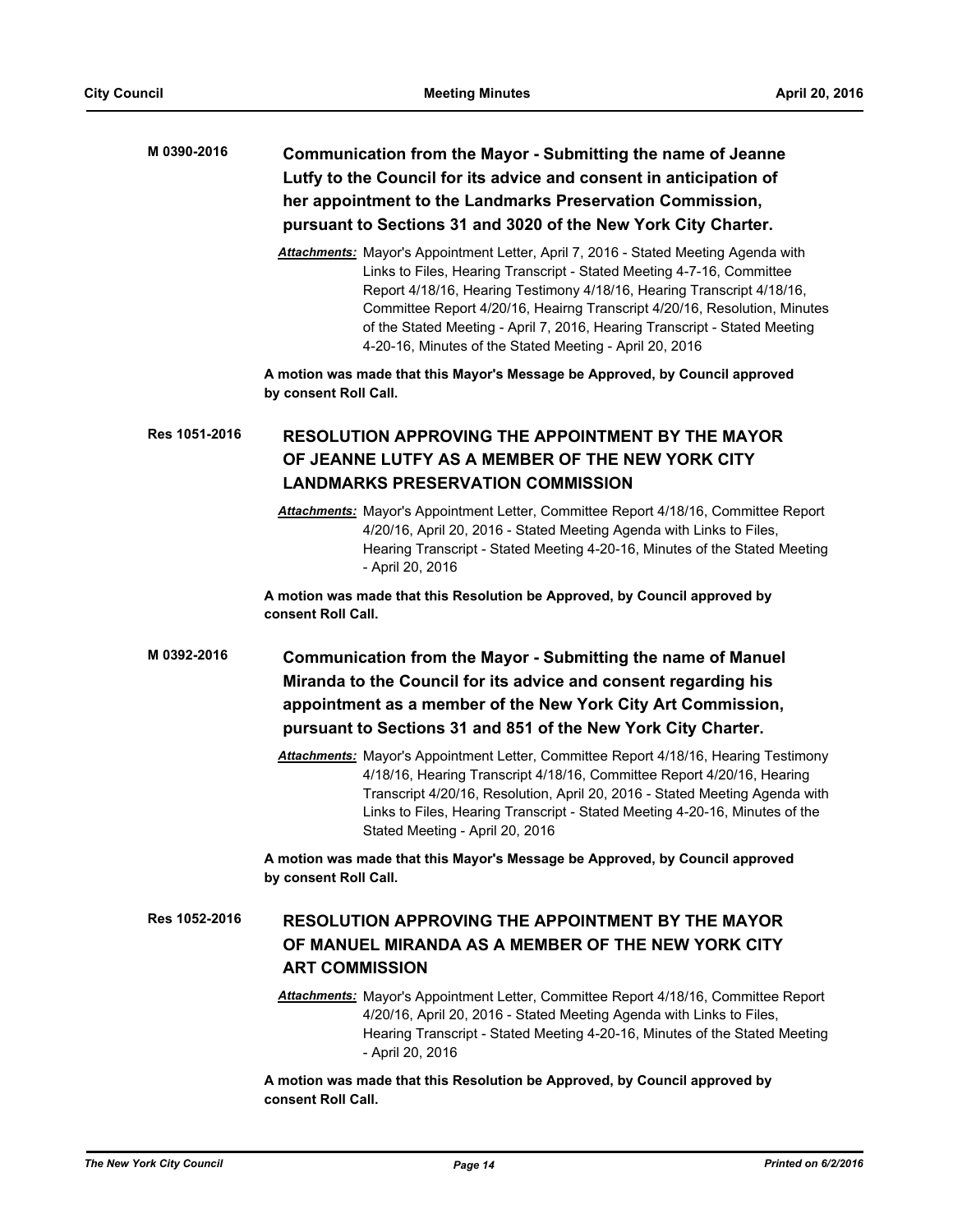| M 0394-2016 | Joseph A. Puma, candidate for re-designation by the Council to |
|-------------|----------------------------------------------------------------|
|             | the New York City Civilian Complaint Review Board.             |

*Attachments:* Committee Report 4/18/16, Hearing Testimony 4/18/16, Hearing Transcript 4/18/16, Committee Report 4/20/16, Heairng Transcript 4/20/16, Resolution, April 20, 2016 - Stated Meeting Agenda with Links to Files, Hearing Transcript - Stated Meeting 4-20-16, Minutes of the Stated Meeting - April 20, 2016

**A motion was made that this Communication be Approved, by Council approved by consent Roll Call.**

#### **RESOLUTION APPROVING THE REDESIGNATION BY THE COUNCIL OF JOSEPH A. PUMA AS A MEMBER OF THE NEW YORK CITY CIVILIAN COMPLAINT REVIEW BOARD Res 1053-2016**

**A motion was made that this Resolution be Approved, by Council approved by consent Roll Call.**

## 12. General Orders Calendar

```
Application No. C 160035 ZMK submitted by the New York City 
                 Department of City Planning pursuant to Sections 197-c and 201 
                 of the New York City Charter for an amendment of the Zoning 
                 Map, Section Nos. 17c and 17d, Borough of Brooklyn, Community 
                 Boards 5 and 16, Council Districts 37 and 42.
LU 0341-2016
```
*Attachments:* Land Use Calendar - Week of March 7, 2016 - March 11, 2016, March 9, 2016 - Stated Meeting Agenda with Links to Files, Hearing Transcript - Zoning 3/7/16, Hearing Testimony - Zoning 3-7-16, Additional Meetings of the Land Use Committee and the Subcommittee on Zoning & Franchises, Land Use Calendar - Week of April 11, 2016 - April 15, 2016, Hearing Transcript - Zoning 4/14/16, Land Use Calendar - April 14, Hearing Transcript - Land Use 4/14/16, City Planning Commission's East New York Modification Response Letter, April 20, 2016 - Stated Meeting Agenda with Links to Files, Committee Report, Resolution, Hearing Transcript - Stated Meeting 4-20-16, Minutes of the Stated Meeting - April 20, 2016

- Affirmative: 45 Speaker Mark-Viverito, Borelli, Chin, Cohen, Constantinides, Cornegy Jr., Crowley, Cumbo, Deutsch, Dickens, Dromm, Espinal Jr., Eugene, Ferreras-Copeland, Garodnick, Gentile, Gibson, Greenfield, Grodenchik, Johnson, Kallos, Koslowitz, Lancman, Lander, Levin, Levine, Maisel, Matteo, Mealy, Menchaca, Mendez, Miller, Palma, Reynoso, Richards, Rodriguez, Rose, Rosenthal, Salamanca Jr., Torres, Treyger, Ulrich, Vacca, Vallone and Williams
	- **Negative:** 1 Barron

*Attachments:* Committee Report 4/18/16, Committee Report 4/20/16, April 20, 2016 - Stated Meeting Agenda with Links to Files, Hearing Transcript - Stated Meeting 4-20-16, Minutes of the Stated Meeting - April 20, 2016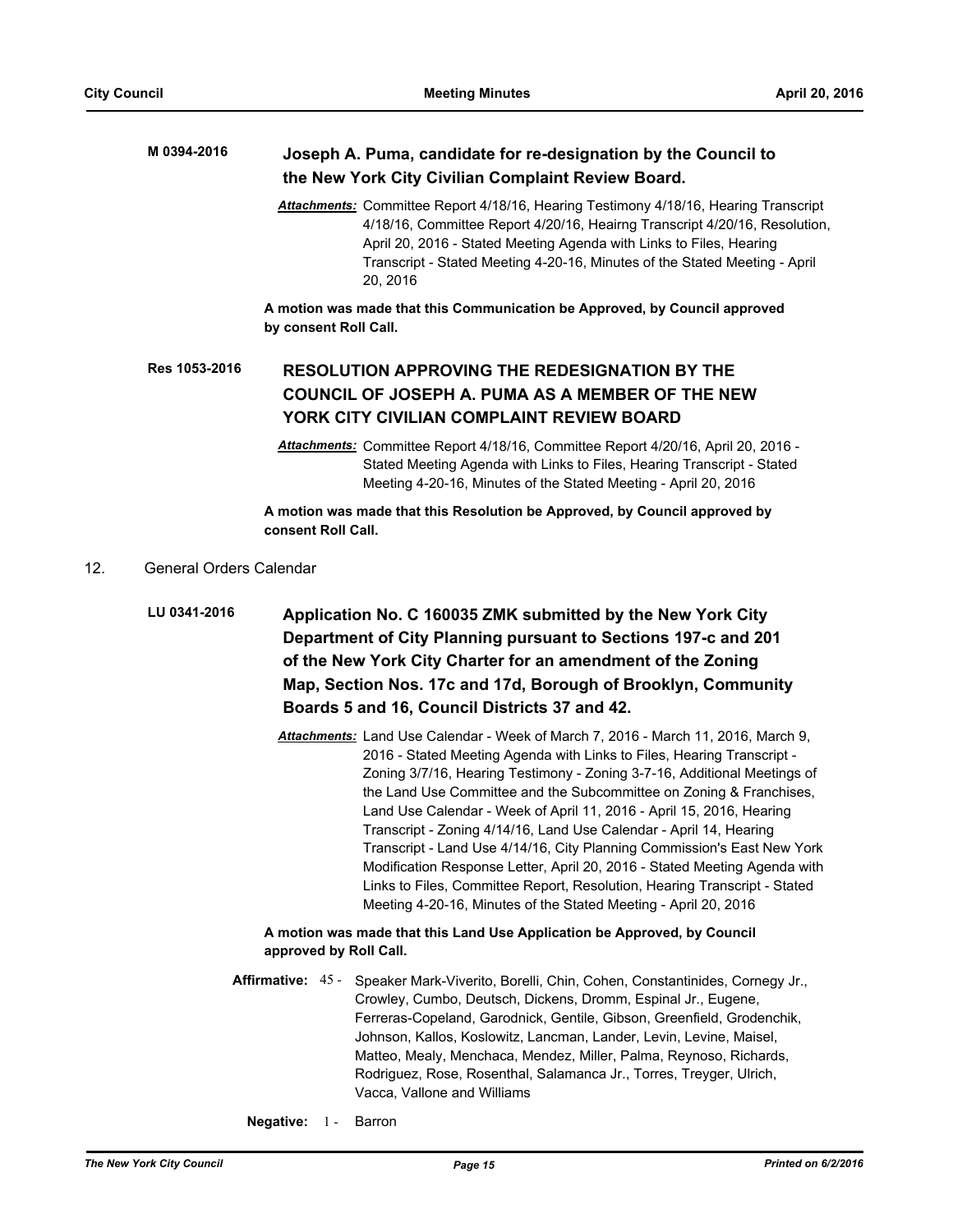**Absent:** 4 - Cabrera, King, Koo and Van Bramer

**Medical:** 1 - Wills

#### **Resolution approving with modifications the decision of the City Planning Commission on ULURP No. C 160035 ZMK, a Zoning Map amendment (L.U. No. 341). Res 1054-2016**

*Attachments:* Land Use Calendar - Week of March 7, 2016 - March 11, 2016, March 9, 2016 - Stated Meeting Agenda with Links to Files, Hearing Transcript - Zoning 3/7/16, Hearing Testimony - Zoning 3-7-16, Additional Meetings of the Land Use Committee and the Subcommittee on Zoning & Franchises, Land Use Calendar - Week of April 11, 2016 - April 15, 2016, Land Use Calendar - April 14, City Planning Commission's East New York Modification Response Letter, April 20, 2016 - Stated Meeting Agenda with Links to Files, Committee Report, Hearing Transcript - Stated Meeting 4-20-16, Minutes of the Stated Meeting - April 20, 2016

## **A motion was made that this Resolution be Approved, by Council approved by Roll Call.**

- Affirmative: 45 Speaker Mark-Viverito, Borelli, Chin, Cohen, Constantinides, Cornegy Jr., Crowley, Cumbo, Deutsch, Dickens, Dromm, Espinal Jr., Eugene, Ferreras-Copeland, Garodnick, Gentile, Gibson, Greenfield, Grodenchik, Johnson, Kallos, Koslowitz, Lancman, Lander, Levin, Levine, Maisel, Matteo, Mealy, Menchaca, Mendez, Miller, Palma, Reynoso, Richards, Rodriguez, Rose, Rosenthal, Salamanca Jr., Torres, Treyger, Ulrich, Vacca, Vallone and Williams
	- **Negative:** 1 Barron
		- **Absent:** 4 Cabrera, King, Koo and Van Bramer
	- **Medical:** 1 Wills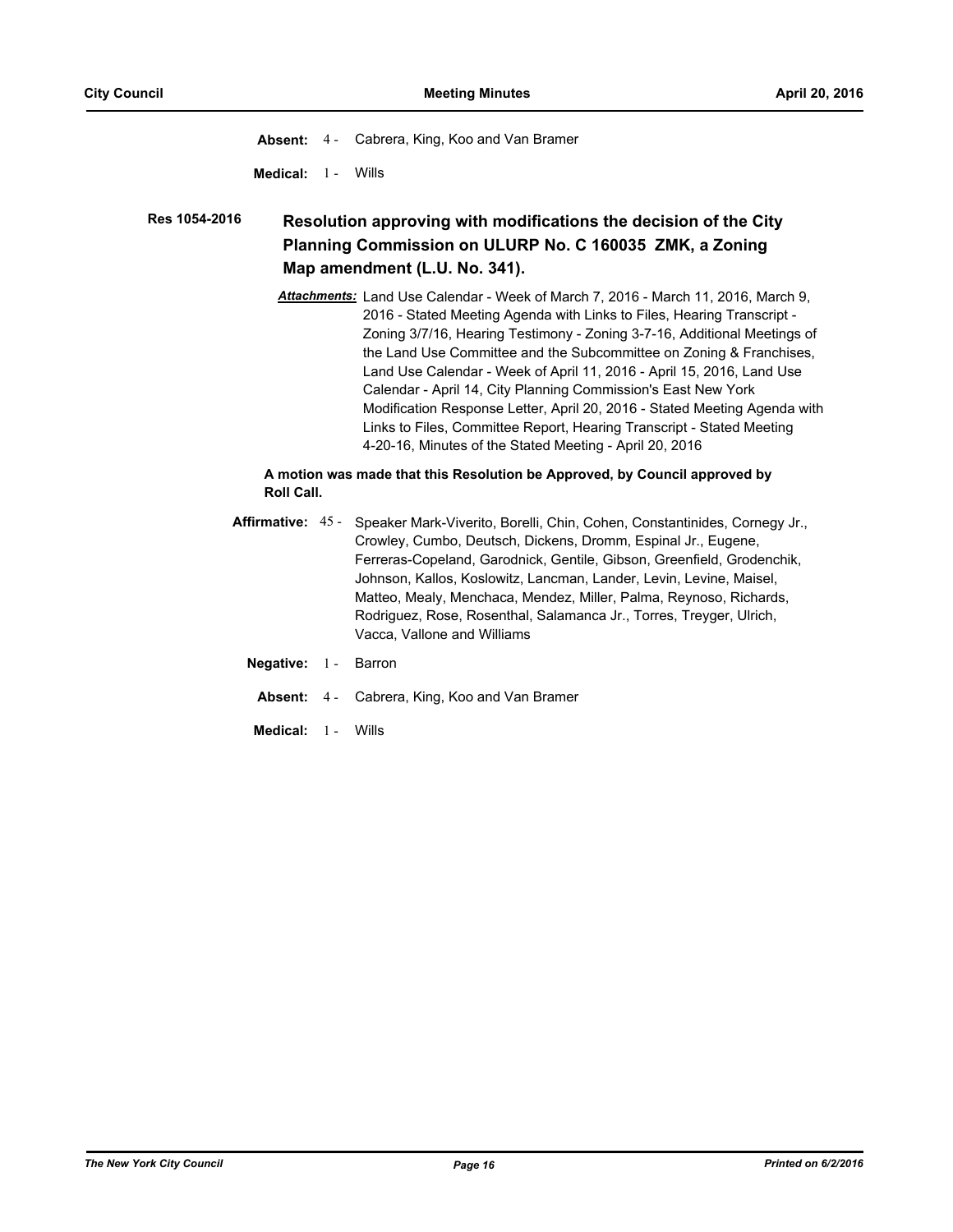- **Application No. C 160037 HUK submitted by the New York City Department of Housing Preservation and Development pursuant to Section 505 of Article 15 of the General Municipal (Urban Renewal) Law of New York State and Section 197-c of the New York City Charter for an amendment to the Dinsmore-Chestnut Urban Renewal Plan for the Dinsmore-Chestnut Urban Renewal Area, Borough of Brooklyn, Community Boards 5, Council Districts 37. LU 0342-2016**
	- *Attachments:* Land Use Calendar Week of March 7, 2016 March 11, 2016, March 9, 2016 - Stated Meeting Agenda with Links to Files, Hearing Transcript - Zoning 3/7/16, Hearing Testimony - Zoning 3-7-16, Additional Meetings of the Land Use Committee and the Subcommittee on Zoning & Franchises, Land Use Calendar - Week of April 11, 2016 - April 15, 2016, Hearing Transcript - Zoning 4/14/16, Land Use Calendar - April 14, Hearing Transcript - Land Use 4/14/16, City Planning Commission's East New York Modification Response Letter, April 20, 2016 - Stated Meeting Agenda with Links to Files, Committee Report, Resolution, Hearing Transcript - Stated Meeting 4-20-16, Minutes of the Stated Meeting - April 20, 2016

**A motion was made that this Land Use Application be Approved, by Council approved by consent Roll Call.**

- **Resolution approving the First Amended Dinsmore-Chestnut Urban Renewal Plan for the Dinsmore-Chestnut Urban Renewal Area and approving the decision of the City Planning Commission on ULURP No. C 160037 HUK (L.U. No. 342). Res 1055-2016**
	- *Attachments:* Land Use Calendar Week of March 7, 2016 March 11, 2016, March 9, 2016 - Stated Meeting Agenda with Links to Files, Hearing Transcript - Zoning 3/7/16, Hearing Testimony - Zoning 3-7-16, Additional Meetings of the Land Use Committee and the Subcommittee on Zoning & Franchises, Land Use Calendar - Week of April 11, 2016 - April 15, 2016, Land Use Calendar - April 14, City Planning Commission's East New York Modification Response Letter, April 20, 2016 - Stated Meeting Agenda with Links to Files, Committee Report, Hearing Transcript - Stated Meeting 4-20-16, Minutes of the Stated Meeting - April 20, 2016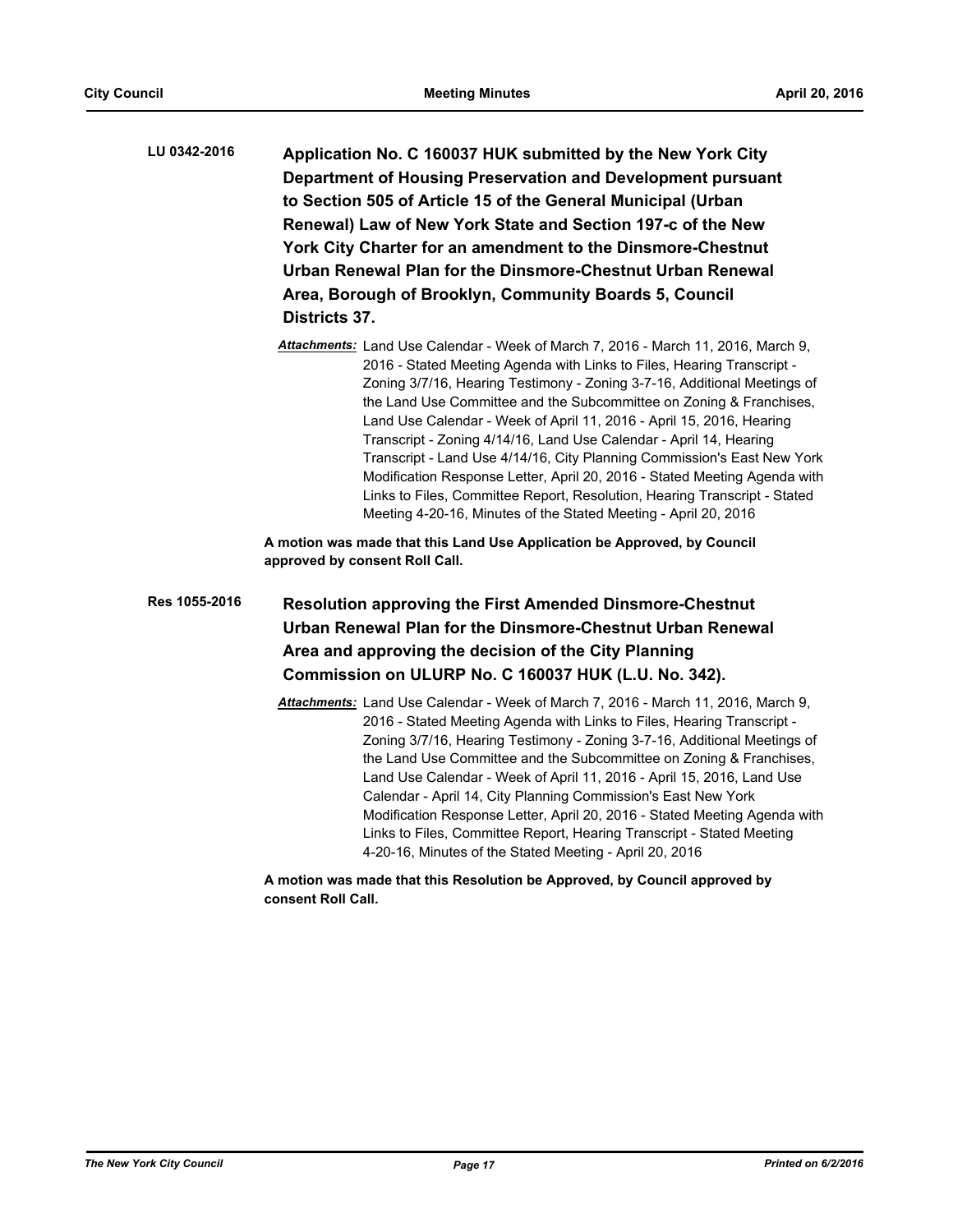| <b>LU 0343-2016</b> | Application No. C 160042 HDK submitted by the New York City        |  |
|---------------------|--------------------------------------------------------------------|--|
|                     | Department of Housing Preservation and Development pursuant        |  |
|                     | to Section 197-c of the New York City Charter, for the disposition |  |
|                     | of City-owned property comprising Site A (Block 4142, Lot 32),     |  |
|                     | within the Dinsmore-Chestnut Urban Renewal Area, Borough of        |  |
|                     | Brooklyn, Community Board 5, Council Districts 37.                 |  |
|                     |                                                                    |  |

*Attachments:* Land Use Calendar - Week of March 7, 2016 - March 11, 2016, March 9, 2016 - Stated Meeting Agenda with Links to Files, Hearing Transcript - Zoning 3/7/16, Hearing Testimony - Zoning 3-7-16, Additional Meetings of the Land Use Committee and the Subcommittee on Zoning & Franchises, Land Use Calendar - Week of April 11, 2016 - April 15, 2016, Hearing Transcript - Zoning 4/14/16, Land Use Calendar - April 14, Hearing Transcript - Land Use 4/14/16, City Planning Commission's East New York Modification Response Letter, April 20, 2016 - Stated Meeting Agenda with Links to Files, Committee Report, Resolution, Hearing Transcript - Stated Meeting 4-20-16, Minutes of the Stated Meeting - April 20, 2016

**A motion was made that this Land Use Application be Approved, by Council approved by consent Roll Call.**

- **Resolution approving the decision of the City Planning Commission on ULURP No. C 160042 HDK, for the disposition of City-owned property comprising of Site A (Block 4142, Lot 32), within the Dinsmore-Chestnut Urban Renewal Area, Borough of Brooklyn (L.U. No. 343). Res 1056-2016**
	- *Attachments:* Land Use Calendar Week of March 7, 2016 March 11, 2016, March 9, 2016 - Stated Meeting Agenda with Links to Files, Hearing Transcript - Zoning 3/7/16, Hearing Testimony - Zoning 3-7-16, Additional Meetings of the Land Use Committee and the Subcommittee on Zoning & Franchises, Land Use Calendar - Week of April 11, 2016 - April 15, 2016, Land Use Calendar - April 14, City Planning Commission's East New York Modification Response Letter, April 20, 2016 - Stated Meeting Agenda with Links to Files, Committee Report, Hearing Transcript - Stated Meeting 4-20-16, Minutes of the Stated Meeting - April 20, 2016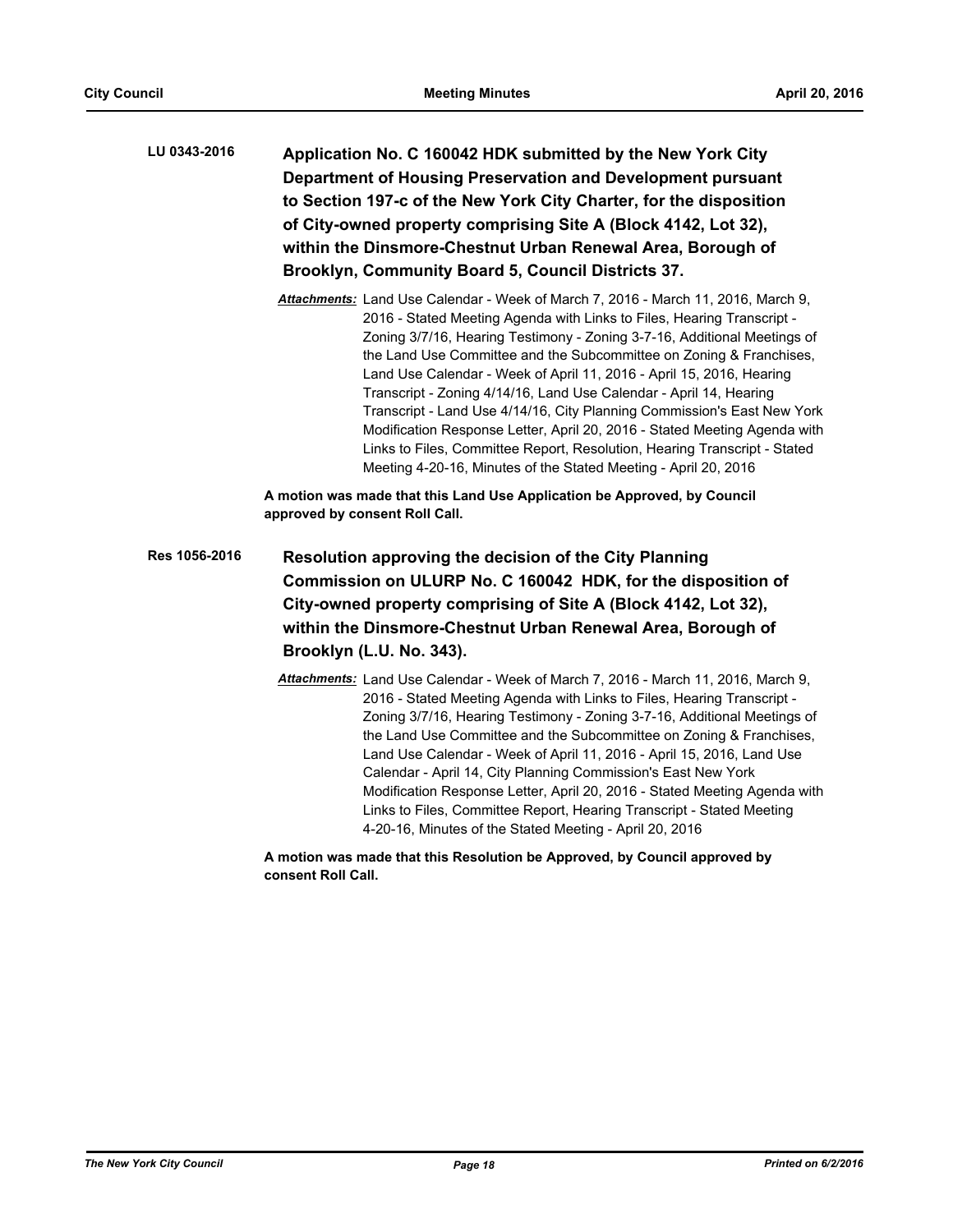- **Application No. N 160050 ZRK submitted by the New York City Department of City Planning pursuant to Section 201 of the New York City Charter, for an amendment of the Zoning Resolution of the City of New York, for the purpose of establishing Special Mixed Use District 16, establishing Special Enhanced Commercial Districts, and establishing a Mandatory Inclusionary Housing Area, Borough of Brooklyn, Community Boards 5 and 16, Council Districts 37 and 42. LU 0344-2016**
	- *Attachments:* Land Use Calendar Week of March 7, 2016 March 11, 2016, March 9, 2016 - Stated Meeting Agenda with Links to Files, Hearing Transcript - Zoning 3/7/16, Hearing Testimony - Zoning 3-7-16, Additional Meetings of the Land Use Committee and the Subcommittee on Zoning & Franchises, Land Use Calendar - Week of April 11, 2016 - April 15, 2016, Hearing Transcript - Zoning 4/14/16, Land Use Calendar - April 14, Hearing Transcript - Land Use 4/14/16, City Planning Commission's East New York Modification Response Letter, April 20, 2016 - Stated Meeting Agenda with Links to Files, Committee Report, Resolution, Hearing Transcript - Stated Meeting 4-20-16, Minutes of the Stated Meeting - April 20, 2016

- Affirmative: 45 Speaker Mark-Viverito, Borelli, Chin, Cohen, Constantinides, Cornegy Jr., Crowley, Cumbo, Deutsch, Dickens, Dromm, Espinal Jr., Eugene, Ferreras-Copeland, Garodnick, Gentile, Gibson, Greenfield, Grodenchik, Johnson, Kallos, Koslowitz, Lancman, Lander, Levin, Levine, Maisel, Matteo, Mealy, Menchaca, Mendez, Miller, Palma, Reynoso, Richards, Rodriguez, Rose, Rosenthal, Salamanca Jr., Torres, Treyger, Ulrich, Vacca, Vallone and Williams
	- **Negative:** 1 Barron
		- **Absent:** 4 Cabrera, King, Koo and Van Bramer
		- **Medical:** 1 Wills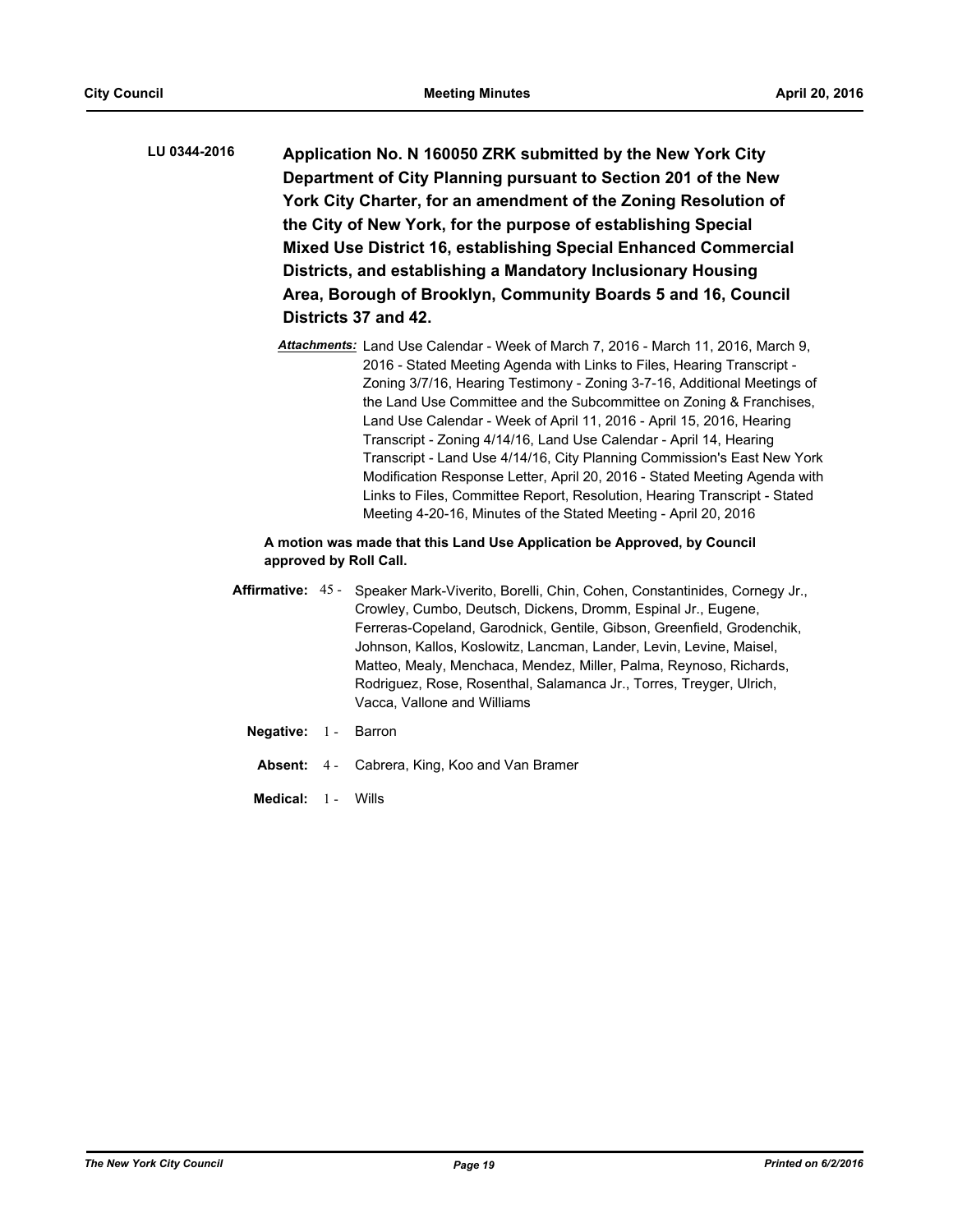| Res 1057-2016 | Resolution approving with modifications the decision of the City |
|---------------|------------------------------------------------------------------|
|               | Planning Commission on Application No. N 160050 ZRK, for an      |
|               | amendment of the Zoning Resolution of the City of New York, for  |
|               | the purpose of establishing Special Mixed Use District 16,       |
|               | establishing Special Enhanced Commercial Districts, and          |
|               | establishing a Mandatory Inclusionary Housing Area in            |
|               | Community Districts 5 and 16, Borough of Brooklyn (L.U. No.      |
|               | $344$ ).                                                         |
|               |                                                                  |

*Attachments:* Land Use Calendar - Week of March 7, 2016 - March 11, 2016, March 9, 2016 - Stated Meeting Agenda with Links to Files, Hearing Transcript - Zoning 3/7/16, Hearing Testimony - Zoning 3-7-16, Additional Meetings of the Land Use Committee and the Subcommittee on Zoning & Franchises, Land Use Calendar - Week of April 11, 2016 - April 15, 2016, Land Use Calendar - April 14, City Planning Commission's East New York Modification Response Letter, April 20, 2016 - Stated Meeting Agenda with Links to Files, Committee Report, Hearing Transcript - Stated Meeting 4-20-16, Minutes of the Stated Meeting - April 20, 2016

## **A motion was made that this Resolution be Approved, by Council approved by Roll Call.**

- Affirmative: 45 Speaker Mark-Viverito, Borelli, Chin, Cohen, Constantinides, Cornegy Jr., Crowley, Cumbo, Deutsch, Dickens, Dromm, Espinal Jr., Eugene, Ferreras-Copeland, Garodnick, Gentile, Gibson, Greenfield, Grodenchik, Johnson, Kallos, Koslowitz, Lancman, Lander, Levin, Levine, Maisel, Matteo, Mealy, Menchaca, Mendez, Miller, Palma, Reynoso, Richards, Rodriguez, Rose, Rosenthal, Salamanca Jr., Torres, Treyger, Ulrich, Vacca, Vallone and Williams
	- **Negative:** 1 Barron
		- **Absent:** 4 Cabrera, King, Koo and Van Bramer
	- **Medical:** 1 Wills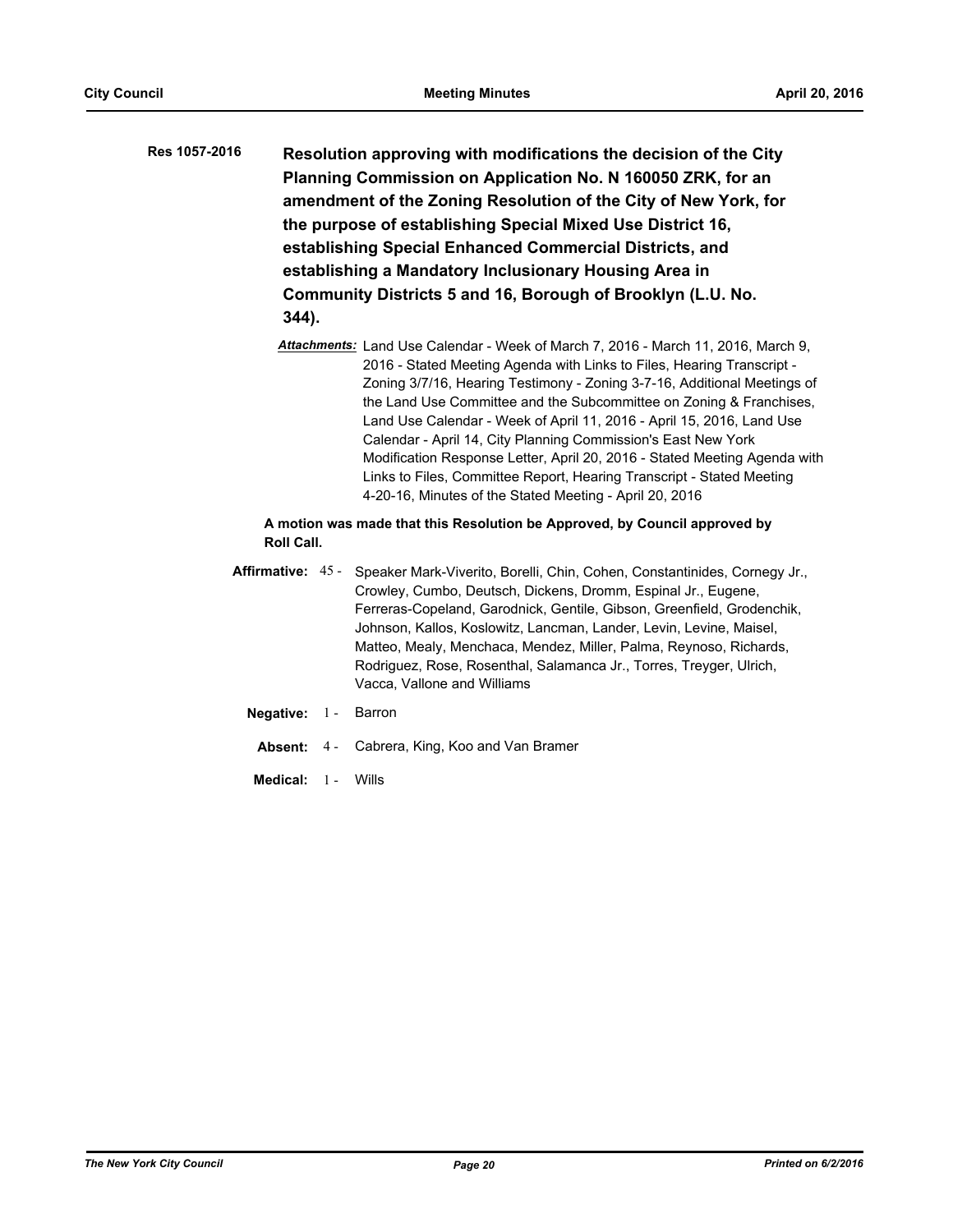## **T2014-0002 Commissioner of Deeds**

*Attachments:* Hearing Transcript - Charter Meeting 1/8/16, Hearing Transcript - Charter Meeting held on 1/8 and 1/22/16, Hearing Transcript - Stated Meeting 1/22/14, Hearing Transcript - Stated Meeting 2-4-14, Hearing Transcript - Stated Meeting 2-26-14, Hearing Transcript - Stated Meeting 3-12-14, Hearing Transcript - Stated Meeting 3-26-14, Hearing Transcript - Stated Meeting 4-10-14, Hearing Transcript - Stated Meeting 4-29-14, Hearing Transcript - Stated Meeting 5-14-14, Hearing Transcript - Stated Meeting 5-29-14, Hearing Transcript - Stated Meeting 6-11-14, Hearing Transcript - Stated Meeting 6-26-14, Hearing Transcript - Stated Meeting 7-24-14, Hearing Transcript - Stated Meeting 8-21-14, Hearing Transcript - Stated Meeting 9-10-14, Hearing Transcript - Stated Meeting 9-23-14, Hearing Transcript - Stated Meeting 10-7-14, Hearing Transcript - Stated Meeting 10-22-14, Hearing Transcript - Stated Meeting 11-13-14, Hearing Transcript - Stated Meeting 11-25-14, Hearing Transcript - Stated Meeting 12-8-14, Hearing Transcript - Stated Meeting 12-17-14, Hearing Transcript - Stated Meeting 1-7-15, Hearing Transcript - Stated Meeting 1-22-15, Hearing Transcript - Stated Meeting 2-12-15, February 26, 2015 - Stated Meeting Agenda with Links to Files, March 11, 2015 - Stated Meeting Agenda with Links to Files, Hearing Transcript - Stated Meeting 2-26-15, Hearing Transcript - Stated Meeting 3-11-15, March 31, 2015 - Stated Meeting Agenda with Links to Files, April 16, 2015 - Stated Meeting Agenda with Links to Files, Hearing Transcript - Stated Meeting 3-31-15, April 28, 2015 - Stated Meeting Agenda with Links to Files, Hearing Transcript - Stated Meeting 4-16-15, Hearing Transcript - Stated Meeting 4-28-15, Hearing Transcript - Stated Meeting 5-14-15, Minutes of the Stated Meeting - April 16, 2015, May 27, 2015 - Stated Meeting Agenda with Links to Files, Hearing Transcript - Stated Meeting 5-27-15, June 10, 2015 - Stated Meeting Agenda with Links to Files, Minutes of the Stated Meeting - April 28, 2015, Minutes of the Stated Meeting - January 22, 2014, Minutes of the Stated Meeting - February 4, 2014, Minutes of the Stated Meeting - February 26, 2014, Minutes of the Stated Meeting - March 12, 2014, Minutes of the Stated Meeting - March 26, 2014, Minutes of the Stated Meeting - April 10, 2014, Minutes of the Stated Meeting - April 29, 2014, Minutes of the Stated Meeting - May 14, 2014, Minutes of the Stated Meeting - May 29, 2014, Minutes of the Stated Meeting - June 11, 2014, Minutes of the Stated Meeting - June 26, 2014, Minutes of the Stated Meeting - July 24, 2014, Minutes of the Stated Meeting - September 23, 2014, Minutes of the Stated Meeting - October 7, 2014, Minutes of the Stated Meeting - October 22, 2014, Minutes of the Stated Meeting - November 13, 2014, Minutes of the Stated Meeting - November 25, 2014, Minutes of the Stated Meeting - December 8, 2014, Minutes of the Stated Meeting - December 17, 2014, Minutes of the Charter Meeting - January 7, 2015, Minutes of the Stated Meeting - January 22, 2015, Minutes of the Stated Meeting - February 12, 2015, Minutes of the Stated Meeting - February 26, 2015, Minutes of the Stated Meeting - March 11, 2015, Minutes of the Stated Meeting - March 31, 2015, Minutes of the Stated Meeting - May 14, 2015, June 26, 2015 - Stated Meeting Agenda with Links to Files, Minutes of the Stated Meeting - May 27, 2015, Hearing Transcript - Stated Meeting 6-10-15, July 23, 2015 - Stated Meeting Agenda with Links to Files, Minutes of the Stated Meeting - June 10, 2015, Minutes of the Stated Meeting - June 10, 2015, Minutes of the Stated Meeting -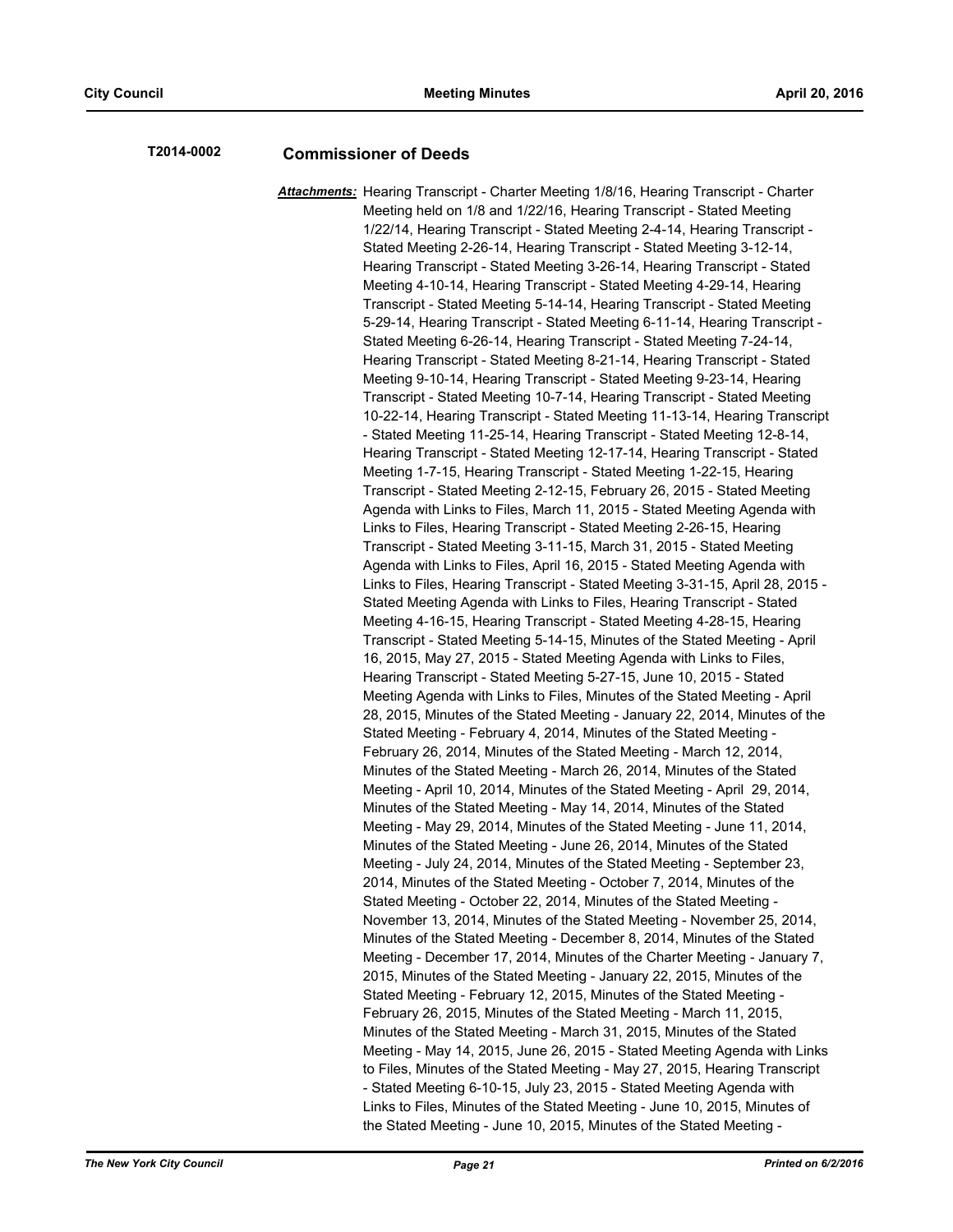Recessed Meeting of June 10, 2015 held on June 26, 2015, Hearing Transcript of the Stated Meeting - July 23, 2015, August 13, 2015 - Stated Meeting Agenda with Links to Files, Hearing Transcript of the Stated Meeting - August 13, 2015, Minutes of the Stated Meeting - June 26, 2015, September 17, 2015 - Stated Meeting Agenda with Links to Files, Hearing Transcript of the Stated Meeting - September 17, 2015, Minutes of the Stated Meeting - July 23, 2015, Minutes of the Stated Meeting - August 13, 2015, September 30, 2015 - Stated Meeting Agenda with Links to Files, Hearing Transcript of the Stated Meeting - September 30, 2015, Hearing Transcript of the Stated Meeting - October 15, 2015, Minutes of the Stated Meeting - September 17, 2015, October 29, 2015 - Stated Meeting Agenda with Links to Files, Hearing Transcript of the Stated Meeting - October 29, 2015, Minutes of the Stated Meeting - September 30, 2015, November 10, 2015 - Stated Meeting Agenda with Links to Files, Hearing Transcript of the Stated Meeting - November 10, 2015, Minutes of the Stated Meeting - October 15, 2015, November 24, 2015 - Stated Meeting Agenda with Links to Files, Minutes of the Stated Meeting - October 29, 2015, December 7, 2015 - Stated Meeting Agenda with Links to Files, Hearing Transcript of the Stated Meeting - November 24, 2015, Minutes of the Stated Meeting - November 10, 2015, December 16, 2015 - Stated Meeting Agenda with Links to Files, Hearing Transcript of the Stated Meeting - December 7, 2015, January 6, 2016 - Charter Meeting Agenda with Links to Files, Hearing Transcript of the Stated Meeting - December 16, 2015, Minutes of the Stated Meeting - November 24, 2015, Hearing Transcript - Charter Meeting 1-6-16, Minutes of the Stated Meeting - December 7, 2015, January 19, 2016 - Stated Meeting Agenda with Links to Files, Minutes of the Stated Meeting - December 16, 2015, Minutes of the Charter Meeting - January 6, 2016, Minutes of the Stated Meeting - January 19, 2016, Hearing Transcript - Stated Meeting 1-19-16, February 5, 2016 - Stated Meeting Agenda with Links to Files, Hearing Transcript - Stated Meeting 2-5-16, Minutes of the Stated Meeting - February 5, 2016, February 24, 2016 - Stated Meeting Agenda with Links to Files, Hearing Transcript - Stated Meeting 2-24-16, March 22, 2016 - Stated Meeting Agenda with Links to Files, Minutes of the Stated Meeting - February 24, 2016, Hearing Transcript - Stated Meeting 3-22-16, Hearing Transcript - Stated Meeting 3-9-16, April 7, 2016 - Stated Meeting Agenda with Links to Files, Hearing Transcript - Stated Meeting 4-7-16, Minutes of the Stated Meeting - March 9, 2016, April 20, 2016 - Stated Meeting Agenda with Links to Files, Minutes of the Stated Meeting - March 22, 2016, May 5, 2016 - Stated Meeting Agenda with Links to Files, Minutes of the Stated Meeting - April 7, 2016, Hearing Transcript - Stated Meeting 5-5-16, Hearing Transcript - Stated Meeting 4-20-16, May 25, 2016 - Stated Meeting Agenda with Links to Files, Hearing Transcript - Stated Meeting 5-25-16, Minutes of the Stated Meeting - April 20, 2016

Coupled on General Order Calendar

Civil Service and Labor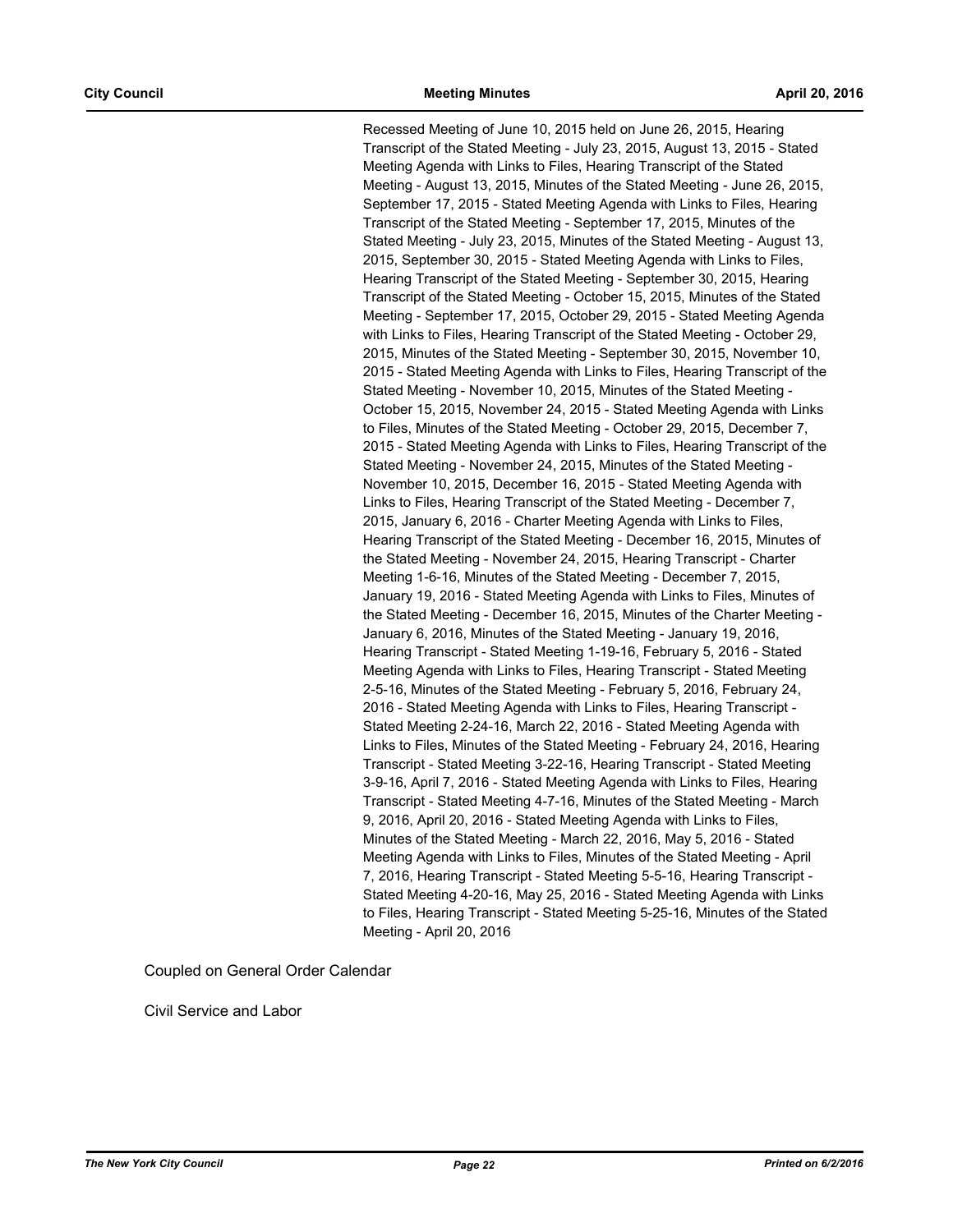| Int 1004-2015-A | A Local Law to repeal section 22-505 of the administrative code of                                                                                                                                                                                                                                                                                                                                                                                                                                                                                                           |
|-----------------|------------------------------------------------------------------------------------------------------------------------------------------------------------------------------------------------------------------------------------------------------------------------------------------------------------------------------------------------------------------------------------------------------------------------------------------------------------------------------------------------------------------------------------------------------------------------------|
|                 | the city of New York, relating to displaced building service                                                                                                                                                                                                                                                                                                                                                                                                                                                                                                                 |
|                 | workers and to re-enact such section                                                                                                                                                                                                                                                                                                                                                                                                                                                                                                                                         |
|                 | Attachments: Legislative History Report, Summary of Int. No. 1004, Int. No. 1004 -<br>11/24/15, Committee Report 11/23/15, Hearing Testimony 11/23/15,<br>Hearing Transcript 11/23/15, November 24, 2015 - Stated Meeting Agenda<br>with Links to Files, Committee Report 4/19/16, Hearing Transcript 4/19/16,<br>April 20, 2016 - Stated Meeting Agenda with Links to Files, Fiscal Impact<br>Statement, Int. No. 1004-A - FINAL, Mayor's Letter, Hearing Transcript -<br>Stated Meeting 4-20-16, Minutes of the Stated Meeting - April 20, 2016                            |
|                 | <b>Enactment No: 2016/058</b>                                                                                                                                                                                                                                                                                                                                                                                                                                                                                                                                                |
| Finance         |                                                                                                                                                                                                                                                                                                                                                                                                                                                                                                                                                                              |
| Res 1040-2016   | Resolution approving the new designation and changes in the                                                                                                                                                                                                                                                                                                                                                                                                                                                                                                                  |
|                 | designation of certain organizations to receive funding in the                                                                                                                                                                                                                                                                                                                                                                                                                                                                                                               |
|                 | <b>Expense Budget</b>                                                                                                                                                                                                                                                                                                                                                                                                                                                                                                                                                        |
|                 | Attachments: Committee Report, Charts for Resolution, Heairng Transcript, April 20, 2016<br>- Stated Meeting Agenda with Links to Files, Hearing Transcript - Stated<br>Meeting 4-20-16, Minutes of the Stated Meeting - April 20, 2016                                                                                                                                                                                                                                                                                                                                      |
| Health          |                                                                                                                                                                                                                                                                                                                                                                                                                                                                                                                                                                              |
| Int 0902-2015-A | A Local Law to amend the administrative code of the city of New<br>York, in relation to requiring defibrillators at baseball fields where<br>youth leagues play                                                                                                                                                                                                                                                                                                                                                                                                              |
|                 | Attachments: Legislative History Report, Summary of Int. No. 902-A, Summary of Int. No.<br>902, Int. No. 902 - 9/17/15, September 17, 2015 - Stated Meeting Agenda<br>with Links to Files, Committee Report 10/13/15, Hearing Testimony<br>10/13/15, Hearing Transcript 10/13/15, Committee Report 4/19/16, Hearing<br>Transcript 4/19/16, April 20, 2016 - Stated Meeting Agenda with Links to<br>Files, Fiscal Impact Statement, Int. No. 902-A - FINAL, Mayor's Letter,<br>Hearing Transcript - Stated Meeting 4-20-16, Minutes of the Stated Meeting<br>- April 20, 2016 |
|                 | <b>Enactment No: 2016/057</b>                                                                                                                                                                                                                                                                                                                                                                                                                                                                                                                                                |

Housing and Buildings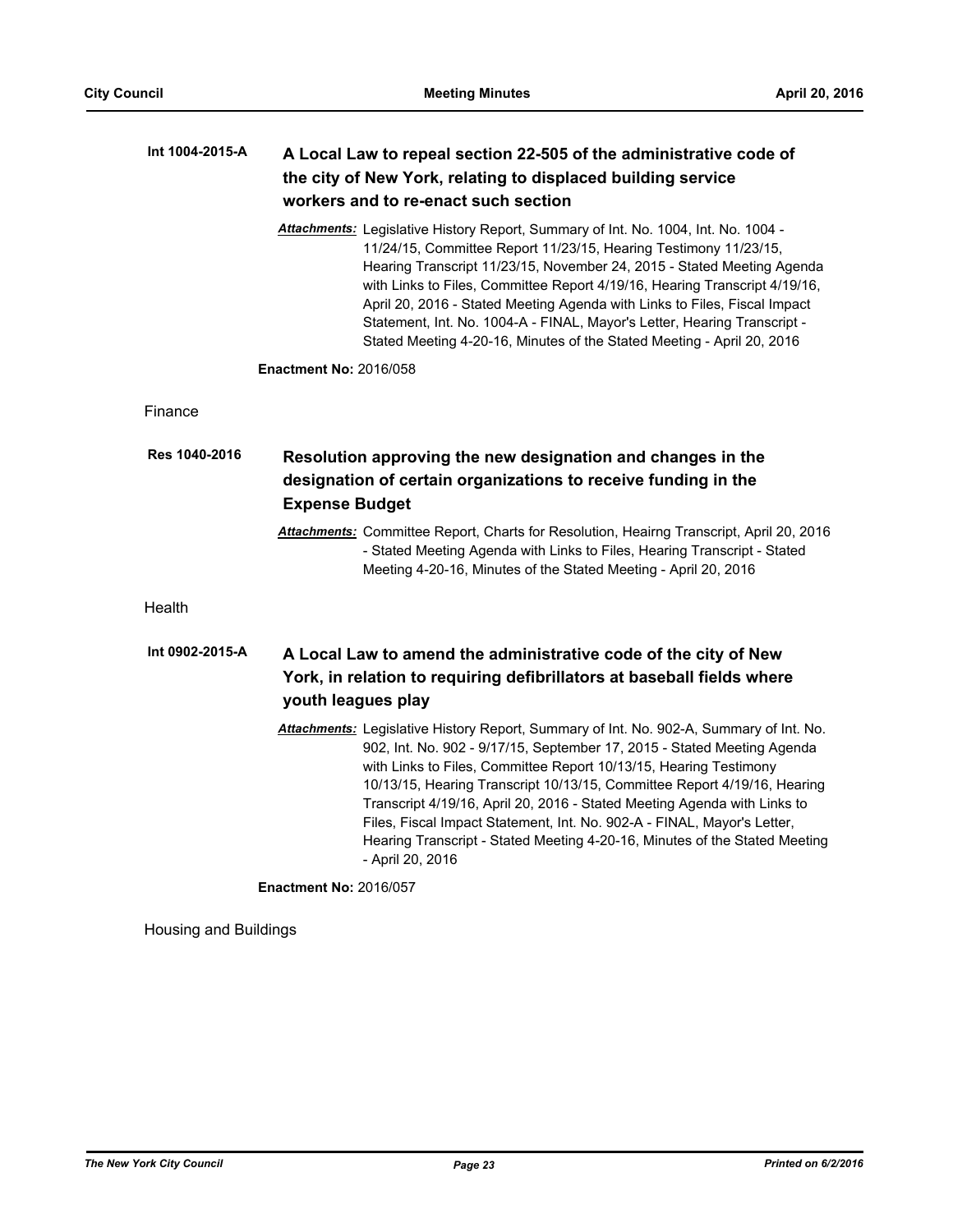#### **A Local Law to amend the administrative code of the city of New York, in relation to permit filing fees for new buildings and alterations Int 0831-2015-A**

*Attachments:* Legislative History Report, Summary of Int. No. 831, Int. No. 831 - 6/10/15, June 10, 2015 - Stated Meeting Agenda with Links to Files, Committee Report 9/16/15, Hearing Testimony 9/16/15, Hearing Transcript 9/16/15, Committee Report 4/18/16, Hearing Transcript 4/18/16, April 20, 2016 - Stated Meeting Agenda with Links to Files, Fiscal Impact Statement, Int. No. 831-A - FINAL, Mayor's Letter, Hearing Transcript - Stated Meeting 4-20-16, Minutes of the Stated Meeting - April 20, 2016

**Enactment No:** 2016/056

#### **A Local Law to amend the administrative code of the city of New York, in relation to exemption from taxation of alterations and improvements to multiple dwellings Int 1118-2016**

*Attachments:* Legislative History Report, Summary of Int. No. 1118, March 9, 2016 - Stated Meeting Agenda with Links to Files, Committee Report 3/31/16, Hearing Testimony 3/31/16, Hearing Transcript 3/31/16, Committee Report 4/18/16, Hearing Transcript 4/18/16, April 20, 2016 - Stated Meeting Agenda with Links to Files, Fiscal Impact Statement, Mayor's Letter, Hearing Transcript - Stated Meeting 4-20-16, Minutes of the Stated Meeting - April 20, 2016

**Enactment No:** 2016/060

## **A Local Law to amend the administrative code of the city of New York, in relation to tax exemption and abatement for certain rehabilitated buildings as authorized by section 488-a of the real property tax law Int 1119-2016**

*Attachments:* Legislative History Report, Summary of Int. No. 1119, March 9, 2016 - Stated Meeting Agenda with Links to Files, Committee Report 3/31/16, Hearing Testimony 3/31/16, Hearing Transcript 3/31/16, Committee Report 4/18/16, Hearing Transcript 4/18/16, April 20, 2016 - Stated Meeting Agenda with Links to Files, Fiscal Impact Statement, Mayor's Letter, Hearing Transcript - Stated Meeting 4-20-16, Minutes of the Stated Meeting - April 20, 2016

**Enactment No:** 2016/061

Land Use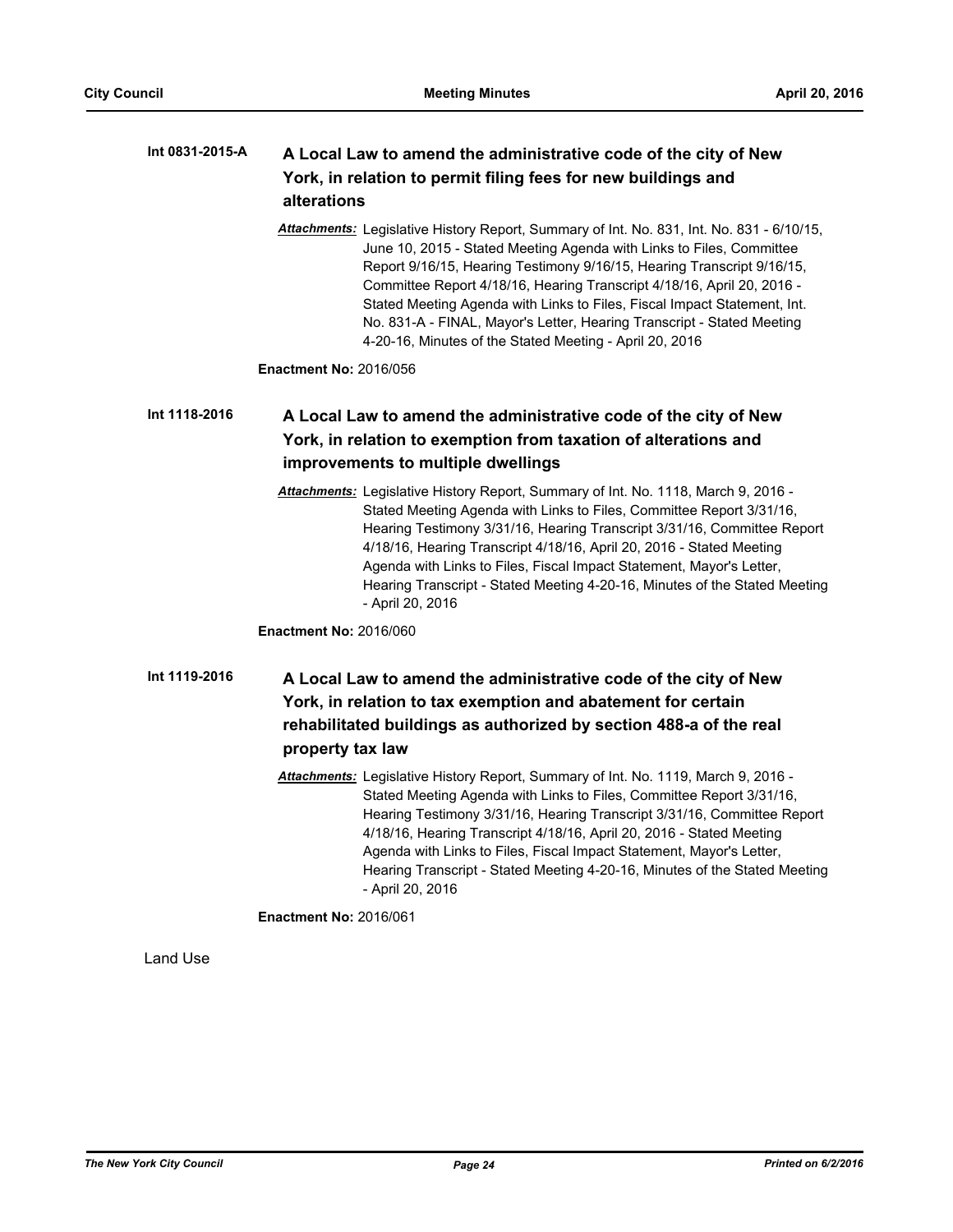| Res 1043-2016 | Resolution approving the decision of the City Planning<br>Commission on ULURP No. C 160097 PPQ, for the disposition of<br>a lease to Flight Center Hotel, LLC, of property located at Building<br>60 at JFK International Airport (Block 14260, p/o Lot 1),<br>Community Districts 10, 12 and 13, Borough of Queens (L.U. No.<br>348).<br>Attachments: March 22, 2016 - Stated Meeting Agenda with Links to Files, Land Use                                                                                                                                                                                                                                                                                                                                                                                                                                                                                                                                                                                                                                                                                |
|---------------|------------------------------------------------------------------------------------------------------------------------------------------------------------------------------------------------------------------------------------------------------------------------------------------------------------------------------------------------------------------------------------------------------------------------------------------------------------------------------------------------------------------------------------------------------------------------------------------------------------------------------------------------------------------------------------------------------------------------------------------------------------------------------------------------------------------------------------------------------------------------------------------------------------------------------------------------------------------------------------------------------------------------------------------------------------------------------------------------------------|
|               | Calendar - Week of April 4, 2016 - April 8, 2016, Hearing Testimony -<br>Planning 4-4-16, Land Use Calendar - Week of April 18, 2016 - April 22,<br>2016, Land Use Calendar - April 19, April 20, 2016 - Stated Meeting<br>Agenda with Links to Files, Committee Report, Hearing Transcript - Stated<br>Meeting 4-20-16, Minutes of the Stated Meeting - April 20, 2016                                                                                                                                                                                                                                                                                                                                                                                                                                                                                                                                                                                                                                                                                                                                    |
| Res 1044-2016 | Resolution to approve a real property tax exemption pursuant to<br>Section 125 of the Private Housing Finance Law (PHFL), for the<br>Exemption Area located on Block 2603, Lots 67, 73 and 78;<br>approve pursuant to Sections 114, 122(I), 123(4), and 125 of the<br>Private Housing Finance Law for the conformity of a project<br>summary, voluntary dissolution of the current owner,<br>conveyance from the current owner to the new owner, and<br>termination of a partial tax exemption, for property identified as<br>Block 2603, Lots: 67, 73 and 78, Borough of the Bronx,<br>Community District 2 (L.U. No. 349; 20165422 HAX).<br>Attachments: March 22, 2016 - Stated Meeting Agenda with Links to Files, Land Use<br>Calendar - Week of April 4, 2016 - April 8, 2016, Hearing Testimony -<br>Planning 4-4-16, Land Use Calendar - Week of April 18, 2016 - April 22,<br>2016, Land Use Calendar - April 19, April 20, 2016 - Stated Meeting<br>Agenda with Links to Files, Committee Report, Hearing Transcript - Stated<br>Meeting 4-20-16, Minutes of the Stated Meeting - April 20, 2016 |
| Res 1045-2016 | Resolution to approve an amendment to a previously approved<br>urban development action area project located at Block 2662, Lot<br>10; Block 2668, Lots 30 and 33; Block 2669, Lots 6 and 47; Block<br>2685, Lot 48; Block 2799, Lot 18; Block 2869, Lot 142; Block 2877,<br>Lot 268; Block 2879, Lots 68 and 69; Block 2890, Lot 17; Block<br>2892, Lot 38; Block 2903, Lots 3, 41, 43 and 44; Block 2934, Lots<br>23, 26, 29 and 31, Block 2971, Lots 10, 12 and 14; and Block 3776,<br>Lot 44, Borough of the Bronx (L.U. No. 353; 20165426 HAX).<br>Attachments: March 22, 2016 - Stated Meeting Agenda with Links to Files, Land Use                                                                                                                                                                                                                                                                                                                                                                                                                                                                  |
|               | Calendar - Week of April 4, 2016 - April 8, 2016, Hearing Testimony -<br>Planning 4-4-16, Land Use Calendar - April 19, April 20, 2016 - Stated<br>Meeting Agenda with Links to Files, Committee Report, Hearing Transcript<br>- Stated Meeting 4-20-16, Minutes of the Stated Meeting - April 20, 2016                                                                                                                                                                                                                                                                                                                                                                                                                                                                                                                                                                                                                                                                                                                                                                                                    |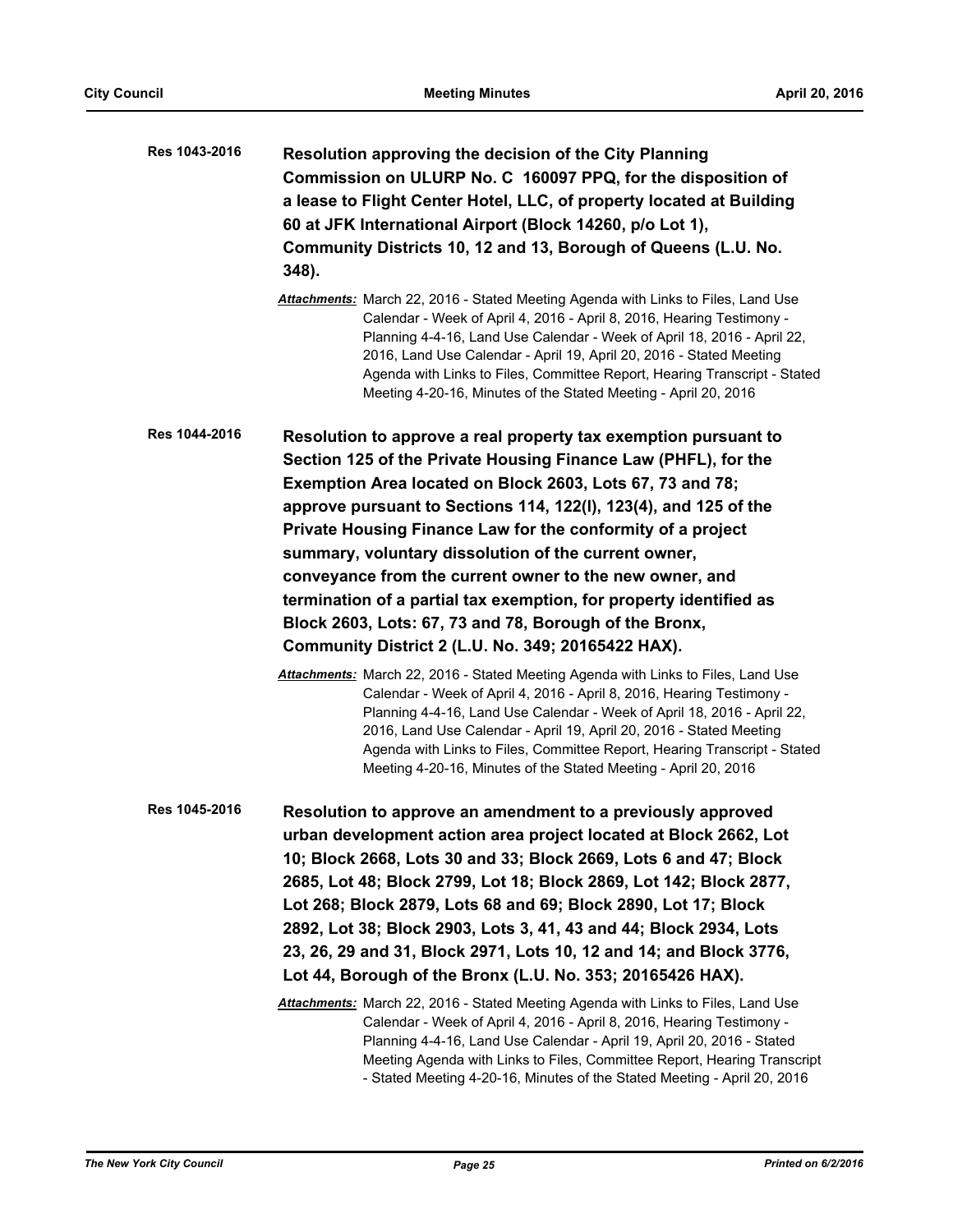| Res 1046-2016        | Resolution approving the petition for a revocable consent for an<br>unenclosed sidewalk café located at 289 Bleecker Street,<br>Borough of Manhattan (20165357 TCM; L.U. No. 354).                                                                                                                                                                                                                                                                                                                                                                                    |
|----------------------|-----------------------------------------------------------------------------------------------------------------------------------------------------------------------------------------------------------------------------------------------------------------------------------------------------------------------------------------------------------------------------------------------------------------------------------------------------------------------------------------------------------------------------------------------------------------------|
|                      | Attachments: April 7, 2016 - Stated Meeting Agenda with Links to Files, Land Use<br>Calendar - Week of April 18, 2016 - April 22, 2016, Land Use Calendar -<br>April 19, April 20, 2016 - Stated Meeting Agenda with Links to Files,<br>Committee Report, Hearing Transcript - Stated Meeting 4-20-16, Minutes of<br>the Stated Meeting - April 20, 2016                                                                                                                                                                                                              |
| Res 1047-2016        | Resolution approving the decision of the City Planning                                                                                                                                                                                                                                                                                                                                                                                                                                                                                                                |
|                      | Commission on ULURP No. C 160065 ZMX, a Zoning Map                                                                                                                                                                                                                                                                                                                                                                                                                                                                                                                    |
|                      | amendment (L.U. No. 355).                                                                                                                                                                                                                                                                                                                                                                                                                                                                                                                                             |
|                      | Attachments: April 7, 2016 - Stated Meeting Agenda with Links to Files, Land Use<br>Calendar - Week of April 18, 2016 - April 22, 2016, Land Use Calendar -<br>April 19, April 20, 2016 - Stated Meeting Agenda with Links to Files,<br>Committee Report, Hearing Transcript - Stated Meeting 4-20-16, Minutes of<br>the Stated Meeting - April 20, 2016                                                                                                                                                                                                              |
| Res 1048-2016        | Resolution to approve an amendment to a previously approved<br>tax exemption under Section 577 of the Private Housing Finance<br>Law consisting of the Exemption Area located at Block 2621, Lot<br>1 and Block 2632, Lot 1, Community District 3, Borough of the<br>Bronx (L.U. No. 356; 20165481 HAX).                                                                                                                                                                                                                                                              |
|                      | Attachments: April 7, 2016 - Stated Meeting Agenda with Links to Files, Land Use<br>Calendar - Week of April 18, 2016 - April 22, 2016, Land Use Calendar -<br>April 19, April 20, 2016 - Stated Meeting Agenda with Links to Files,<br>Committee Report, Hearing Transcript - Stated Meeting 4-20-16, Minutes of<br>the Stated Meeting - April 20, 2016                                                                                                                                                                                                              |
| <b>Public Safety</b> |                                                                                                                                                                                                                                                                                                                                                                                                                                                                                                                                                                       |
| Int 0809-2015-A      | A Local Law to amend the administrative code of the city of New                                                                                                                                                                                                                                                                                                                                                                                                                                                                                                       |
|                      | York, in relation to the coordination and targeted delivery of social                                                                                                                                                                                                                                                                                                                                                                                                                                                                                                 |
|                      | services in priority areas                                                                                                                                                                                                                                                                                                                                                                                                                                                                                                                                            |
|                      | Attachments: Legislative History Report, Summary of Int. No. 809-A, Summary of Int. No.<br>809, Int. No. 809 - 6/10/15, June 10, 2015 - Stated Meeting Agenda with<br>Links to Files, Committee Report 6/29/15, Hearing Testimony 6/29/15,<br>Hearing Transcript 6/29/15, April 20, 2016 - Stated Meeting Agenda with<br>Links to Files, Committee Report 4/20/16, Hearing Transcript 4/20/16,<br>Fiscal Impact Statements, Int. No. 809-A - FINAL, Mayor's Letter, Hearing<br>Transcript - Stated Meeting 4-20-16, Minutes of the Stated Meeting - April<br>20, 2016 |
|                      | <b>Enactment No: 2016/055</b>                                                                                                                                                                                                                                                                                                                                                                                                                                                                                                                                         |

Rules, Privileges, and Elections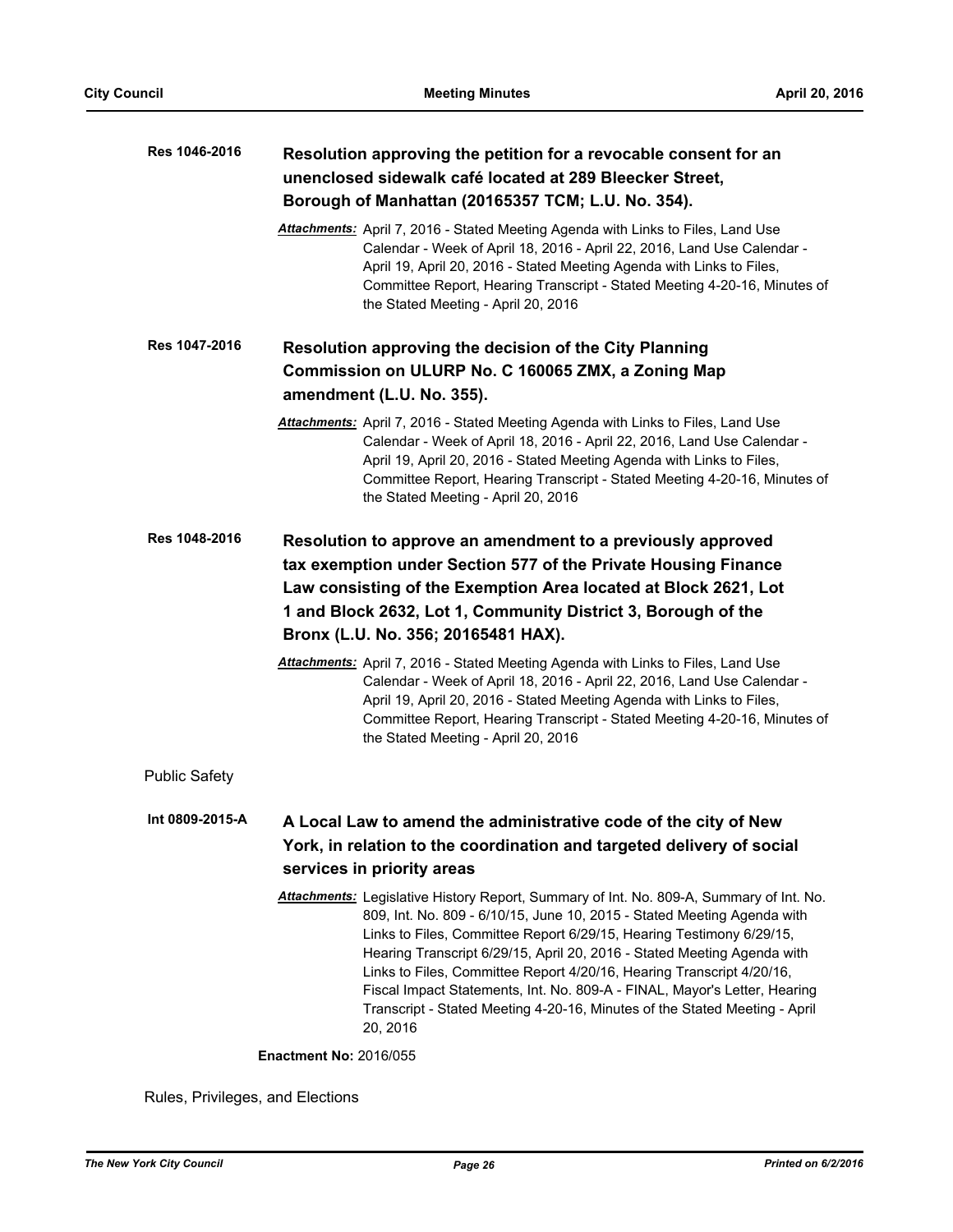#### **RESOLUTION APPROVING THE REAPPOINTMENT BY THE MAYOR OF FRANK V. CARONE AS A MEMBER OF THE NEW YORK CITY TAXI AND LIMOUSINE COMMISSION Res 1049-2016**

*Attachments:* Mayor's Appointment Letter, Committee Report 4/18/16, Committee Report 4/20/16, April 20, 2016 - Stated Meeting Agenda with Links to Files, Hearing Transcript - Stated Meeting 4-20-16, Minutes of the Stated Meeting - April 20, 2016

**RESOLUTION APPROVING THE REAPPOINTMENT BY THE MAYOR OF LAUVIENSKA POLANCO AS A MEMBER OF THE NEW YORK CITY TAXI AND LIMOUSINE COMMISSION Res 1050-2016**

> *Attachments:* Mayor's Appointment Letter, Committee Report 4/18/16, Committee Report 4/20/16, April 20, 2016 - Stated Meeting Agenda with Links to Files, Hearing Transcript - Stated Meeting 4-20-16, Minutes of the Stated Meeting - April 20, 2016

#### **RESOLUTION APPROVING THE APPOINTMENT BY THE MAYOR OF JEANNE LUTFY AS A MEMBER OF THE NEW YORK CITY LANDMARKS PRESERVATION COMMISSION Res 1051-2016**

*Attachments:* Mayor's Appointment Letter, Committee Report 4/18/16, Committee Report 4/20/16, April 20, 2016 - Stated Meeting Agenda with Links to Files, Hearing Transcript - Stated Meeting 4-20-16, Minutes of the Stated Meeting - April 20, 2016

**RESOLUTION APPROVING THE APPOINTMENT BY THE MAYOR OF MANUEL MIRANDA AS A MEMBER OF THE NEW YORK CITY ART COMMISSION Res 1052-2016**

> *Attachments:* Mayor's Appointment Letter, Committee Report 4/18/16, Committee Report 4/20/16, April 20, 2016 - Stated Meeting Agenda with Links to Files, Hearing Transcript - Stated Meeting 4-20-16, Minutes of the Stated Meeting - April 20, 2016

**RESOLUTION APPROVING THE REDESIGNATION BY THE COUNCIL OF JOSEPH A. PUMA AS A MEMBER OF THE NEW YORK CITY CIVILIAN COMPLAINT REVIEW BOARD Res 1053-2016**

> *Attachments:* Committee Report 4/18/16, Committee Report 4/20/16, April 20, 2016 - Stated Meeting Agenda with Links to Files, Hearing Transcript - Stated Meeting 4-20-16, Minutes of the Stated Meeting - April 20, 2016

General Order Calendar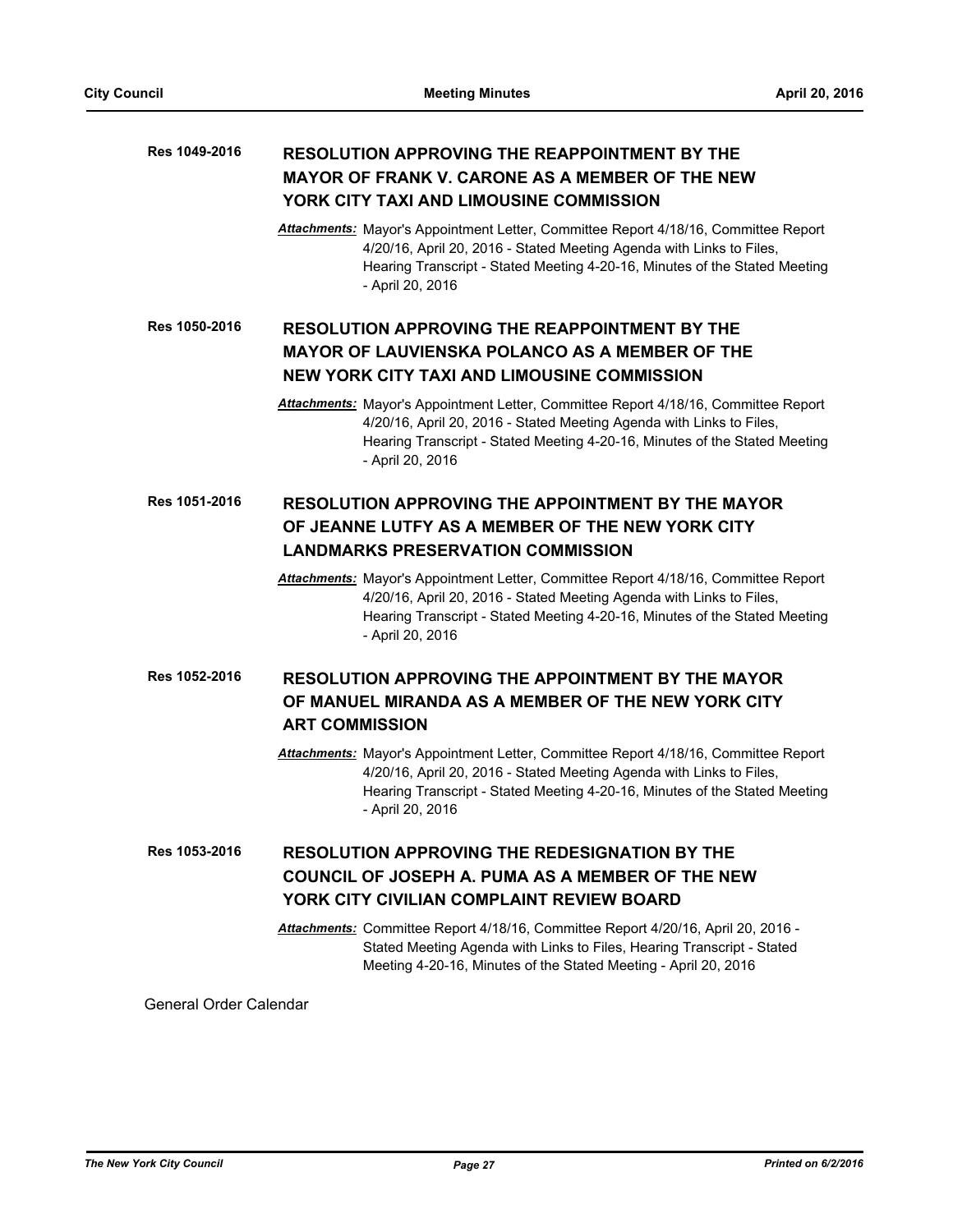| Res 1054-2016 | Resolution approving with modifications the decision of the City<br>Planning Commission on ULURP No. C 160035 ZMK, a Zoning<br>Map amendment (L.U. No. 341).                                                                                                                                                                                                                                                                                                                                                                                                                                                                                                              |
|---------------|---------------------------------------------------------------------------------------------------------------------------------------------------------------------------------------------------------------------------------------------------------------------------------------------------------------------------------------------------------------------------------------------------------------------------------------------------------------------------------------------------------------------------------------------------------------------------------------------------------------------------------------------------------------------------|
|               | Attachments: Land Use Calendar - Week of March 7, 2016 - March 11, 2016, March 9,<br>2016 - Stated Meeting Agenda with Links to Files, Hearing Transcript -<br>Zoning 3/7/16, Hearing Testimony - Zoning 3-7-16, Additional Meetings of<br>the Land Use Committee and the Subcommittee on Zoning & Franchises,<br>Land Use Calendar - Week of April 11, 2016 - April 15, 2016, Land Use<br>Calendar - April 14, City Planning Commission's East New York<br>Modification Response Letter, April 20, 2016 - Stated Meeting Agenda with<br>Links to Files, Committee Report, Hearing Transcript - Stated Meeting<br>4-20-16, Minutes of the Stated Meeting - April 20, 2016 |
| Res 1055-2016 | <b>Resolution approving the First Amended Dinsmore-Chestnut</b>                                                                                                                                                                                                                                                                                                                                                                                                                                                                                                                                                                                                           |
|               | Urban Renewal Plan for the Dinsmore-Chestnut Urban Renewal                                                                                                                                                                                                                                                                                                                                                                                                                                                                                                                                                                                                                |
|               | Area and approving the decision of the City Planning<br>Commission on ULURP No. C 160037 HUK (L.U. No. 342).                                                                                                                                                                                                                                                                                                                                                                                                                                                                                                                                                              |
|               |                                                                                                                                                                                                                                                                                                                                                                                                                                                                                                                                                                                                                                                                           |
|               | Attachments: Land Use Calendar - Week of March 7, 2016 - March 11, 2016, March 9,<br>2016 - Stated Meeting Agenda with Links to Files, Hearing Transcript -<br>Zoning 3/7/16, Hearing Testimony - Zoning 3-7-16, Additional Meetings of<br>the Land Use Committee and the Subcommittee on Zoning & Franchises,<br>Land Use Calendar - Week of April 11, 2016 - April 15, 2016, Land Use<br>Calendar - April 14, City Planning Commission's East New York<br>Modification Response Letter, April 20, 2016 - Stated Meeting Agenda with<br>Links to Files, Committee Report, Hearing Transcript - Stated Meeting<br>4-20-16, Minutes of the Stated Meeting - April 20, 2016 |
| Res 1056-2016 | Resolution approving the decision of the City Planning                                                                                                                                                                                                                                                                                                                                                                                                                                                                                                                                                                                                                    |
|               | Commission on ULURP No. C 160042 HDK, for the disposition of                                                                                                                                                                                                                                                                                                                                                                                                                                                                                                                                                                                                              |
|               | City-owned property comprising of Site A (Block 4142, Lot 32),                                                                                                                                                                                                                                                                                                                                                                                                                                                                                                                                                                                                            |
|               | within the Dinsmore-Chestnut Urban Renewal Area, Borough of                                                                                                                                                                                                                                                                                                                                                                                                                                                                                                                                                                                                               |
|               | Brooklyn (L.U. No. 343).                                                                                                                                                                                                                                                                                                                                                                                                                                                                                                                                                                                                                                                  |
|               | Attachments: Land Use Calendar - Week of March 7, 2016 - March 11, 2016, March 9.<br>2016 - Stated Meeting Agenda with Links to Files, Hearing Transcript -<br>Zoning 3/7/16, Hearing Testimony - Zoning 3-7-16, Additional Meetings of<br>the Land Use Committee and the Subcommittee on Zoning & Franchises,<br>Land Use Calendar - Week of April 11, 2016 - April 15, 2016, Land Use<br>Calendar - April 14, City Planning Commission's East New York<br>Modification Response Letter, April 20, 2016 - Stated Meeting Agenda with<br>Links to Files, Committee Report, Hearing Transcript - Stated Meeting<br>4-20-16, Minutes of the Stated Meeting - April 20, 2016 |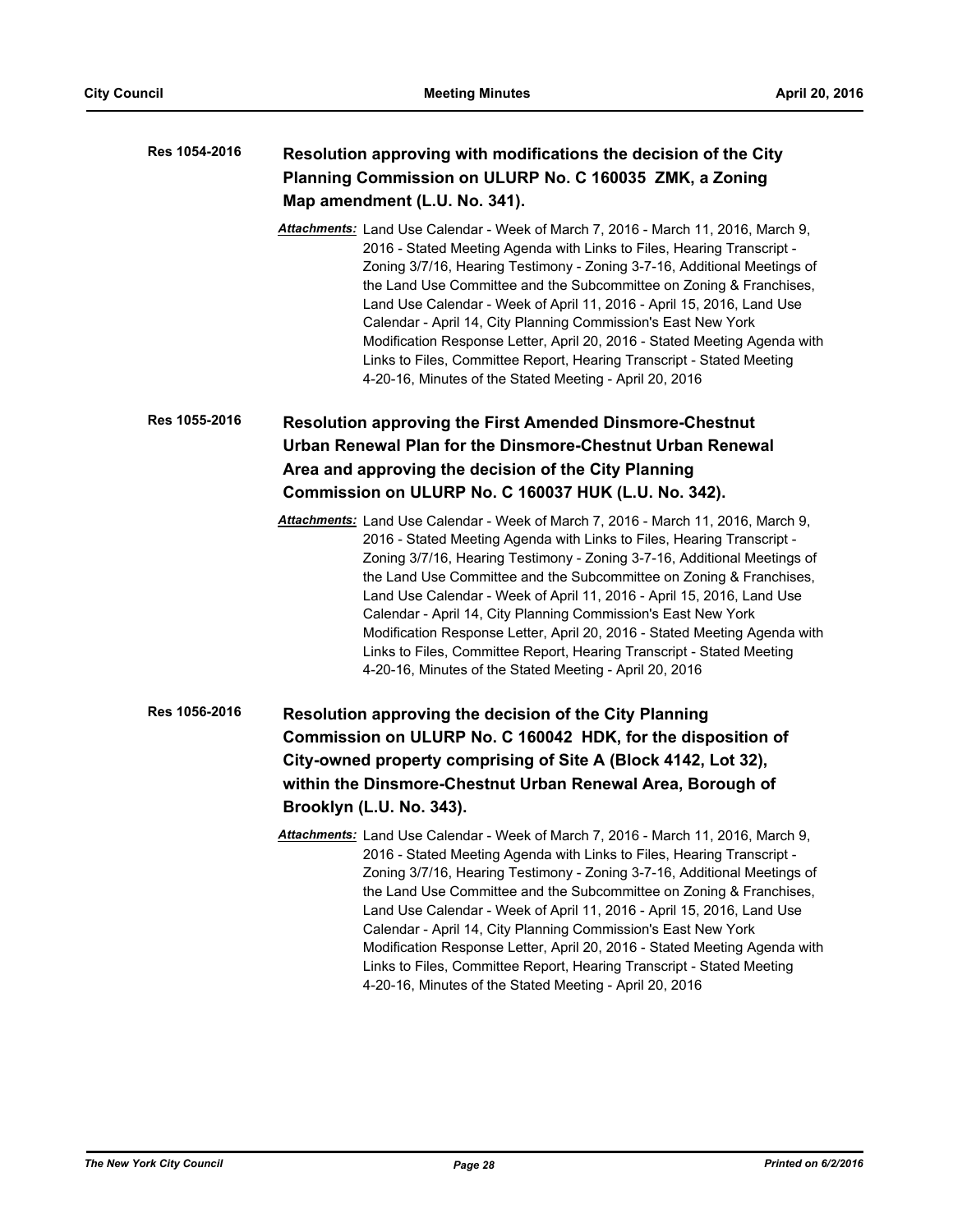| Res 1057-2016 | Resolution approving with modifications the decision of the City<br>Planning Commission on Application No. N 160050 ZRK, for an<br>amendment of the Zoning Resolution of the City of New York, for                                                        |
|---------------|-----------------------------------------------------------------------------------------------------------------------------------------------------------------------------------------------------------------------------------------------------------|
|               | the purpose of establishing Special Mixed Use District 16,<br>establishing Special Enhanced Commercial Districts, and<br>establishing a Mandatory Inclusionary Housing Area in<br>Community Districts 5 and 16, Borough of Brooklyn (L.U. No.<br>$344$ ). |

*Attachments:* Land Use Calendar - Week of March 7, 2016 - March 11, 2016, March 9, 2016 - Stated Meeting Agenda with Links to Files, Hearing Transcript - Zoning 3/7/16, Hearing Testimony - Zoning 3-7-16, Additional Meetings of the Land Use Committee and the Subcommittee on Zoning & Franchises, Land Use Calendar - Week of April 11, 2016 - April 15, 2016, Land Use Calendar - April 14, City Planning Commission's East New York Modification Response Letter, April 20, 2016 - Stated Meeting Agenda with Links to Files, Committee Report, Hearing Transcript - Stated Meeting 4-20-16, Minutes of the Stated Meeting - April 20, 2016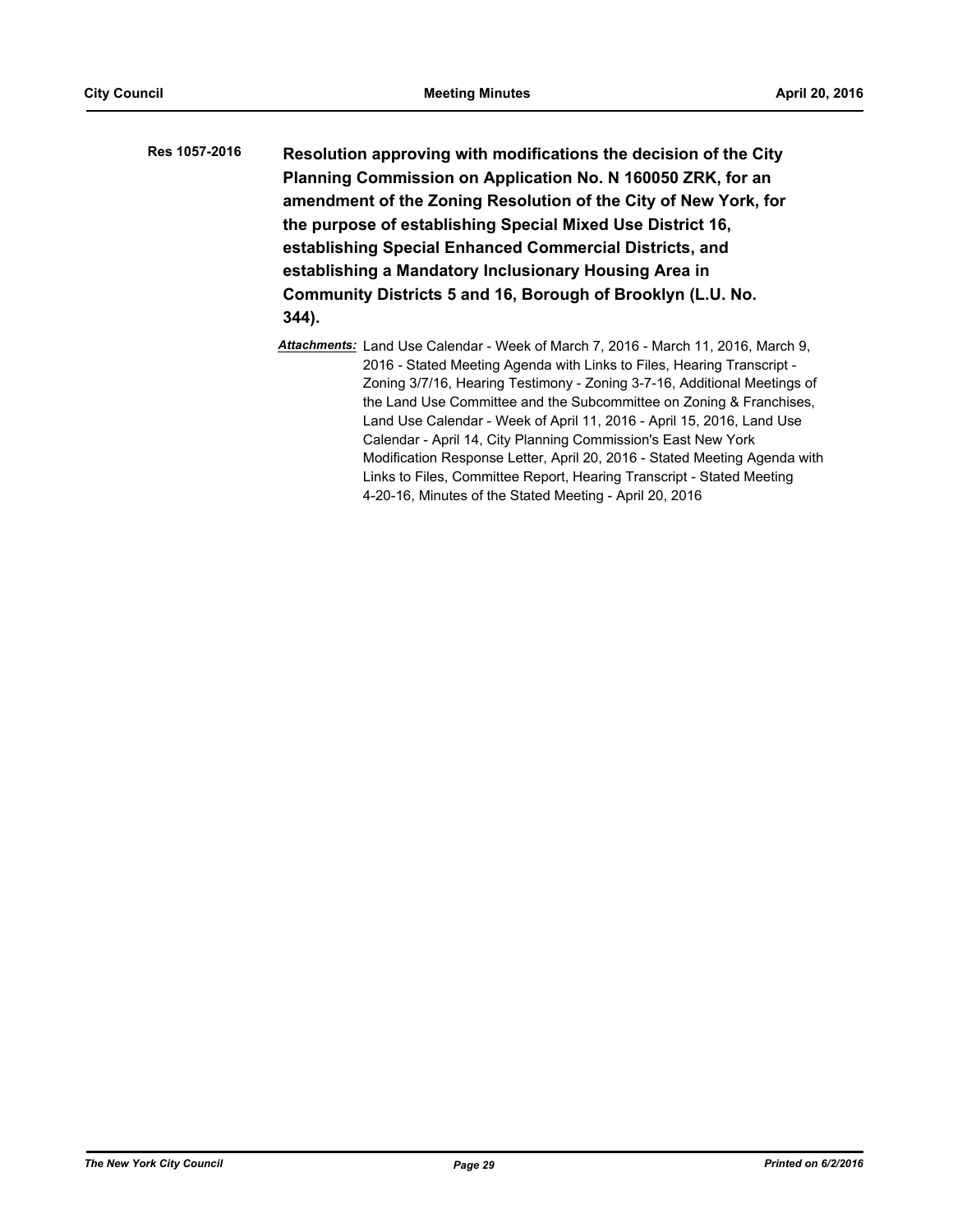## **T2014-0002 Commissioner of Deeds**

*Attachments:* Hearing Transcript - Charter Meeting 1/8/16, Hearing Transcript - Charter Meeting held on 1/8 and 1/22/16, Hearing Transcript - Stated Meeting 1/22/14, Hearing Transcript - Stated Meeting 2-4-14, Hearing Transcript - Stated Meeting 2-26-14, Hearing Transcript - Stated Meeting 3-12-14, Hearing Transcript - Stated Meeting 3-26-14, Hearing Transcript - Stated Meeting 4-10-14, Hearing Transcript - Stated Meeting 4-29-14, Hearing Transcript - Stated Meeting 5-14-14, Hearing Transcript - Stated Meeting 5-29-14, Hearing Transcript - Stated Meeting 6-11-14, Hearing Transcript - Stated Meeting 6-26-14, Hearing Transcript - Stated Meeting 7-24-14, Hearing Transcript - Stated Meeting 8-21-14, Hearing Transcript - Stated Meeting 9-10-14, Hearing Transcript - Stated Meeting 9-23-14, Hearing Transcript - Stated Meeting 10-7-14, Hearing Transcript - Stated Meeting 10-22-14, Hearing Transcript - Stated Meeting 11-13-14, Hearing Transcript - Stated Meeting 11-25-14, Hearing Transcript - Stated Meeting 12-8-14, Hearing Transcript - Stated Meeting 12-17-14, Hearing Transcript - Stated Meeting 1-7-15, Hearing Transcript - Stated Meeting 1-22-15, Hearing Transcript - Stated Meeting 2-12-15, February 26, 2015 - Stated Meeting Agenda with Links to Files, March 11, 2015 - Stated Meeting Agenda with Links to Files, Hearing Transcript - Stated Meeting 2-26-15, Hearing Transcript - Stated Meeting 3-11-15, March 31, 2015 - Stated Meeting Agenda with Links to Files, April 16, 2015 - Stated Meeting Agenda with Links to Files, Hearing Transcript - Stated Meeting 3-31-15, April 28, 2015 - Stated Meeting Agenda with Links to Files, Hearing Transcript - Stated Meeting 4-16-15, Hearing Transcript - Stated Meeting 4-28-15, Hearing Transcript - Stated Meeting 5-14-15, Minutes of the Stated Meeting - April 16, 2015, May 27, 2015 - Stated Meeting Agenda with Links to Files, Hearing Transcript - Stated Meeting 5-27-15, June 10, 2015 - Stated Meeting Agenda with Links to Files, Minutes of the Stated Meeting - April 28, 2015, Minutes of the Stated Meeting - January 22, 2014, Minutes of the Stated Meeting - February 4, 2014, Minutes of the Stated Meeting - February 26, 2014, Minutes of the Stated Meeting - March 12, 2014, Minutes of the Stated Meeting - March 26, 2014, Minutes of the Stated Meeting - April 10, 2014, Minutes of the Stated Meeting - April 29, 2014, Minutes of the Stated Meeting - May 14, 2014, Minutes of the Stated Meeting - May 29, 2014, Minutes of the Stated Meeting - June 11, 2014, Minutes of the Stated Meeting - June 26, 2014, Minutes of the Stated Meeting - July 24, 2014, Minutes of the Stated Meeting - September 23, 2014, Minutes of the Stated Meeting - October 7, 2014, Minutes of the Stated Meeting - October 22, 2014, Minutes of the Stated Meeting - November 13, 2014, Minutes of the Stated Meeting - November 25, 2014, Minutes of the Stated Meeting - December 8, 2014, Minutes of the Stated Meeting - December 17, 2014, Minutes of the Charter Meeting - January 7, 2015, Minutes of the Stated Meeting - January 22, 2015, Minutes of the Stated Meeting - February 12, 2015, Minutes of the Stated Meeting - February 26, 2015, Minutes of the Stated Meeting - March 11, 2015, Minutes of the Stated Meeting - March 31, 2015, Minutes of the Stated Meeting - May 14, 2015, June 26, 2015 - Stated Meeting Agenda with Links to Files, Minutes of the Stated Meeting - May 27, 2015, Hearing Transcript - Stated Meeting 6-10-15, July 23, 2015 - Stated Meeting Agenda with Links to Files, Minutes of the Stated Meeting - June 10, 2015, Minutes of the Stated Meeting - June 10, 2015, Minutes of the Stated Meeting -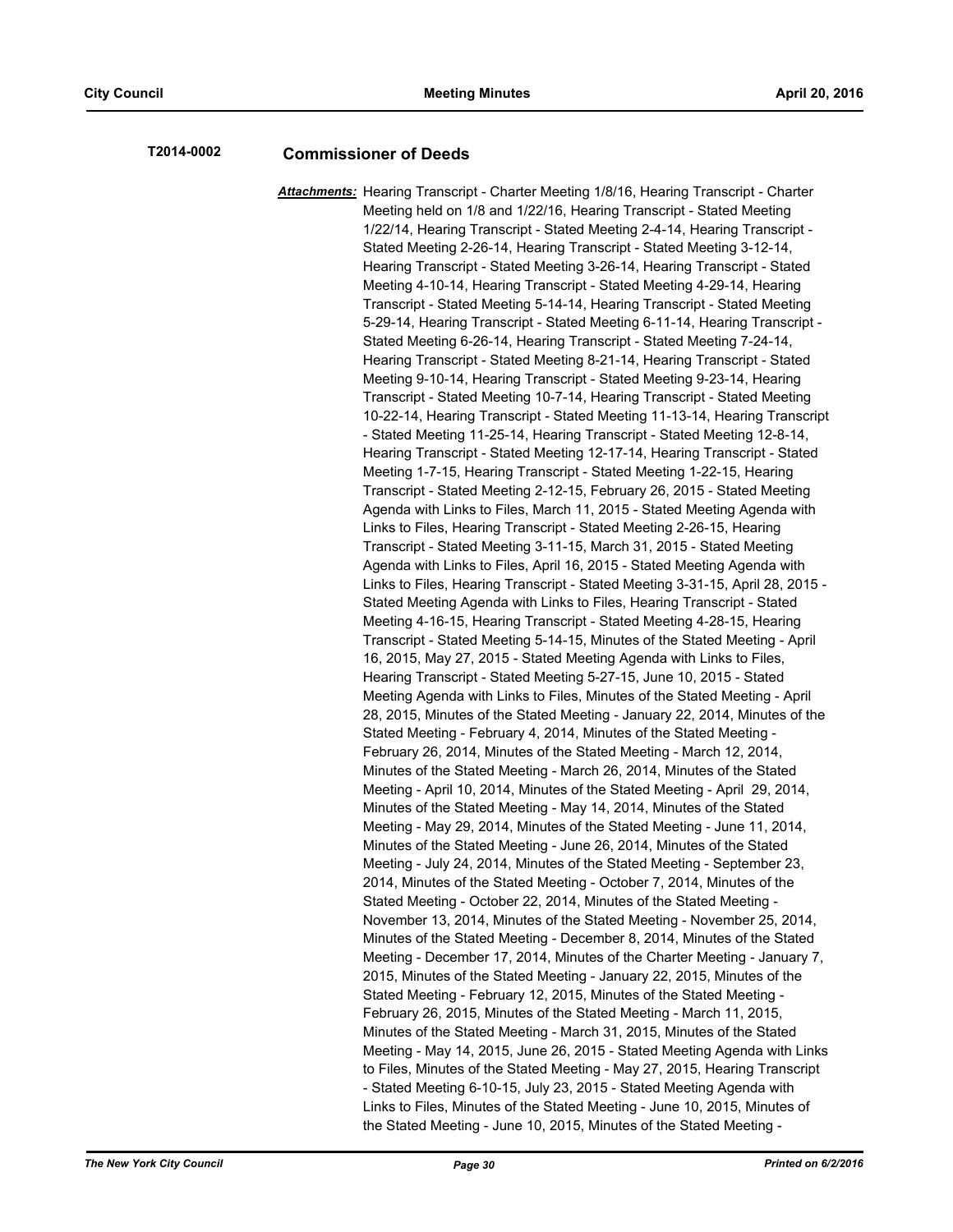Recessed Meeting of June 10, 2015 held on June 26, 2015, Hearing Transcript of the Stated Meeting - July 23, 2015, August 13, 2015 - Stated Meeting Agenda with Links to Files, Hearing Transcript of the Stated Meeting - August 13, 2015, Minutes of the Stated Meeting - June 26, 2015, September 17, 2015 - Stated Meeting Agenda with Links to Files, Hearing Transcript of the Stated Meeting - September 17, 2015, Minutes of the Stated Meeting - July 23, 2015, Minutes of the Stated Meeting - August 13, 2015, September 30, 2015 - Stated Meeting Agenda with Links to Files, Hearing Transcript of the Stated Meeting - September 30, 2015, Hearing Transcript of the Stated Meeting - October 15, 2015, Minutes of the Stated Meeting - September 17, 2015, October 29, 2015 - Stated Meeting Agenda with Links to Files, Hearing Transcript of the Stated Meeting - October 29, 2015, Minutes of the Stated Meeting - September 30, 2015, November 10, 2015 - Stated Meeting Agenda with Links to Files, Hearing Transcript of the Stated Meeting - November 10, 2015, Minutes of the Stated Meeting - October 15, 2015, November 24, 2015 - Stated Meeting Agenda with Links to Files, Minutes of the Stated Meeting - October 29, 2015, December 7, 2015 - Stated Meeting Agenda with Links to Files, Hearing Transcript of the Stated Meeting - November 24, 2015, Minutes of the Stated Meeting - November 10, 2015, December 16, 2015 - Stated Meeting Agenda with Links to Files, Hearing Transcript of the Stated Meeting - December 7, 2015, January 6, 2016 - Charter Meeting Agenda with Links to Files, Hearing Transcript of the Stated Meeting - December 16, 2015, Minutes of the Stated Meeting - November 24, 2015, Hearing Transcript - Charter Meeting 1-6-16, Minutes of the Stated Meeting - December 7, 2015, January 19, 2016 - Stated Meeting Agenda with Links to Files, Minutes of the Stated Meeting - December 16, 2015, Minutes of the Charter Meeting - January 6, 2016, Minutes of the Stated Meeting - January 19, 2016, Hearing Transcript - Stated Meeting 1-19-16, February 5, 2016 - Stated Meeting Agenda with Links to Files, Hearing Transcript - Stated Meeting 2-5-16, Minutes of the Stated Meeting - February 5, 2016, February 24, 2016 - Stated Meeting Agenda with Links to Files, Hearing Transcript - Stated Meeting 2-24-16, March 22, 2016 - Stated Meeting Agenda with Links to Files, Minutes of the Stated Meeting - February 24, 2016, Hearing Transcript - Stated Meeting 3-22-16, Hearing Transcript - Stated Meeting 3-9-16, April 7, 2016 - Stated Meeting Agenda with Links to Files, Hearing Transcript - Stated Meeting 4-7-16, Minutes of the Stated Meeting - March 9, 2016, April 20, 2016 - Stated Meeting Agenda with Links to Files, Minutes of the Stated Meeting - March 22, 2016, May 5, 2016 - Stated Meeting Agenda with Links to Files, Minutes of the Stated Meeting - April 7, 2016, Hearing Transcript - Stated Meeting 5-5-16, Hearing Transcript - Stated Meeting 4-20-16, May 25, 2016 - Stated Meeting Agenda with Links to Files, Hearing Transcript - Stated Meeting 5-25-16, Minutes of the Stated Meeting - April 20, 2016

*The Public Advocate (Ms James) put the question whether the Council would agree with and adopt such motion which was decided in the affirmative by the following vote:*

Passed The Consent Agenda

**A motion was made that these files be approved by consent vote.**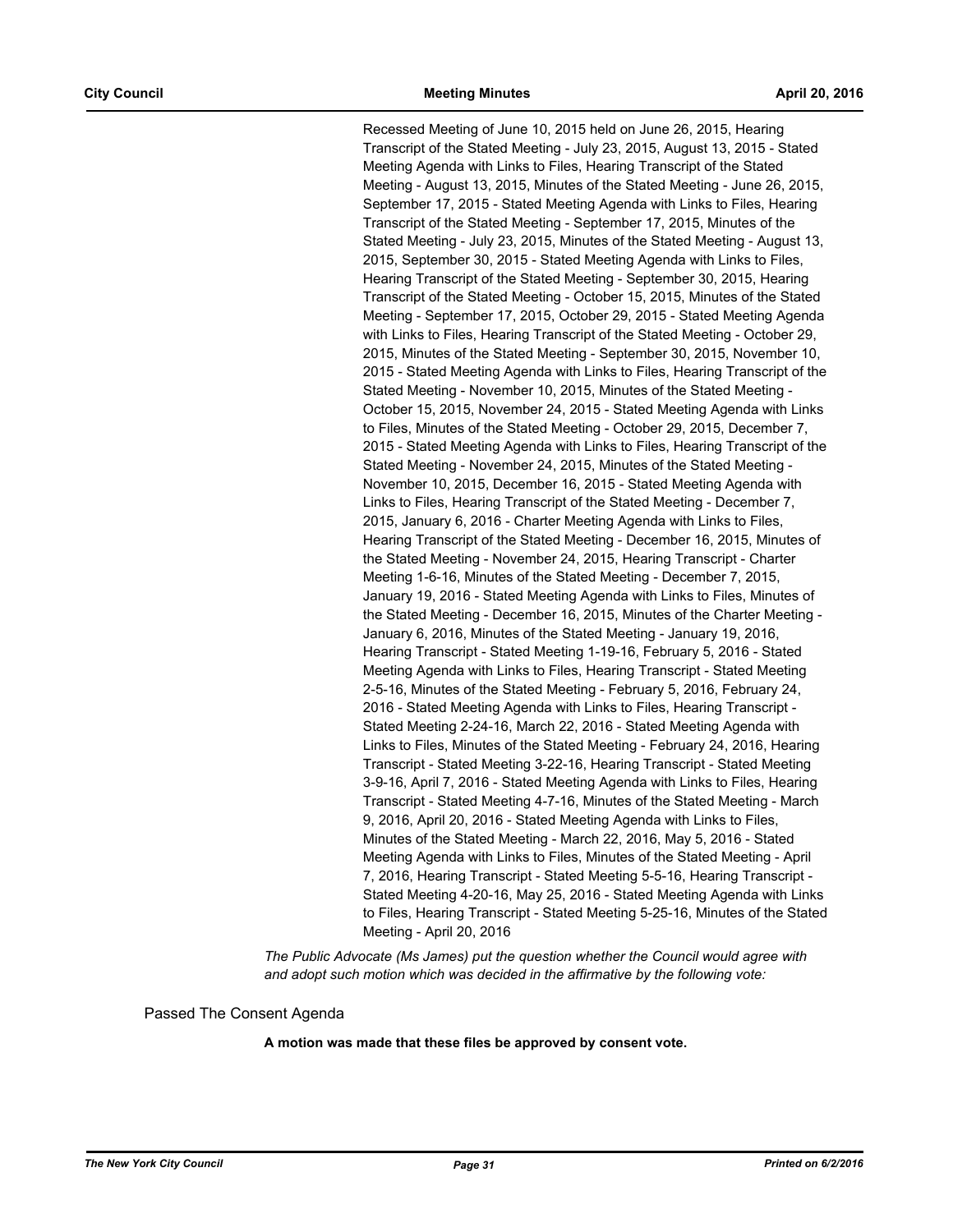|  | Affirmative: 46 - Speaker Mark-Viverito, Barron, Borelli, Chin, Cohen, Constantinides, |
|--|----------------------------------------------------------------------------------------|
|  | Cornegy Jr., Crowley, Cumbo, Deutsch, Dickens, Dromm, Espinal Jr.,                     |
|  | Eugene, Ferreras-Copeland, Garodnick, Gentile, Gibson, Greenfield,                     |
|  | Grodenchik, Johnson, Kallos, Koslowitz, Lancman, Lander, Levin, Levine,                |
|  | Maisel, Matteo, Mealy, Menchaca, Mendez, Miller, Palma, Reynoso,                       |
|  | Richards, Rodriguez, Rose, Rosenthal, Salamanca Jr., Torres, Treyger,                  |
|  | Ulrich, Vacca, Vallone and Williams                                                    |
|  |                                                                                        |

**Absent:** 4 - Cabrera, King, Koo and Van Bramer

**Medical:** 1 - Wills

*The following files were removed from the General Order Calendar and voted separately:*

*Int No. 1004-A, 44-2-0 (Negative: CMs Borelli and Matteo): LU No. 341 & Res No. 1054, 45-1-0 (Negative: CM Barron); LU No. 344 & Res No. 1057, 45-1-0 (Negative: CM Barron).*

*See files for individual votes.*

- Introduction & Reading of Bills See Attached 13.
- 14. Discussion of Resolutions
- 15. Resolutions

#### **Resolution calling upon New York State Department of Education to include lessons on climate change in K-12 schools' curriculum. Res 0375-2014**

*Attachments:* Committee Report 4/19/16, Hearing Testimony 4/19/16, Hearing Transcript 4/19/16, April 20, 2016 - Stated Meeting Agenda with Links to Files, Hearing Transcript - Stated Meeting 4-20-16, Minutes of the Stated Meeting - April 20, 2016

*Pursuant to Rule 8.50 of the Council, the Public Advocate (Ms. James) called for a voice vote. Hearing those in favor, the Public Advocate (Ms. James) declared the Resolution to be adopted.*

*The following 2 Council Members formally noted their opposition to the passage of this item: Council Members Borelli and Matteo.*

*Adopted by the Council by voice-vote.*

**A motion was made that this Resolution be Approved, by Council approved by voice vote.**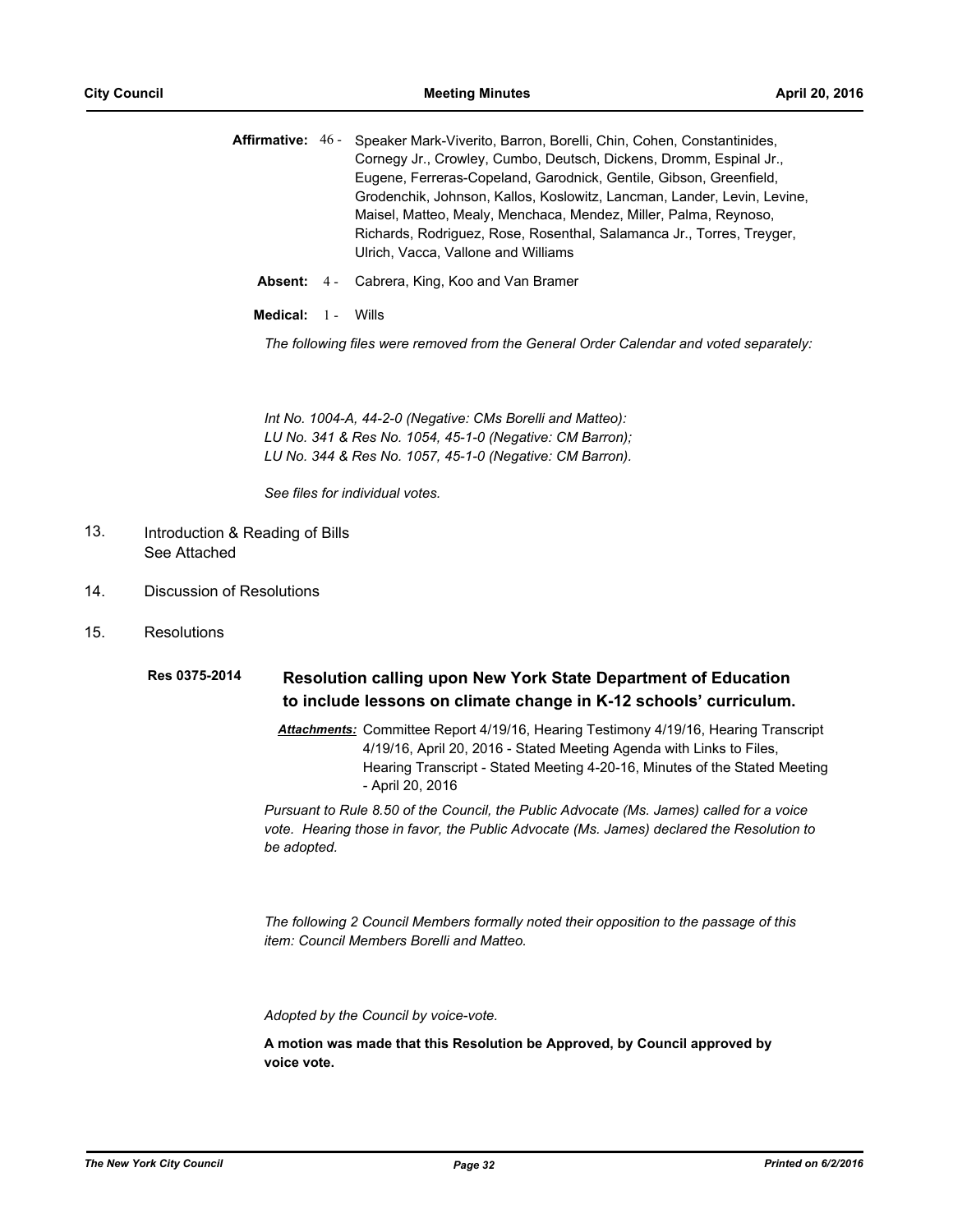#### **Resolution calling upon the City of New York to make Earth Day 2016 a car-free day for private and all non-essential city vehicles Res 1013-2016-A**

*Attachments:* March 22, 2016 - Stated Meeting Agenda with Links to Files, Res. No. 1013 - 3/22/16, Committee Report 4/4/16, Hearing Testimony 4/4/16, Hearing Transcript 4/4/16, Committee Report 4/18/16, Hearing Transcript 4/18/16, April 20, 2016 - Stated Meeting Agenda with Links to Files, Committee Report - Stated Meeting, Hearing Transcript - Stated Meeting 4-20-16, Minutes of the Stated Meeting - April 20, 2016

*Pursuant to Rule 8.50 of the Council, the Public Advocate (Ms. James) called for a voice vote. Hearing those in favor, the Public Advocate (Ms. James) declared the Resolution to be adopted.*

*The following 3 Council Members formally noted their opposition to the passage of this item: Council Members Lancman, Ulrich and Matteo.*

*The following 3 Council Members formally noted their abstention on this item: Council Members Gentile, Greenfield and Grodenchik.*

*Adopted by the Council by voice-vote.*

**A motion was made that this Resolution be Approved, by Council approved by voice vote.**

- 16. General Discussion
- 17. Extension of Remarks

#### INTRODUCTION AND READING OF BILLS

**Resolution calling upon the New York State Office of Temporary and Disability Assistance to promulgate a rule which would increase the current public assistance shelter allowance amounts in New York City Res 1035-2016**

> *Sponsors:* By The Speaker (Council Member Mark-Viverito) and Council Members Dickens and Chin

*Attachments:* April 20, 2016 - Stated Meeting Agenda with Links to Files

**This Resolution was Referred to Comm by Council to the Committee on General Welfare**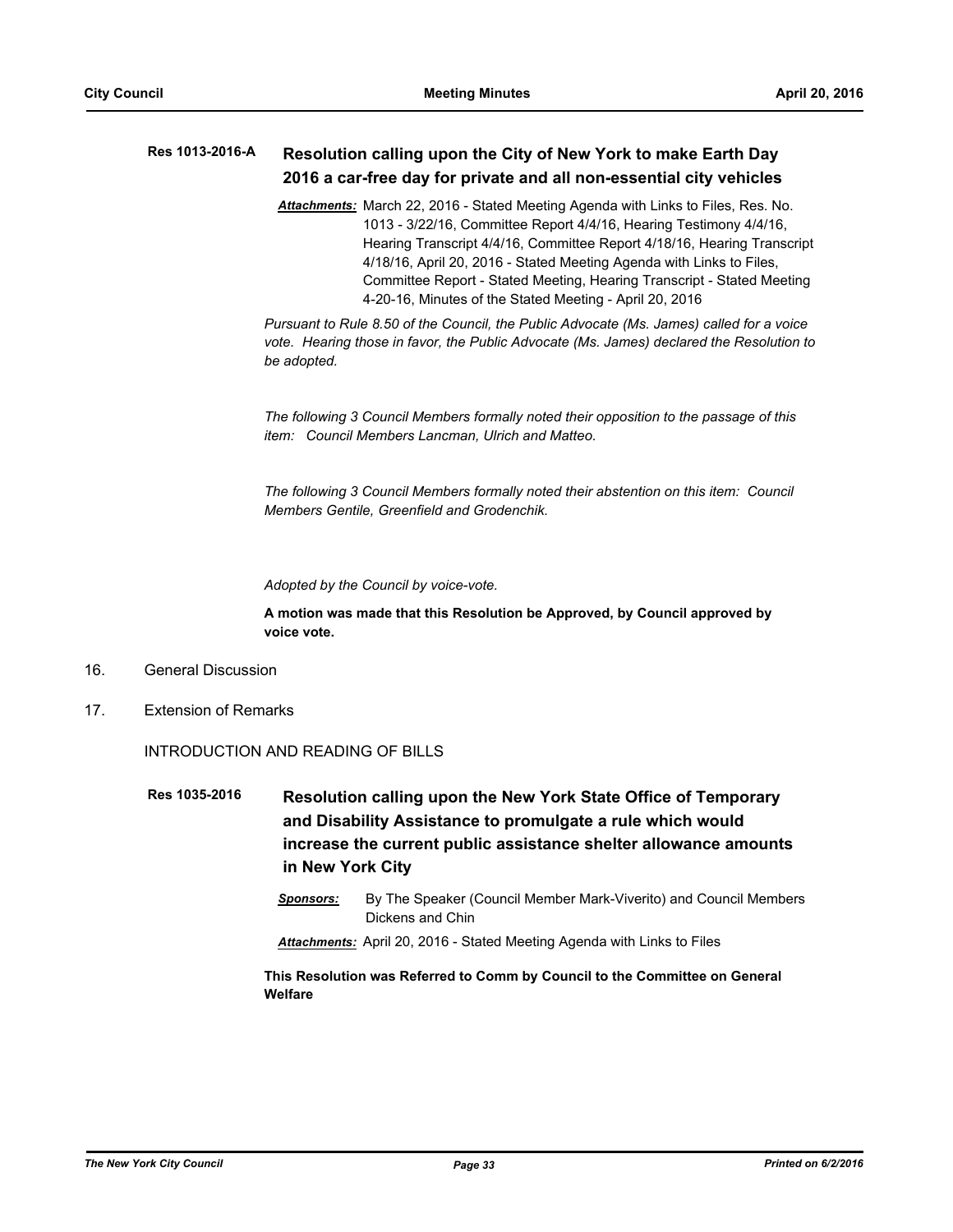| Int 1158-2016 | A Local Law in relation to a report on the routing of cellular 9-1-1<br>calls near the geographic boundaries of the city of New York                                                 |  |  |  |  |
|---------------|--------------------------------------------------------------------------------------------------------------------------------------------------------------------------------------|--|--|--|--|
|               | By Council Members Borelli, Vacca, Matteo, Richards, Cabrera, Palma<br>Sponsors:<br>and Koslowitz                                                                                    |  |  |  |  |
|               | Attachments: Summary of Int. No. 1158, April 20, 2016 - Stated Meeting Agenda with<br>Links to Files                                                                                 |  |  |  |  |
|               | This Introduction was Referred to Comm by Council to the Committee on<br><b>Technology</b>                                                                                           |  |  |  |  |
| Int 1159-2016 | A Local Law to amend the administrative code of the city of New<br>York in relation to the installation of solar water heating and<br>thermal energy systems on city-owned buildings |  |  |  |  |
|               | By Council Members Constantinides, Richards and Chin<br>Sponsors:                                                                                                                    |  |  |  |  |
|               | Attachments: Summary of Int. No. 1159, April 20, 2016 - Stated Meeting Agenda with<br>Links to Files                                                                                 |  |  |  |  |
|               | This Introduction was Referred to Comm by Council to the Committee on<br><b>Governmental Operations</b>                                                                              |  |  |  |  |
| Int 1160-2016 | A Local Law to amend the administrative code of the city of New<br>York, in relation to the installation of sub-meters in certain tenant<br>spaces                                   |  |  |  |  |
|               | By Council Members Constantinides and Richards (in conjunction with the<br>Sponsors:<br>Mayor)                                                                                       |  |  |  |  |
|               | Attachments: Summary of Int. No. 1160, April 20, 2016 - Stated Meeting Agenda with<br>Links to Files                                                                                 |  |  |  |  |
|               | This Introduction was Referred to Comm by Council to the Committee on Housing<br>and Buildings                                                                                       |  |  |  |  |
| Int 1161-2016 | A Local Law to amend the administrative code of the city of New<br>York, in relation to reporting on HPV vaccination rates                                                           |  |  |  |  |
|               | By Council Members Crowley, Cumbo, Johnson, Rosenthal, Richards and<br><b>Sponsors:</b><br>Chin                                                                                      |  |  |  |  |
|               | Attachments: Summary of Int. No. 1161, April 20, 2016 - Stated Meeting Agenda with<br>Links to Files                                                                                 |  |  |  |  |
|               | This Introduction was Referred to Comm by Council to the Committee on Health                                                                                                         |  |  |  |  |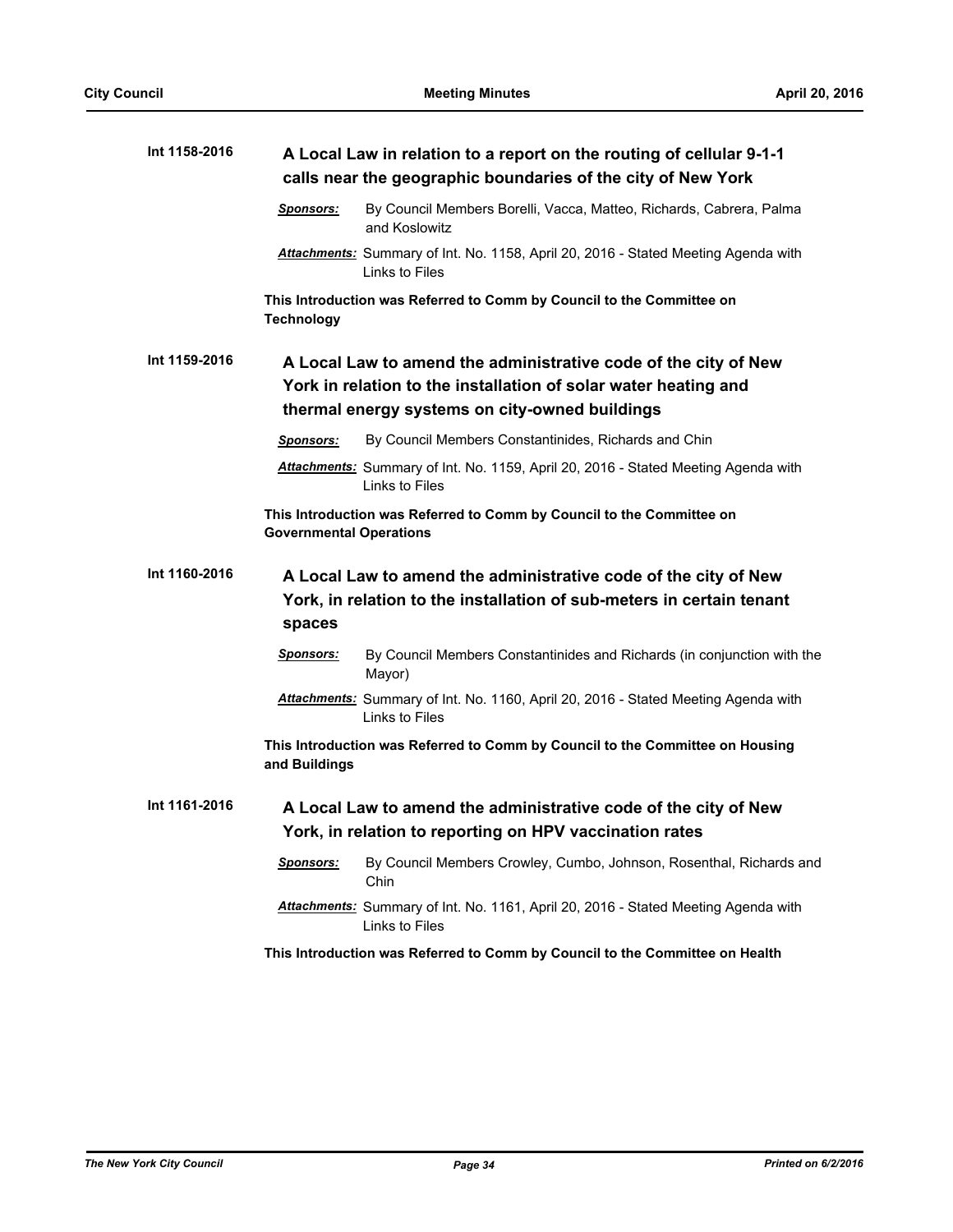| Int 1162-2016 | A Local Law to amend the administrative code of the city of New<br>York, in relation to reporting on the use of long-acting reversible<br>contraceptives                                                                                                                                                                                                                   |                                                                                                                                                                                                        |  |
|---------------|----------------------------------------------------------------------------------------------------------------------------------------------------------------------------------------------------------------------------------------------------------------------------------------------------------------------------------------------------------------------------|--------------------------------------------------------------------------------------------------------------------------------------------------------------------------------------------------------|--|
|               | Sponsors:                                                                                                                                                                                                                                                                                                                                                                  | By Council Members Crowley, Cumbo, Johnson, Rosenthal, Richards and<br>Chin                                                                                                                            |  |
|               |                                                                                                                                                                                                                                                                                                                                                                            | Attachments: Summary of Int. No. 1162, April 20, 2016 - Stated Meeting Agenda with<br>Links to Files                                                                                                   |  |
|               |                                                                                                                                                                                                                                                                                                                                                                            | This Introduction was Referred to Comm by Council to the Committee on Health                                                                                                                           |  |
| Res 1036-2016 | Resolution calling upon the New York City Department of<br>Education to include age-appropriate gun violence prevention<br>curriculum in all schools.                                                                                                                                                                                                                      |                                                                                                                                                                                                        |  |
|               | <b>Sponsors:</b>                                                                                                                                                                                                                                                                                                                                                           | By Council Members Cumbo, Williams, Richards and Chin                                                                                                                                                  |  |
|               |                                                                                                                                                                                                                                                                                                                                                                            | <b>Attachments:</b> April 20, 2016 - Stated Meeting Agenda with Links to Files                                                                                                                         |  |
|               |                                                                                                                                                                                                                                                                                                                                                                            | This Resolution was Referred to Comm by Council to the Committee on Education                                                                                                                          |  |
| Res 1037-2016 | they are located                                                                                                                                                                                                                                                                                                                                                           | Resolution calling upon the State Legislature to pass, and the<br>Governor to sign, legislation that would create a tax incentive for<br>small businesses to hire from within the communities in which |  |
|               | <b>Sponsors:</b>                                                                                                                                                                                                                                                                                                                                                           | By Council Members Dickens, Cornegy Jr., Cumbo, Rose, Richards,<br>Salamanca Jr., Espinal Jr., Cabrera, Palma, Maisel, Chin, Mendez and<br>Koslowitz                                                   |  |
|               |                                                                                                                                                                                                                                                                                                                                                                            | <b>Attachments:</b> April 20, 2016 - Stated Meeting Agenda with Links to Files                                                                                                                         |  |
|               |                                                                                                                                                                                                                                                                                                                                                                            | This Resolution was Referred to Comm by Council to the Committee on Finance                                                                                                                            |  |
| Res 1038-2016 | Resolution calling upon the State Legislature to pass, and the<br>Governor to sign, legislation that would provide tax benefits to<br>individuals working in the creative arts industry and to property<br>owners who construct or lease commercial space to creative<br>artists or creative arts organizations<br>By Council Members Espinal Jr. and Dickens<br>Sponsors: |                                                                                                                                                                                                        |  |
|               |                                                                                                                                                                                                                                                                                                                                                                            | Attachments: April 20, 2016 - Stated Meeting Agenda with Links to Files                                                                                                                                |  |

**This Resolution was Referred to Comm by Council to the Committee on Finance**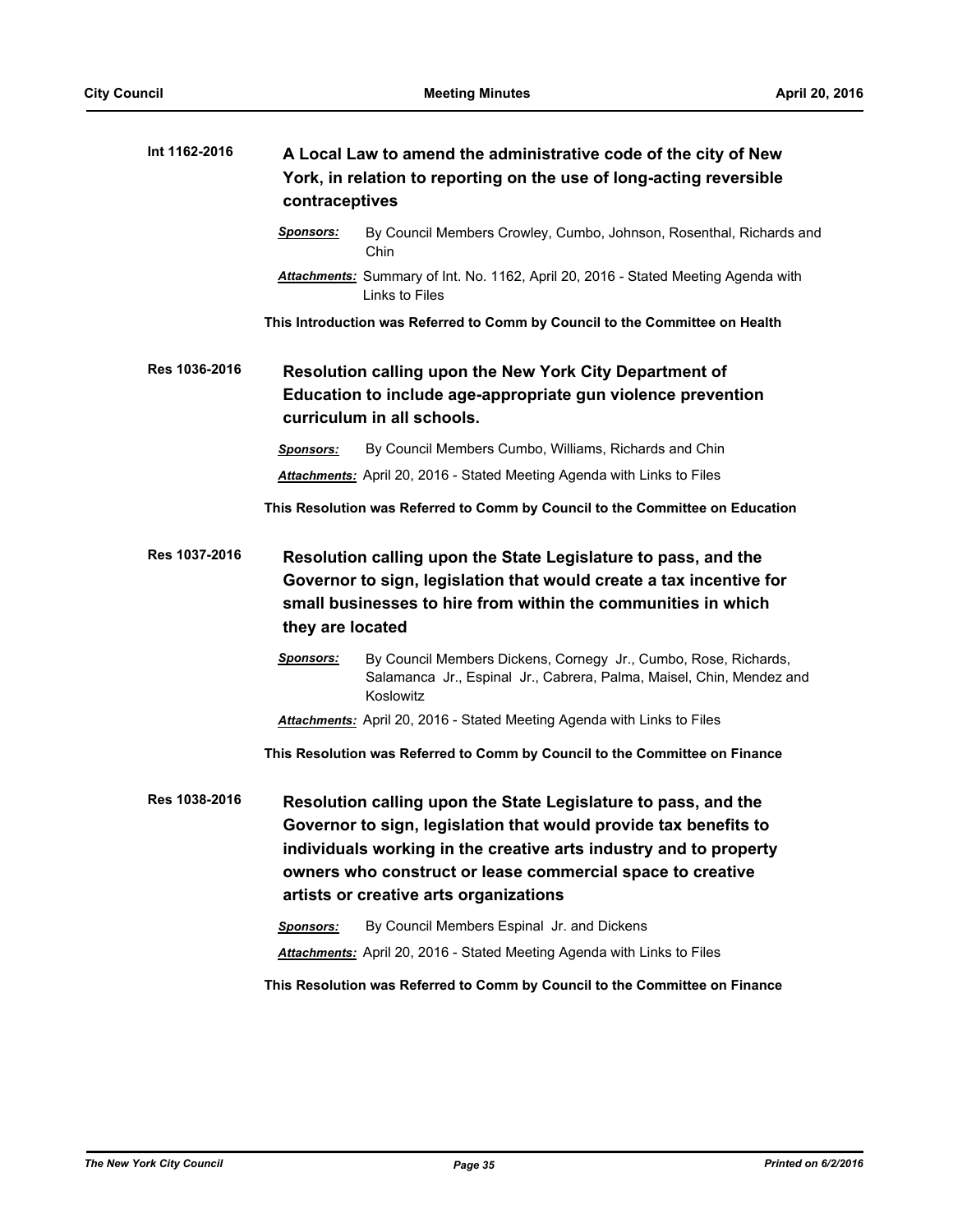| Res 1039-2016 | Resolution calling upon the New York State Legislature to pass<br>and Governor Cuomo to sign S.7049/A.9648, which would ensure<br>that participants in the Special Supplemental Nutrition Program<br>for Women, Infants and Children may receive foods from any<br>vendor approved by such program, including infant formula |  |  |
|---------------|------------------------------------------------------------------------------------------------------------------------------------------------------------------------------------------------------------------------------------------------------------------------------------------------------------------------------|--|--|
|               | By Council Members Espinal Jr., Mealy and Dickens<br>Sponsors:                                                                                                                                                                                                                                                               |  |  |
|               | Attachments: Senate Bill, Assembly Bill, April 20, 2016 - Stated Meeting Agenda with<br>Links to Files                                                                                                                                                                                                                       |  |  |
|               | This Resolution was Referred to Comm by Council to the Committee on Health                                                                                                                                                                                                                                                   |  |  |
| Res 1040-2016 | Resolution approving the new designation and changes in the<br>designation of certain organizations to receive funding in the<br><b>Expense Budget</b>                                                                                                                                                                       |  |  |
|               | By Council Member Ferreras-Copeland<br>Sponsors:                                                                                                                                                                                                                                                                             |  |  |
|               | Attachments: Committee Report, Charts for Resolution, Heairng Transcript, April 20, 2016<br>- Stated Meeting Agenda with Links to Files, Hearing Transcript - Stated<br>Meeting 4-20-16, Minutes of the Stated Meeting - April 20, 2016                                                                                      |  |  |
|               | This Resolution was Referred to Comm by Council to the Committee on Finance                                                                                                                                                                                                                                                  |  |  |
| Int 1163-2016 | A Local Law to amend the administrative code of the city of New<br>York, in relation to expanding the list of buildings required to be<br>benchmarked for energy and water efficiency                                                                                                                                        |  |  |
|               | By Council Members Garodnick, Richards, Johnson, Constantinides and<br><u>Sponsors:</u><br>Chin (in conjunction with the Mayor)                                                                                                                                                                                              |  |  |
|               | Attachments: Summary of Int. No. 1163, April 20, 2016 - Stated Meeting Agenda with<br>Links to Files                                                                                                                                                                                                                         |  |  |
|               | This Introduction was Referred to Comm by Council to the Committee on Housing<br>and Buildings                                                                                                                                                                                                                               |  |  |
| Int 1164-2016 | A Local Law to amend the administrative code of the city of New<br>York, in relation to information regarding unlawful evictions                                                                                                                                                                                             |  |  |
|               | Sponsors:<br>By Council Members Johnson, Levin, Torres, Richards, Chin, Barron,<br>Rose, Gentile, Koslowitz, Salamanca Jr., Cornegy Jr., Gibson and<br>Espinal Jr.                                                                                                                                                           |  |  |
|               | Attachments: Summary of Int. No. 1164, April 20, 2016 - Stated Meeting Agenda with<br>Links to Files                                                                                                                                                                                                                         |  |  |
|               | This Introduction was Referred to Comm by Council to the Committee on General<br><b>Welfare</b>                                                                                                                                                                                                                              |  |  |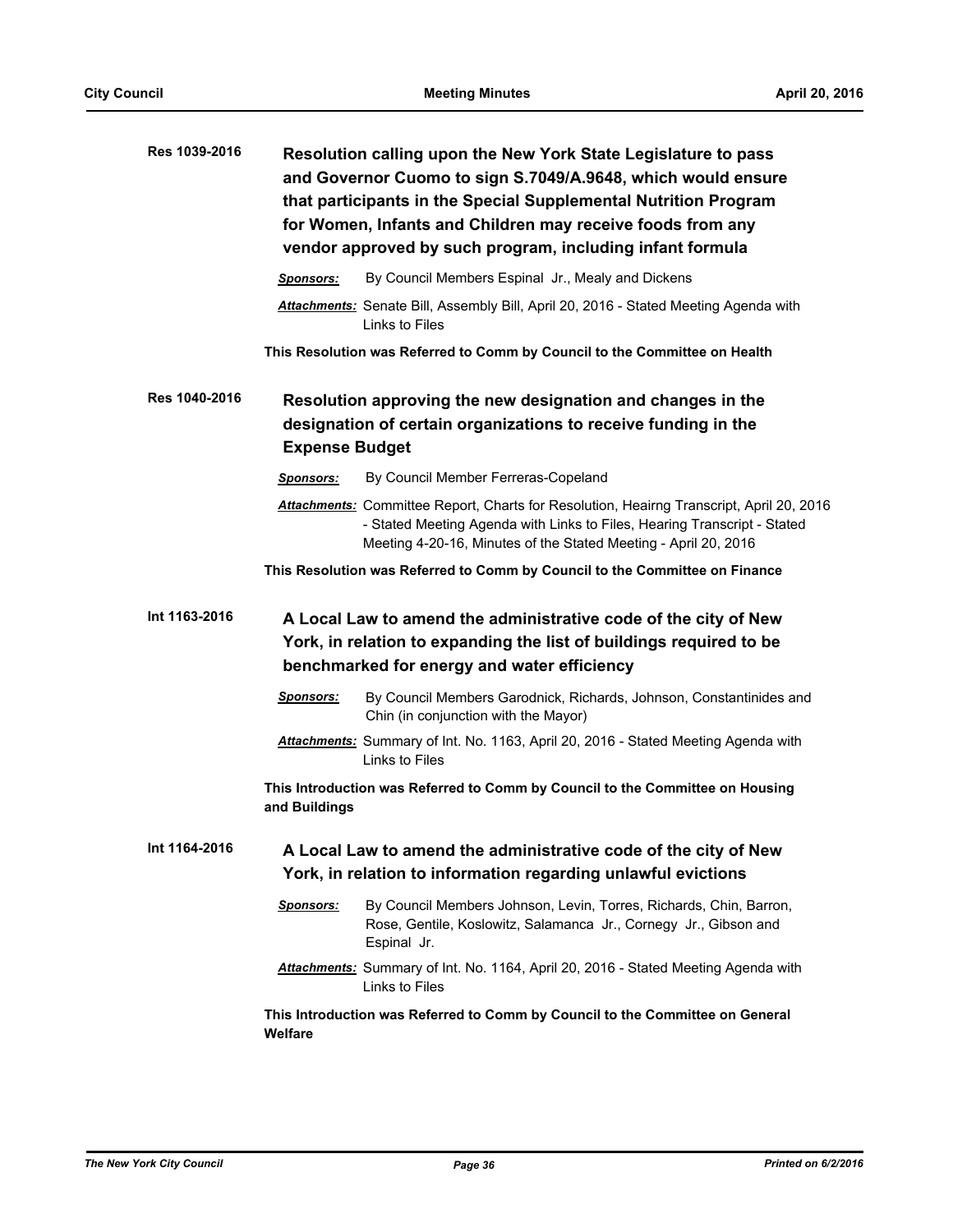| Int 1165-2016 | A Local Law to amend the administrative code of the city of New<br>York, in relation to upgrading lighting systems in certain buildings                                                                                                                     |                                                                                                                                                          |  |
|---------------|-------------------------------------------------------------------------------------------------------------------------------------------------------------------------------------------------------------------------------------------------------------|----------------------------------------------------------------------------------------------------------------------------------------------------------|--|
|               | Sponsors:                                                                                                                                                                                                                                                   | By Council Members Richards, Constantinides and Chin (in conjunction<br>with the Mayor)                                                                  |  |
|               |                                                                                                                                                                                                                                                             | Attachments: Summary of Int. No. 1165, April 20, 2016 - Stated Meeting Agenda with<br>Links to Files                                                     |  |
|               | and Buildings                                                                                                                                                                                                                                               | This Introduction was Referred to Comm by Council to the Committee on Housing                                                                            |  |
| Int 1166-2016 | A Local Law in relation to reporting on violations issued to<br>three-quarters houses                                                                                                                                                                       |                                                                                                                                                          |  |
|               | Sponsors:                                                                                                                                                                                                                                                   | By Council Members Richards, Torres, Johnson, Williams, Chin, Barron,<br>Rose, Gentile, Koslowitz, Salamanca Jr., Cornegy Jr., Gibson and<br>Espinal Jr. |  |
|               |                                                                                                                                                                                                                                                             | Attachments: Summary of Int. No. 1166, April 20, 2016 - Stated Meeting Agenda with<br>Links to Files                                                     |  |
|               | Welfare                                                                                                                                                                                                                                                     | This Introduction was Referred to Comm by Council to the Committee on General                                                                            |  |
| Res 1041-2016 | Resolution calling upon the State Legislature to pass, and the<br>Governor to sign, legislation that would extend the property tax<br>abatement for the installation of a solar electric generating system<br>to the installation of a solar thermal system |                                                                                                                                                          |  |
|               | Sponsors:                                                                                                                                                                                                                                                   | By Council Members Richards, Constantinides and Borelli                                                                                                  |  |
|               |                                                                                                                                                                                                                                                             | Attachments: April 20, 2016 - Stated Meeting Agenda with Links to Files                                                                                  |  |
|               |                                                                                                                                                                                                                                                             | This Resolution was Referred to Comm by Council to the Committee on Finance                                                                              |  |
| Int 1167-2016 | A Local Law to amend the administrative code of the city of New<br>York, in relation to time limits on the receipt of relocation services                                                                                                                   |                                                                                                                                                          |  |
|               | <u>Sponsors:</u>                                                                                                                                                                                                                                            | By Council Members Torres, Richards, Williams, Chin, Barron, Rose,<br>Gentile, Koslowitz, Salamanca Jr., Cornegy Jr., Gibson and Espinal Jr.             |  |
|               |                                                                                                                                                                                                                                                             | Attachments: Summary of Int. No. 1167, April 20, 2016 - Stated Meeting Agenda with<br>Links to Files                                                     |  |
|               | This Introduction was Referred to Comm by Council to the Committee on Housing<br>and Buildings                                                                                                                                                              |                                                                                                                                                          |  |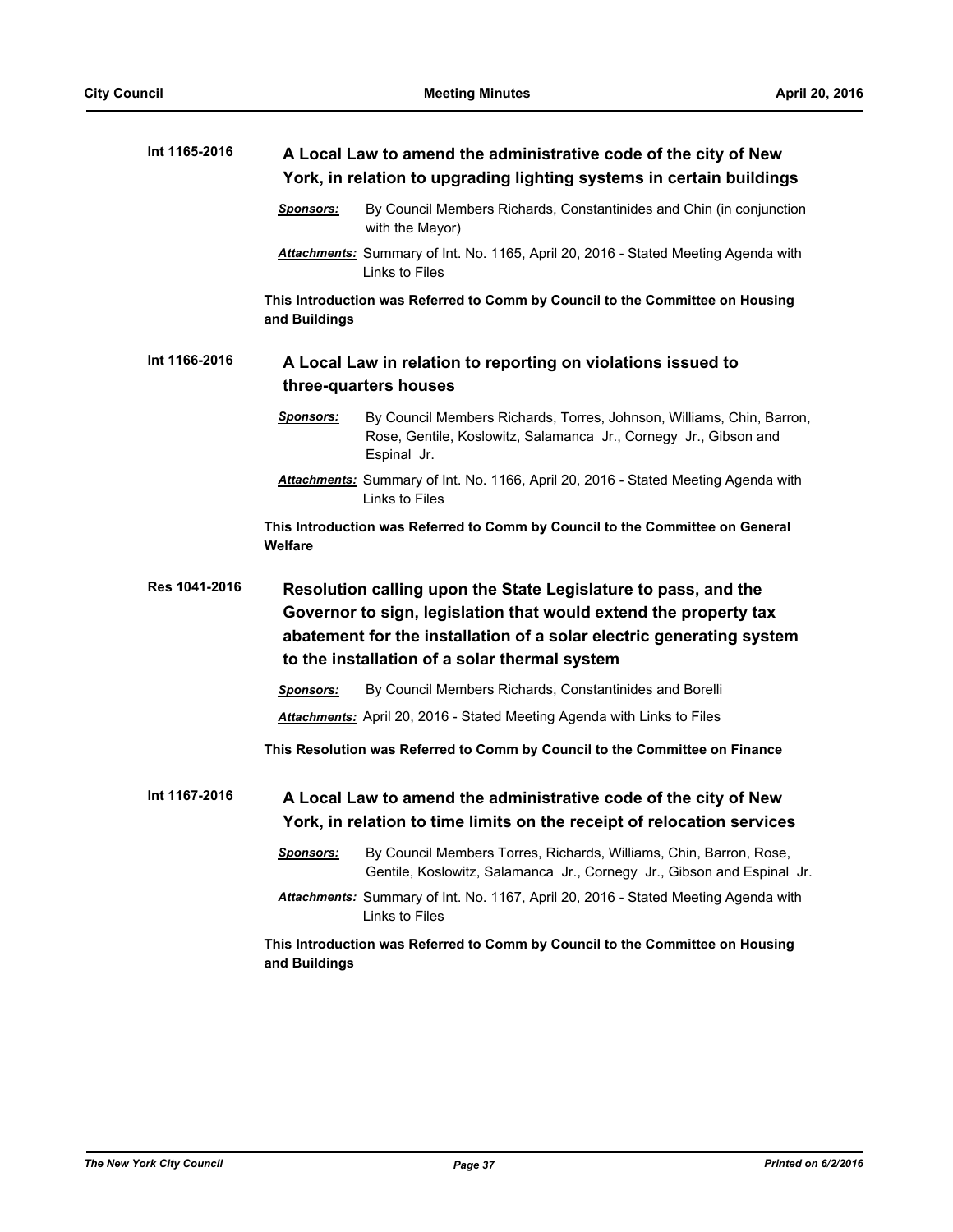| Int 1168-2016 | A Local Law to amend the administrative code of the city of New<br>York, in relation to making it unlawful to mandate medical<br>treatment and expanding who may institute a housing court claim                                                                                                |                                                                                                                                     |  |
|---------------|-------------------------------------------------------------------------------------------------------------------------------------------------------------------------------------------------------------------------------------------------------------------------------------------------|-------------------------------------------------------------------------------------------------------------------------------------|--|
|               | <b>Sponsors:</b>                                                                                                                                                                                                                                                                                | By Council Members Torres, Richards, Williams, Barron, Rose, Koslowitz,<br>Salamanca Jr., Cornegy Jr., Gibson and Espinal Jr.       |  |
|               |                                                                                                                                                                                                                                                                                                 | <b>Attachments:</b> Summary of Int. No. 1168, April 20, 2016 - Stated Meeting Agenda with<br>Links to Files                         |  |
|               | and Buildings                                                                                                                                                                                                                                                                                   | This Introduction was Referred to Comm by Council to the Committee on Housing                                                       |  |
| Res 1042-2016 | Resolution calling upon the New York State Legislature to pass,<br>and the Governor to sign, legislation that would reinstate the<br>Barbara Clark Leaders of Tomorrow scholarships funded by the<br><b>New York Lottery</b>                                                                    |                                                                                                                                     |  |
|               | <b>Sponsors:</b>                                                                                                                                                                                                                                                                                | By Council Members Treyger, Barron, Greenfield, Johnson, Rose,<br>Richards, Dickens, Chin, Grodenchik, Miller, Koslowitz and Torres |  |
|               |                                                                                                                                                                                                                                                                                                 | <b>Attachments:</b> April 20, 2016 - Stated Meeting Agenda with Links to Files                                                      |  |
|               | <b>Education</b>                                                                                                                                                                                                                                                                                | This Resolution was Referred to Comm by Council to the Committee on Higher                                                          |  |
| Int 1169-2016 | A Local Law to amend the administrative code of the city of New<br>York, in relation to conforming the New York city energy<br>conservation code to the New York state energy code with<br>amendments unique to construction in the city and repealing<br>section 28-1001.2 in relation thereto |                                                                                                                                     |  |
|               | Sponsors:                                                                                                                                                                                                                                                                                       | By Council Members Williams and Richards (by request of the Mayor)                                                                  |  |
|               |                                                                                                                                                                                                                                                                                                 | <b>Attachments:</b> April 20, 2016 - Stated Meeting Agenda with Links to Files                                                      |  |
|               | This Introduction was Referred to Comm by Council to the Committee on Housing<br>and Buildings                                                                                                                                                                                                  |                                                                                                                                     |  |
| Int 1170-2016 | A Local Law to amend the administrative code of the city of New<br>York, in relation to requiring the department of education to<br>provide information requiring school compliance with the<br>americans with disabilities act                                                                 |                                                                                                                                     |  |
|               | <b>Sponsors:</b>                                                                                                                                                                                                                                                                                | By Council Members Williams, Eugene, Richards and Chin                                                                              |  |
|               |                                                                                                                                                                                                                                                                                                 | <b>Attachments:</b> Summary of Int. No. 1170, April 20, 2016 - Stated Meeting Agenda with<br>Links to Files                         |  |
|               | <b>Education</b>                                                                                                                                                                                                                                                                                | This Introduction was Referred to Comm by Council to the Committee on                                                               |  |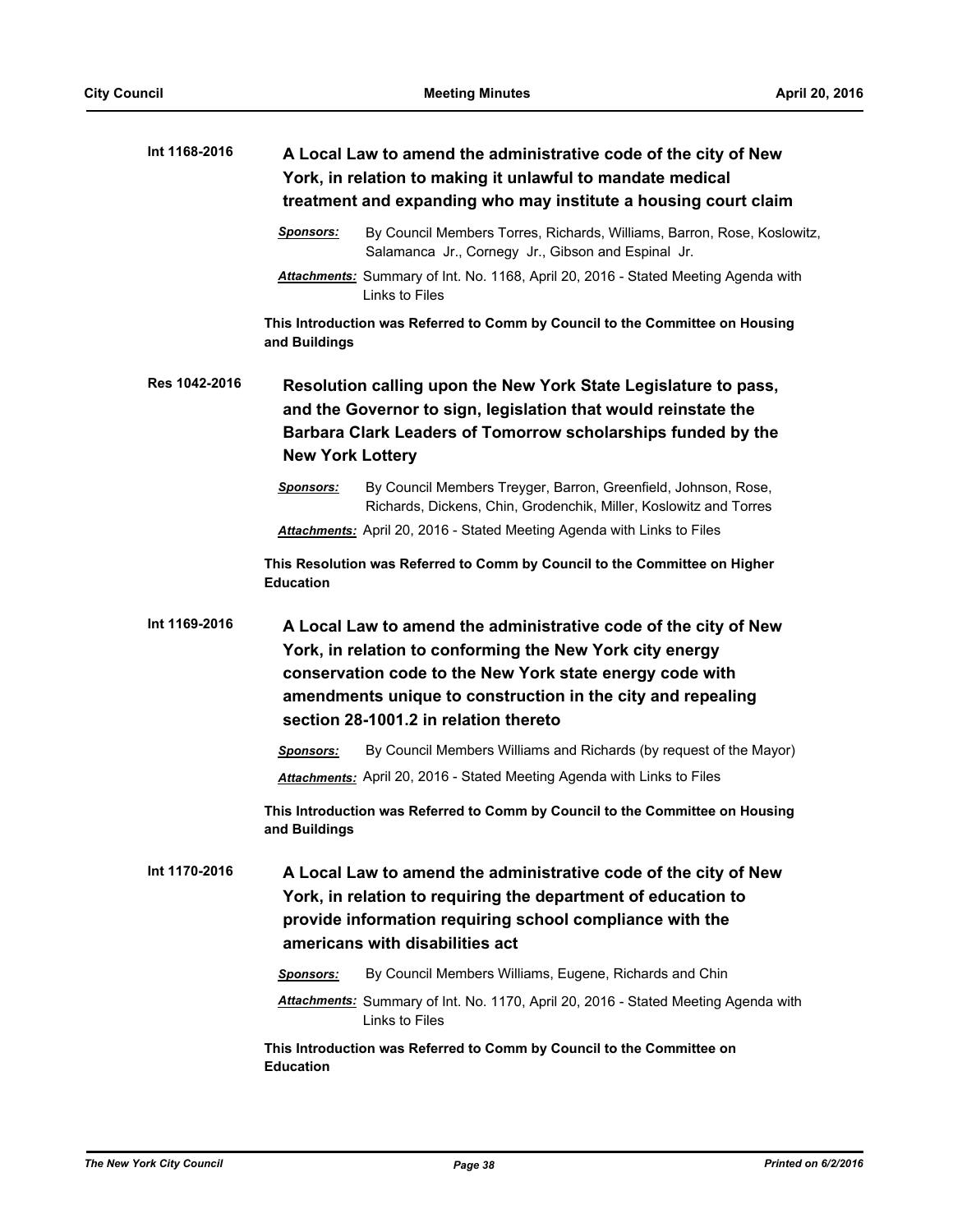| Int 1171-2016 | A Local Law to amend the administrative code of the city of New<br>York, in relation to verification of occupancy for relocation<br>services                                                                                                                                                                        |                                                                                                                                                                                                                                                                                                 |  |
|---------------|---------------------------------------------------------------------------------------------------------------------------------------------------------------------------------------------------------------------------------------------------------------------------------------------------------------------|-------------------------------------------------------------------------------------------------------------------------------------------------------------------------------------------------------------------------------------------------------------------------------------------------|--|
|               | <b>Sponsors:</b>                                                                                                                                                                                                                                                                                                    | By Council Members Williams, The Public Advocate (Ms. James),<br>Richards, Torres, Chin, Barron, Rose, Gentile, Koslowitz, Salamanca Jr.,<br>Cornegy Jr., Gibson and Espinal Jr.                                                                                                                |  |
|               |                                                                                                                                                                                                                                                                                                                     | <b>Attachments:</b> Summary of Int. No. 1171, April 20, 2016 - Stated Meeting Agenda with<br>Links to Files                                                                                                                                                                                     |  |
|               | and Buildings                                                                                                                                                                                                                                                                                                       | This Introduction was Referred to Comm by Council to the Committee on Housing                                                                                                                                                                                                                   |  |
| LU 0357-2016  | Application No. 20165533 HAK submitted by New York City<br>Department of Housing Preservation and Development pursuant<br>to Section 577 of the Private Housing Finance Law for approved<br>real property tax exemption for property located in the Borough<br>of Brooklyn, Community Board 3, Council District 16. |                                                                                                                                                                                                                                                                                                 |  |
|               | <b>Sponsors:</b>                                                                                                                                                                                                                                                                                                    | By Council Member Greenfield                                                                                                                                                                                                                                                                    |  |
|               |                                                                                                                                                                                                                                                                                                                     | Attachments: April 20, 2016 - Stated Meeting Agenda with Links to Files, Land Use<br>Calendar - Week of May 16, 2016 - May 20, 2016, Hearing Testimony -<br>Planning 5-17-16, Land Use Calendar - May 19, Hearing Transcript -<br>Planning 5-17-16, Hearing Transcript - Stated Meeting 5-25-16 |  |
|               | <b>Land Use</b>                                                                                                                                                                                                                                                                                                     | This Land Use Application was Referred to Comm by Council to the Committee on                                                                                                                                                                                                                   |  |
|               |                                                                                                                                                                                                                                                                                                                     | <b>Attachments:</b> April 20, 2016 - Stated Meeting Agenda with Links to Files, Land Use<br>Calendar - Week of May 16, 2016 - May 20, 2016, Hearing Testimony -<br>Planning 5-17-16, Land Use Calendar - May 19, Hearing Transcript -                                                           |  |

**This Land Use Application was Referred to Comm by Council to the Subcommittee on Planning, Dispositions and Concessions**

Planning 5-17-16, Hearing Transcript - Stated Meeting 5-25-16